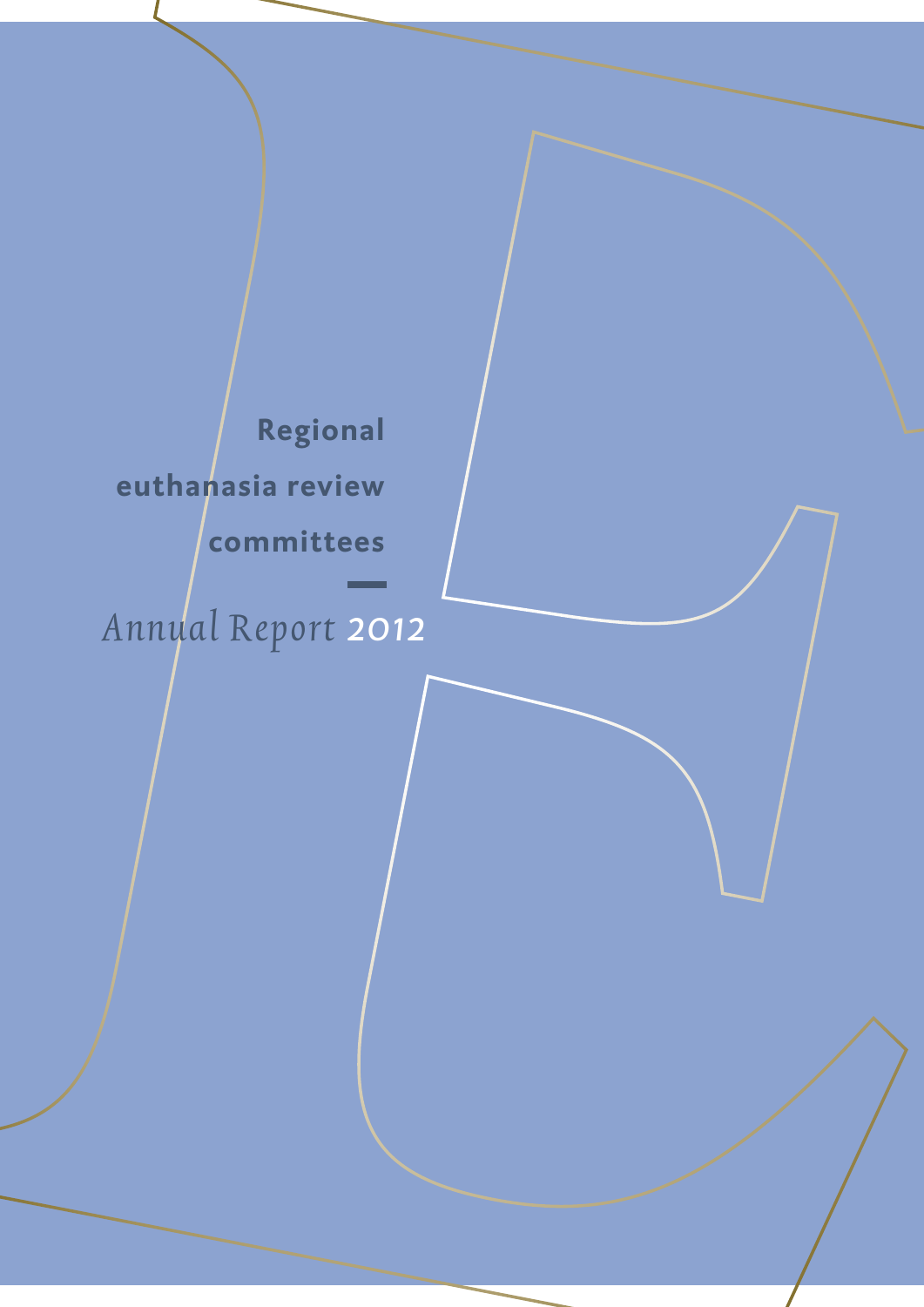# Contents

|    | Foreword                                                                               | 3        |
|----|----------------------------------------------------------------------------------------|----------|
|    | Chapter I Developments in 2012                                                         |          |
|    | Notifications                                                                          | 5        |
|    | Increase in number of notifications continues                                          | 5        |
|    | New working procedures                                                                 | 5        |
|    | Regional euthanasia review committees expanded                                         | 6        |
|    | Termination of Life on Request and Assisted Suicide (Review Procedures) Act applicable |          |
|    | on Bonaire, St Eustatius and Saba                                                      | 6        |
|    | Notifications from End-of-Life Clinic                                                  | 6        |
|    | Dementia and mental illness or disorders                                               | 6        |
|    | Second evaluation report on the Termination of Life on Request and Assisted Suicide    |          |
|    | (Review Procedures) Act                                                                | 6        |
|    | Website                                                                                | 7        |
|    | New KNMG/KNMP guideline                                                                | 8        |
|    | Chapter II Due care criteria                                                           |          |
|    | Due care criteria: general                                                             | 8        |
|    | Due care criteria: specific                                                            | 10       |
|    | a. Voluntary, well-considered request                                                  | 10       |
|    | Mental illness or disorder                                                             | 11       |
|    | Depression                                                                             | 12       |
|    | Written directive not a prerequisite                                                   | 12       |
|    | Advance directive and decisional incompetence                                          | 12       |
|    | Dementia                                                                               | 13       |
|    | b. Unbearable suffering without prospect of improvement                                | 16       |
|    | Suffering must have medical dimension                                                  | 17       |
|    | Dementia                                                                               | 18       |
|    | Mental illness or disorder                                                             | 19       |
|    | Coma and reduced consciousness (non-comatose)                                          | 20       |
|    | Guideline on euthanasia for patients in a state of reduced consciousness               | 21       |
|    | Guideline does not apply. Euthanasia based on an advance directive                     | 21       |
|    | Palliative sedation                                                                    | 21       |
|    | c. Informing the patient<br>d. No reasonable alternative                               | 22       |
|    | e. Independent assessment                                                              | 22       |
|    | Independent physician                                                                  | 22       |
|    | When must an independent physician be consulted for a second time?                     | 22       |
|    | Assessing a decisionally incompetent patient                                           | 23<br>23 |
|    | Independent physician's report                                                         | 24       |
|    | <b>SCEN</b>                                                                            | 24       |
| f. | Due medical care                                                                       | 27       |
|    | Chapter III Committee activities                                                       |          |
|    | Statutory framework                                                                    |          |
|    | Role of the committees                                                                 | 29<br>29 |
|    | Annexes                                                                                |          |
|    | Overview of notifications                                                              |          |
| Ш  | Termination of Life on Request and Assisted Suicide (Review Procedures) Act            | 32<br>34 |
|    |                                                                                        |          |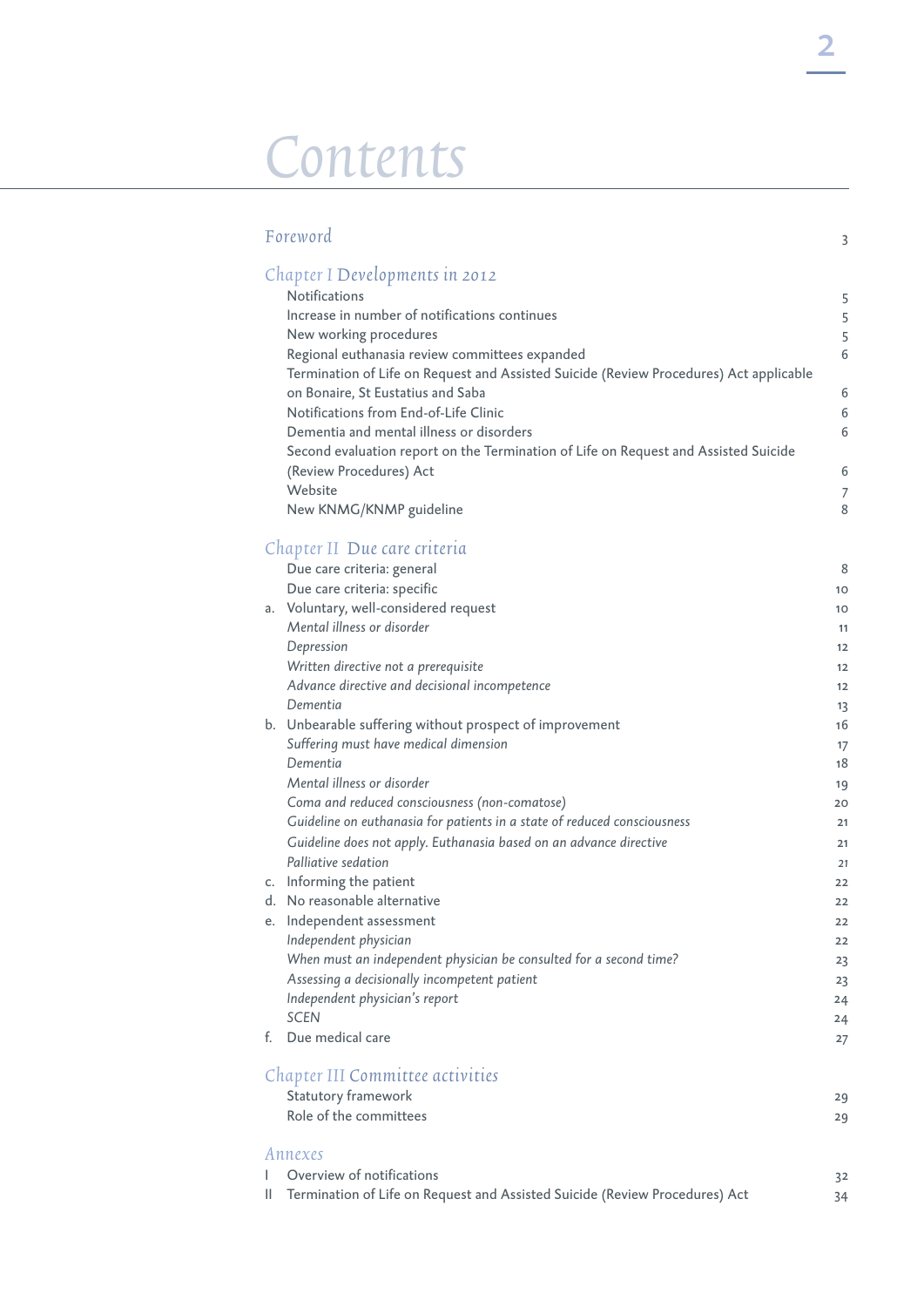# Foreword

This is the 2012 annual report of the five regional euthanasia review committees. In our annual reports we account for the way in which we review cases on the basis of the due care criteria laid down in the Termination of Life on Request and Assisted Suicide (Review Procedures) Act.

The report provides details of the number of notifications received, which was again more than in the preceding year, the nature of the cases, the committees' findings and the considerations on which these were based.

In 2012 the Netherlands Organisation for Health Research and Development (ZonMw) published the second evaluation report on the functioning of the Termination of Life on Request and Assisted Suicide (Review Procedures) Act. In the report, various developments are discussed. In particular, the initial reluctance to consider requests for termination of life from certain groups of patients (such as those with mental illness or dementia) appears to be making way for a more liberal position. This shift can be seen in public and medical professional opinion as well as in the policy of the euthanasia review committees.

The evaluation report notes that 'this development does not imply an expansion of the legal requirements: it should be seen as further conceptualisation of the meaning and scope of the requirements, that are formulated rather "openly" in the Act.' The report also underscores the value of the reviews conducted by the regional euthanasia review committees in further interpreting and developing the due care criteria, which are described in general terms in the Act.

Sometimes the committees' findings provoke a lively debate in the public domain or among professionals, such as the case involving a patient with advanced dementia (case 7 in the 2011 annual report). Broad debates like these can in turn lead to a discussion among committee members, which is considered invaluable for the committees' own deliberations.

In 2012 the committees organised a seminar for their legal experts (including the committees' secretaries), physicians and ethicists on 'the nature of unbearable suffering', with Joris Slaets, professor of geriatric medicine, as guest speaker. An important goal of such seminars, which are held on a regular basis, is to ensure the consistency of the committees' reviews of notifications. While taking account of the principle that every notification should be reviewed according to the specific circumstances of the case, the committees are always at pains to harmonise their findings.

It is crucial that the committees' findings – including the considerations on which they are based, the legislative history of the Act and the case law – create as much clarity as possible. A clear understanding of the scope of the Act benefits both physicians and patients.

Besides reviewing notified cases and publishing their findings, the regional euthanasia review committees provide extensive information on the euthanasia procedure with a view to contributing to the transparent and manageable development of euthanasia practices and to public debate.

The way the regional committees apply the Act is communicated to the notifying physician in a committee's findings on the notification and to third parties through publication of the findings on the website and in the annual report. To this end, the annual report has been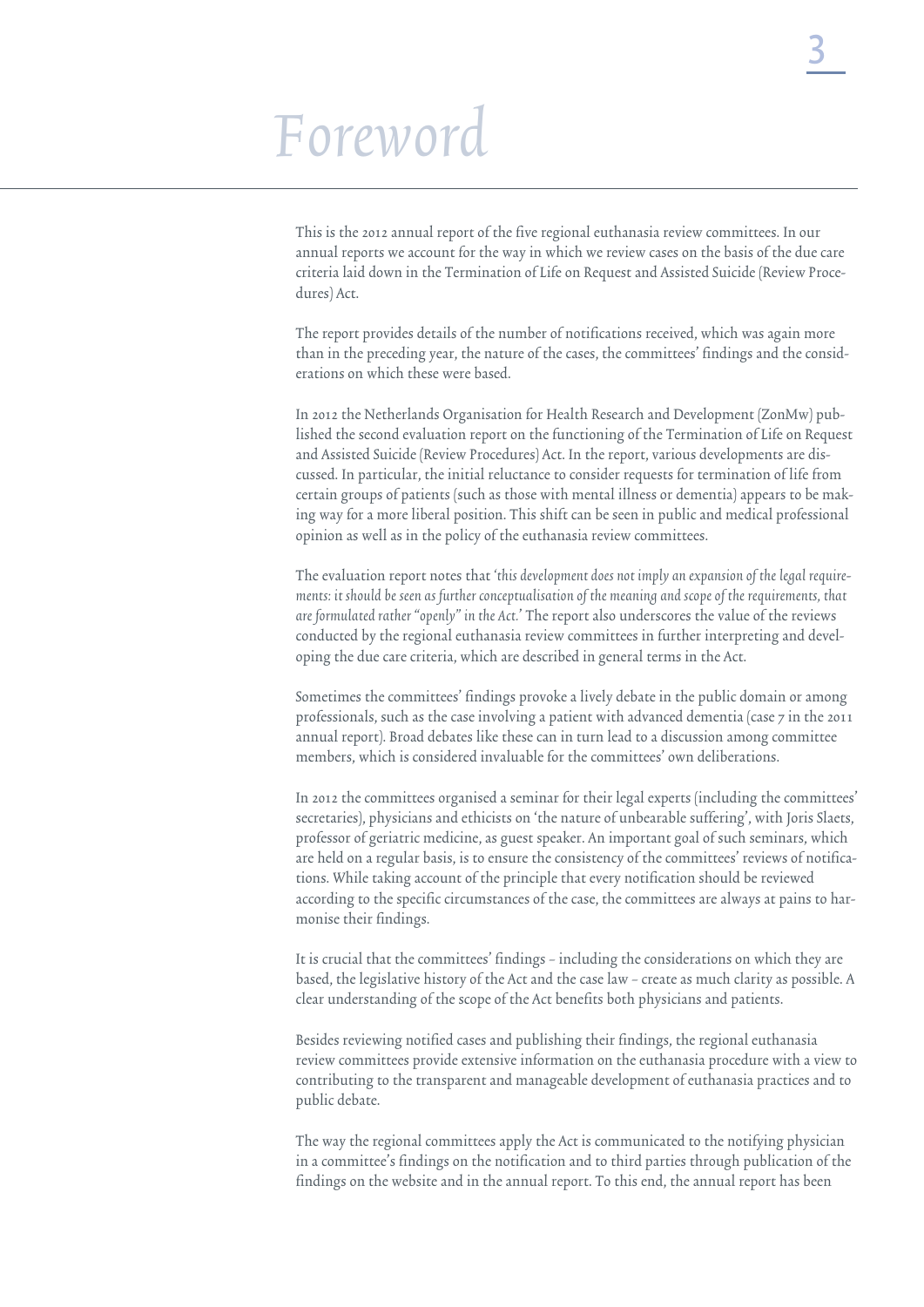written in plain language, including the explanation of the committees' policy. Inevitably an annual report does not always present the most recent developments. These will be presented on the website, which is currently being renewed and updated.

Finally, in line with the recommendations of the second evaluation report (discussed in Chapter I), the regional committees are looking into ways of making their reviews of past (and recent) cases – which effectively function as 'case law' – more widely known, in addition to being published in annual reports, on the website and communicated to notifying physicians.

In 2012 the regional committees received 32 notifications from physicians associated with the End-of-Life Clinic (SLK), which started its work on 1 March of that year.

As the SLK is a new concept, the committees that received an SLK notification first presented their draft findings to the members of all the other regional committees. In this way, the committees found that the due care criteria had been complied with in all 32 cases notified by SLK physicians (see also Chapter I).

This year again, the committees often exceeded the statutory deadline for issuing their findings to the physicians concerned. This situation is both undesirable and unlawful. The committees greatly regret this state of affairs, which they have conveyed to the notifying physicians. Chapter I (Developments in 2012) describes the measures taken, including expanded secretariats and the appointment of 15 extra alternate members as per 1 December 2012, to resolve the substantial backlog accumulated in previous years. The committees expect to have caught up in the course of 2013.

All the committee members and the secretariats have worked hard to tackle these issues. I wish to express especial appreciation for the enormous amount of work done by our colleague Mr P. van Hasselt, who died suddenly this spring. He had been a physician member of the North Holland committee almost since the Termination of Life on Request and Assisted Suicide (Review Procedures) Act first came into force. We were inspired by his input, his insight into issues of life and death, his humanity and his sense of humour. We are indebted to him.

The committees are always pleased to receive feedback, which can be sent by email to the general secretary: n.visee@toetscie.nl, phone: 0031611797436.

### W.J.C. Swildens-Rozendaal

Coordinating chair of the regional euthanasia review committees The Hague, July 2013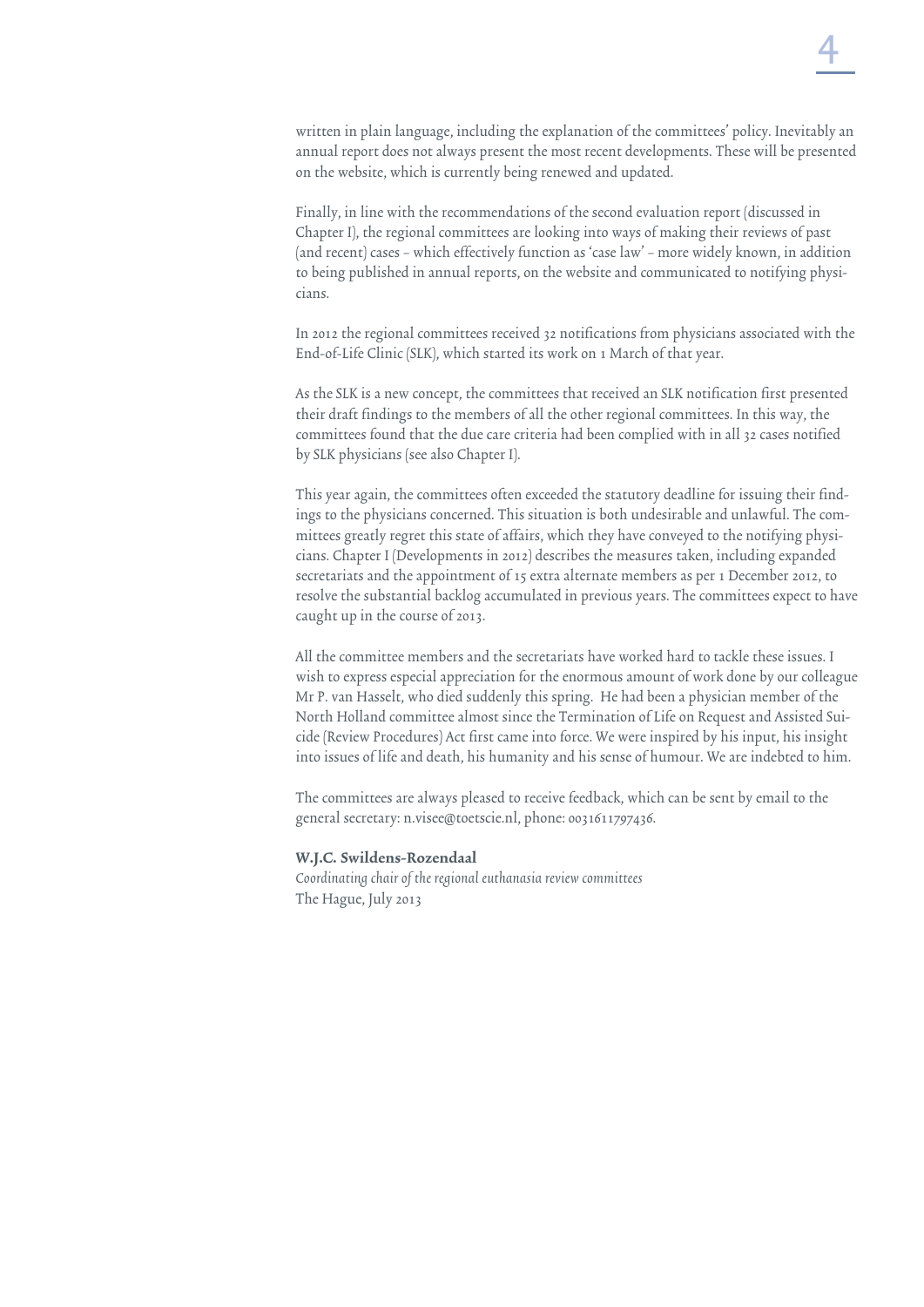# Chapter I **Developments in 2012**

**The following developments took place in 2012.**

## *Notifications*

In 2012 the regional euthanasia review committees ('the committees') received 4,188 notifications of termination of life on request (often referred to as 'euthanasia') or assisted suicide. More information about these notifications and a breakdown by region can be found in annexe 1. In each case the committees examined whether the physician who had performed the procedure had acted in accordance with the due care criteria set out in section 2 (1) of the Termination of Life on Request and Assisted Suicide (Review Procedures) Act ('the Act'). In 10 cases the committees found that the physician had not acted in accordance with the Act. The most relevant elements of these cases – as well as a number of complex cases in which the committees found that the physician had indeed acted in accordance with the due care criteria – are described in Chapter II (Due care criteria: specific) under the criterion concerned1.

### Increase in number of notifications continues

The number of notifications received by the committees in 2012 (4,188) showed an increase of 13% compared to 2011 (3,695). The number of notifications actually reviewed has not kept pace. This has been a matter of concern to the committees for some time. The period within which notifications were dealt with in 2012 was unacceptably long. The committees consider this a highly regrettable situation; dealing with notifications in good time and complying with the law is essential if they are to enjoy continuing confidence.

The committees and the secretariats worked hard in 2012 to clear the backlog and, thanks to a new working procedure implemented nationally in April 2012, are well on the way to succeeding in this. It currently looks as if the committees will be able to process notifications within the statutory time limit from the middle of 2013.

## *New working procedures*

In the new procedure, an incoming notification is recorded and examined by an experienced member of the secretariat ('secretary') who estimates the likelihood that the review committee will have further questions regarding the notification ('straightforward' or not).

Notifications are considered straightforward if an experienced secretary, on receiving the papers (i.e. at the start of the review procedure), can establish with a high degree of certainty that the due care criteria have been complied with and that the information provided is so comprehensive that it raises no questions. To assess this, the secretary uses a checklist of criteria, which is based on the committees' long experience in reviewing notifications of euthanasia. Documentation concerning straightforward notifications is sent electronically to three members of the regional committee concerned (a lawyer, a physician and an ethicist) for assessment.

If all three members confirm that the notification is a straightforward case, which means they have no further questions and the due care criteria have been complied with, the findings on the notification can be finalised. However, even if just one committee member has questions with regard to the notification, the file will be sent to all committee members for plenary discussion at a monthly meeting.

The committees expect that some 80% of all notifications will be reviewed digitally. To underpin the new working procedure, a new registration and assessment system was also rolled out nationally in April 2012.

<sup>1</sup> The passages included as cases mainly concern the due care criterion that is being discussed at that point.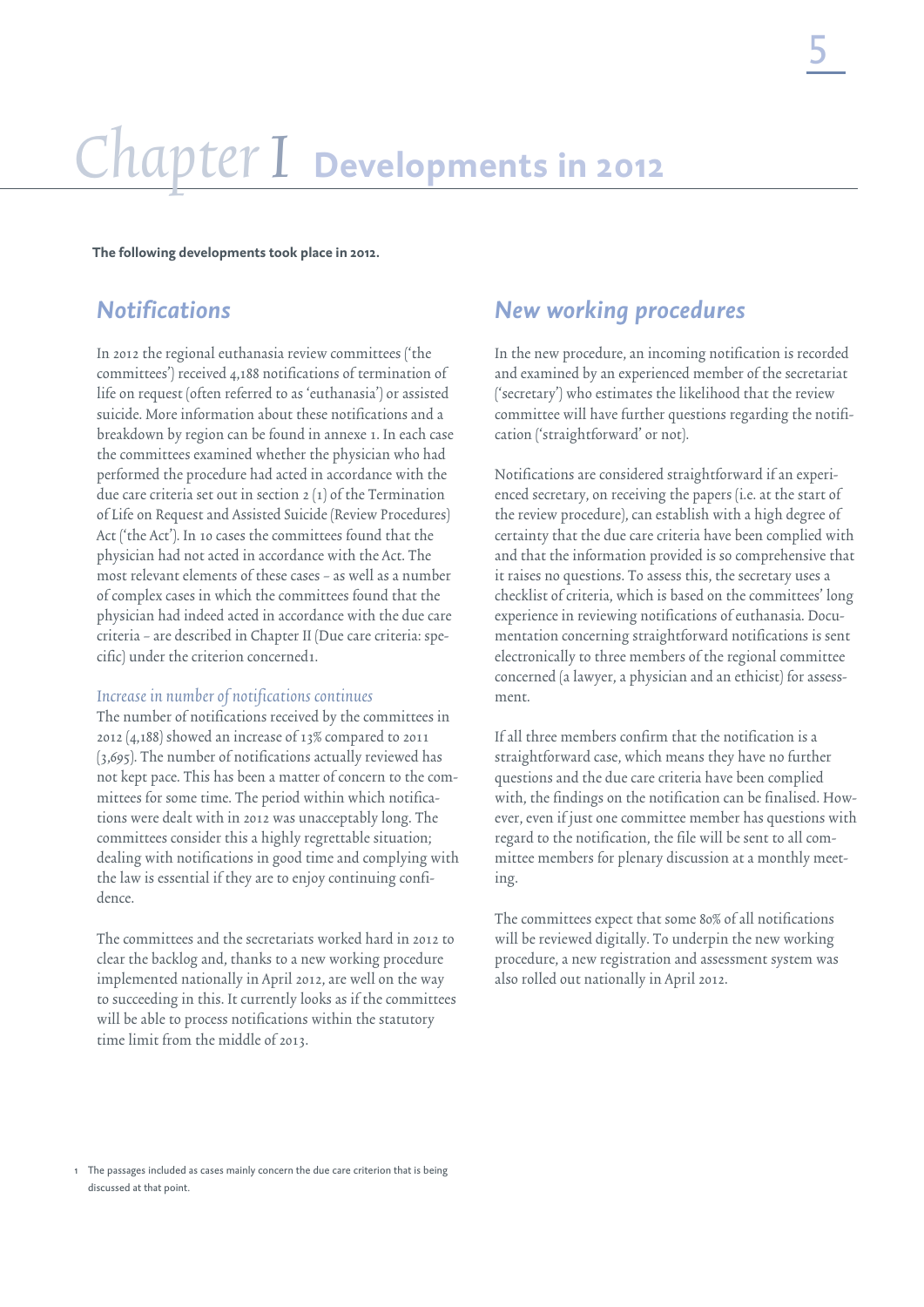## *Regional euthanasia review committees expanded*

After intensive discussions with the Ministry of Health, Welfare and Sport, three extra alternate members were appointed to each regional committee on 1 December 2012, bringing the membership to nine: three members (a physician, an ethicist and a lawyer) and six alternate members (two in each area of expertise). The Ministry also agreed to increase the staffing of the secretariats as of 2012.

The effects of the new working procedure and the expanded committees will probably start to become apparent around the middle of 2013.

## *Termination of Life on Request and Assisted Suicide (Review Procedu- res) Act applicable on Bonaire, St Eustatius and Saba*

As of 10 October 2012, the Termination of Life on Request and Assisted Suicide (Review Procedures) Act is also applicable in the Caribbean Netherlands, i.e. Bonaire, St Eustatius and Saba. Notifications from physicians on these islands are assessed by the regional committee for Groningen, Friesland and Drenthe. In 2012 only one such notification was received; in this case, the committee found that the physician had acted in accordance with the statutory due care criteria.

## *Notifications from End-of-Life Clinic*

The End-of-Life Clinic (SLK) started its activities on 1 March 20122 . In this year, the regional committees received 32 notifications from the SLK's peripatetic euthanasia teams. Based on these notifications the committees have established that the SLK's procedure is as follows.

After receiving a request from or on behalf of a patient, the SLK asks the party who made the request to fill in a written questionnaire and asks the patient's permission to obtain medical data and other information. The patient's request for euthanasia and the medical data obtained are used to compile a medical record. The SLK then assesses whether it can handle the request. If so, it is passed on to one of the peripatetic teams, each made up of a doctor and a nurse who have been trained by the SLK. The peripatetic team talk extensively with the patient over several visits in order to

establish whether the patient's request is voluntary and well-considered, and whether his suffering is unbearable to him, with no prospect of improvement. In principle, the peripatetic team's physician will always try to contact the attending physician, unless the latter has indicated wanting to have no contact at all (which is rare). Next, the SLK physician contacts an independent SCEN physician. The SLK physician also presents the case to the SLK's own multidisciplinary consultation for a final review before performing euthanasia or providing assistance with suicide.

As the end-of-life clinic is a new concept, the competent committee in each case first presented its draft findings to the other regional committees in the Netherlands. In all 32 cases notified by the SLK, the committees found that the due care criteria had been complied with. Some of these cases are presented in Chapter II (e.g. case 2).

## *Dementia and mental illness or disorders*

Patients' suffering was caused by dementia in 42 cases notified to the committees, and by mental illness in 14 cases. In 2011 these figures were 49 and 13, respectively. In two cases involving dementia, the committee found that the attending physician had not satisfied the due care criteria. In one of these cases, the attending physician had failed to consult an independent physician. The remaining notifications were found by the committees to have been handled with due care.

## *Second evaluation report on the Termination of Life on Request and Assisted Suicide (Review Procedu- res) Act*

In 2011 and 2012, at the request of the Ministry of Health, Welfare and Sport, a second evaluation was conducted of the Termination of Life on Request and Assisted Suicide (Review Procedures) Act, covering the 2007-2011 period. The authors presented their findings in a report published in December 2012. The report's main conclusion is that the Act satisfies the aims of the legislation, providing a framework for public scrutiny, increasing transparency, ensuring medical decisions concerning the end of life are taken with due care, and giving physicians legal certainty. The authors observe that, thanks to the work of the committees, the due care criteria are becoming increasingly clear, which also results in a clearer delineation of the Act's scope in cases involving patients with dementia, mental illness, or multiple geriatric syndromes.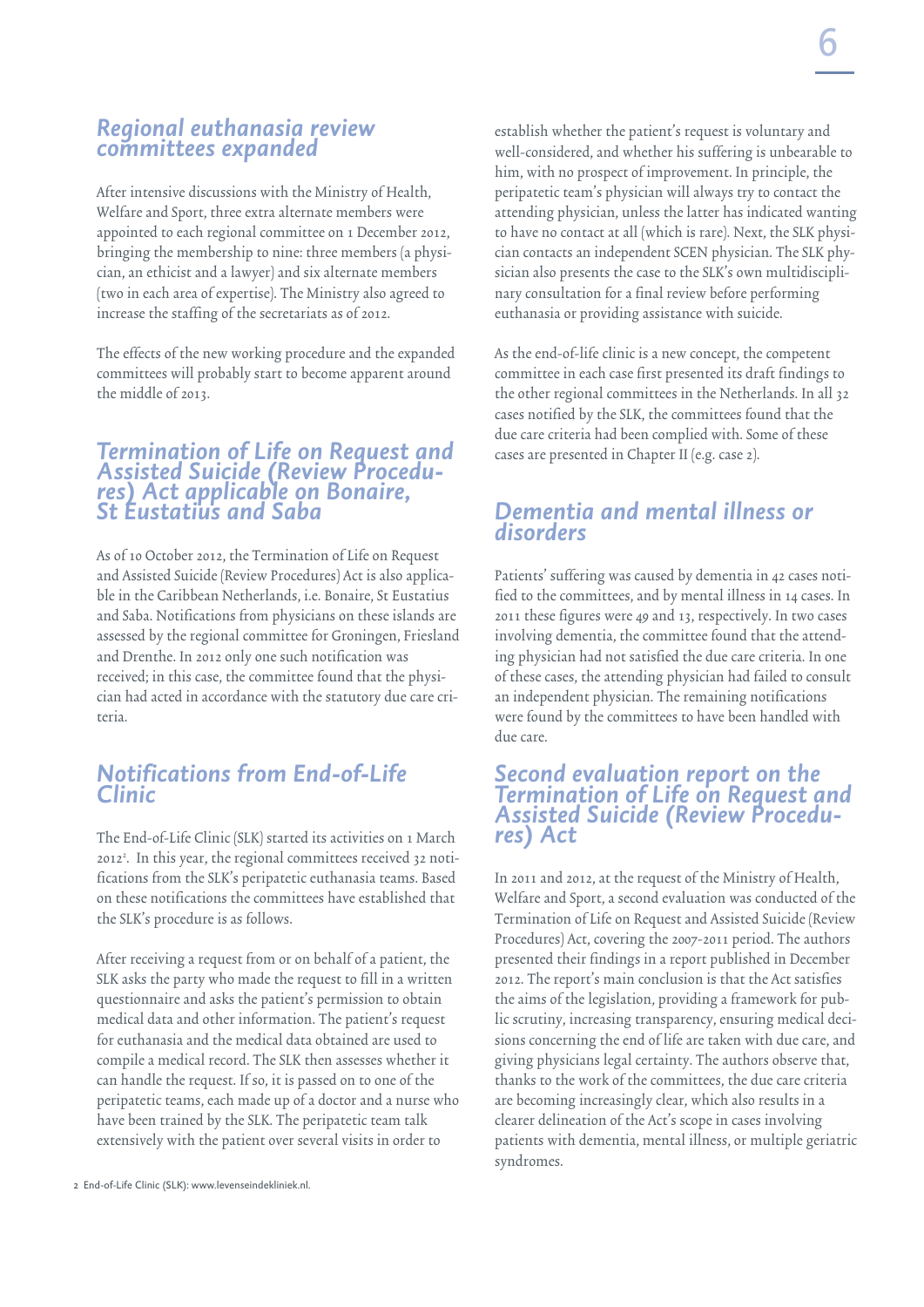The authors also made a number of recommendations. First, in order to give physicians and other interested parties a good, up-to-date overview of the committees' findings, the committees should improve access to their interpretation of key concepts in the due care criteria in the Act through other channels besides their annual reports. In particular, the committees are advised to publish their findings – which function as 'case law' – on their website as quickly as possible, for the benefit of physicians as well as members of the public. The committees should also make more use of the option of publishing their findings in scientific or professional journals.

The committees endorse these recommendations.

### *Website*

In consultation with the Ministry of Health, Welfare and Sport, the committees have decided that in the future the website www.euthanasiecommissie.nl will focus on presenting the committees' integral assessments of non-straightforward notifications of euthanasia with a view to promoting the development of general norms on euthanasia and the knowledge and expertise of physicians and other parties concerned. Cases where the committees found that the physician concerned did not satisfy all the due care criteria will always be published on the website, as well as cases where the due care criteria were satisfied but which initially raised questions, for instance cases involving conditions that are less prevalent in connection with euthanasia (dementia, psychiatric disorders and multiple geriatric syndromes). In other words, the type of notifications that the committees have always discussed extensively in their annual reports. In exceptional cases a finding may not be published, for instance when publication would compromise the patient's anonymity.

In 2012, due to work being done to improve the website's search function with a view to providing optimum accessibility, the committees were temporarily unable to publish relevant cases on the website.

## *New KNMG/KNMP guideline*

In assessing compliance with the due medical care criterion, the committees carefully consider the current standard in medical and pharmaceutical research and practice. In 2012, in assessing the criterion of due medical care, the committees generally took the 2007 version of Standaard Euthanatica and the supplement published in 2010 as their guide. In Standaard Euthanatica the Royal Dutch Association for the

Advancement of Pharmacy (KNMP) recommends the method, substances and dosage to be used for termination of life on request or assisted suicide. In August 2012, the Royal Dutch Medical Association (KNMG) and the KNMP published their new guideline on performing euthanasia and assisting suicide (KNMG/KNMP Richtlijn Uitvoering euthanasie en hulp bij zelfdoding), referred to in the rest of this report as the KNMG/KNMP Guideline. The committees are pleased to note that most notifying physicians are complying with the new Guideline.

Experience has shown that notifications can be processed far more quickly if the notifying physician uses the new notification form and fills it in as completely as possible, digitally rather than by hand (with the exception of questions about how euthanasia/assisted suicide was performed). As the notification form for physicians is not entirely in line with the new KNMG/KNMP Guideline, the committees have submitted a proposal to the KNMG, the Ministry of Health, Welfare & Sport and the Ministry of Security & Justice to adapt question 22, which refers to the method used.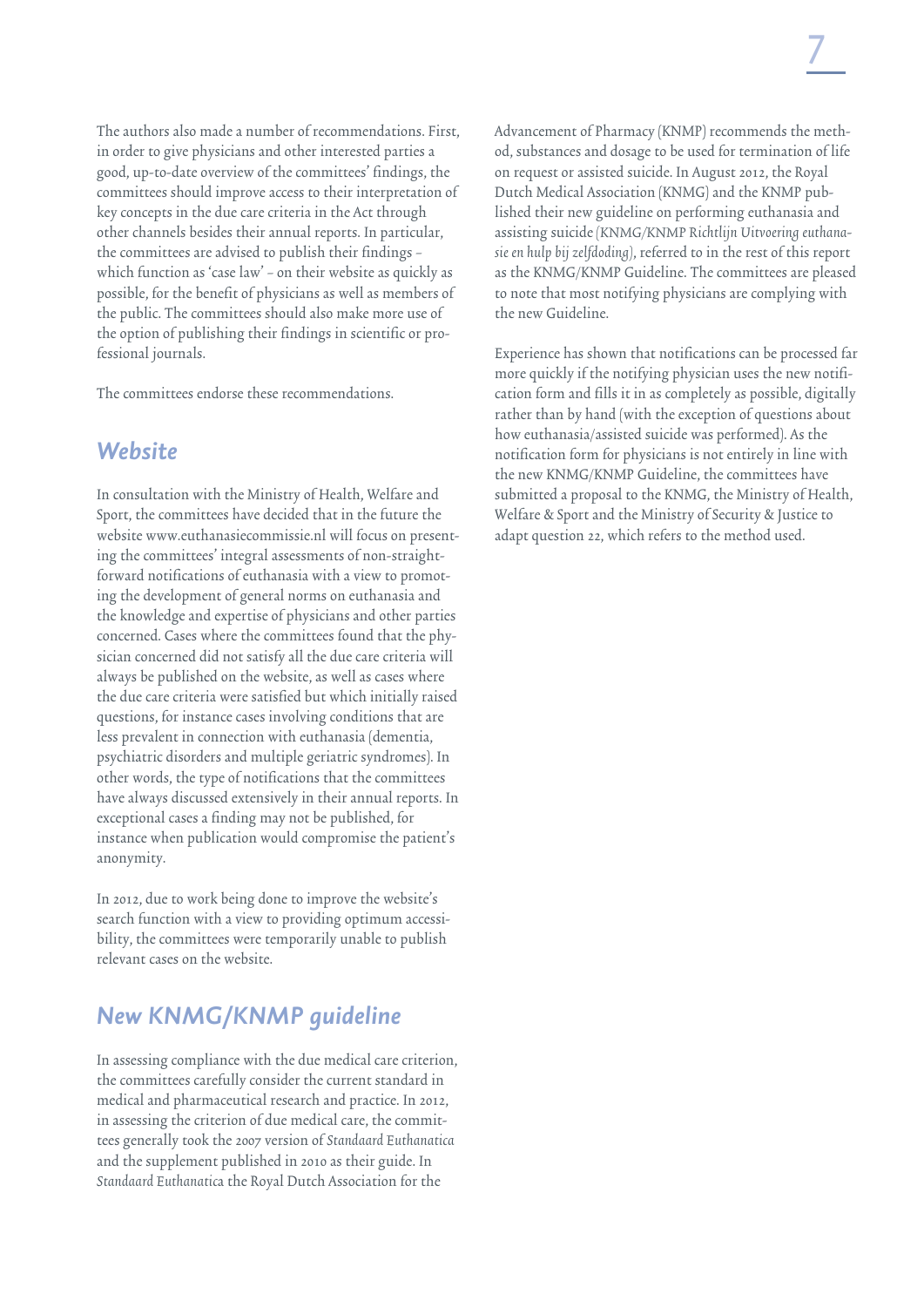# Chapter II **Due care criteria**

## *Due care criteria: general*

The committee examines retrospectively whether the attending physician acted in accordance with the statutory due care criteria laid down in section 2 of the Act.

These criteria, as laid down in section 2 of the Act, are as follows. Physicians must:

- a. be satisfied that the patient has made a voluntary and carefully considered request;
- b. be satisfied that the patient's suffering is unbearable and that there is no prospect of improvement;
- c. have informed the patient of his or her situation and further prognosis;
- d. have come to the conclusion, together with the patient, that there is no other reasonable alternative;
- e. consult at least one other, independent physician, who must see the patient and give a written opinion on whether the due care criteria set out in (a) to (d) have been fulfilled;
- f. have exercised due medical care and attention in terminating the patient's life or assisting in his or her suicide.

Procedures for termination of life on request and assisted suicide are almost always carried out by the attending physician; in practice, this is often the patient's general practitioner. In some cases the procedures are performed by a locum because the patient's situation rapidly deteriorates or because the attending physician is absent or does not wish to carry out the procedure himself, because of his religious or ethical views or for other reasons.

If the attending physician does not wish to carry out the procedure, it may be done by a physician affiliated with Right to Die-NL and the End-of-Life Clinic (SLK). See also Chapter I, Notifications from the End-of-Life Clinic, and case 2.

Where the procedure is performed by a Right to Die-NL and SLK physician, who is thus the notifying physician, he or she must first obtain reliable information about the patient's situation and be personally satisfied that the due care criteria have been satisfied.

The information provided by attending physicians is of crucial importance to the committees' reviews. If the physician gives an account of the entire decision-making process in

his notification, he may not be required to answer further questions at a later stage. The physician is expected to use the model notification form revised in 2009. The questions in it help attending physicians make it clear to the committee that they have complied with the due care criteria.

The committees sometimes require further information, which can often be provided by telephone or in writing. In some situations, however, the committees prefer to interview the physician in person in order to obtain a clearer picture of the physician's and patient's shared decision-making process at the end of the patient's life or details about how the procedure was performed.

The committees are aware that such an interview, besides taking up the physician's time, may be distressing to him. They wish to emphasise that the purpose of the interview is to give the physician an opportunity to provide further details regarding a notification which the committee still has its doubts about even after the physician has provided further information by telephone or in writing. In the absence of such details, the committee would be unable to find that the physician acted in accordance with the statutory due care criteria. The interview also gives the physician an opportunity to answer questions about his actions (which can of course be expected of him). In 2012 the great majority of notifications gave no grounds for further discussion or questions when they came before the committees. In those cases the committees could swiftly conclude that the physician had acted in accordance with the due care criteria. As of April 2012 straightforward notifications are processed digitally. Case 1 is included as an example of such a notification.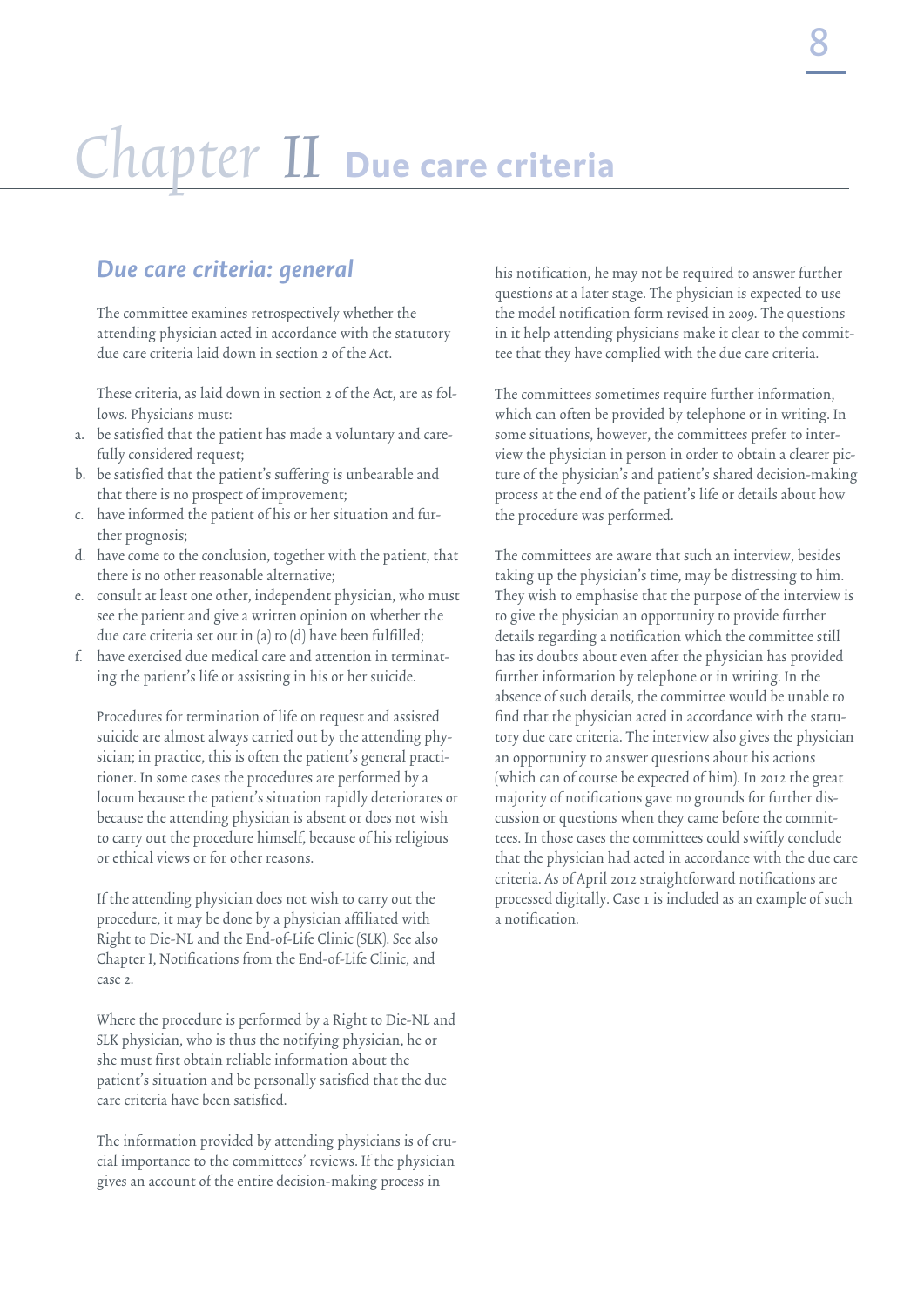### *Case 1*

#### **Finding: criteria complied with**

**Summary: straightforward notification, processed digitally; all due care criteria complied with**

In 2007 the patient, a man in his seventies, was diagnosed with a gastric tumour. In 2011 it had metastasised to his bones and abdomen. Just over a month before the patient died, further metastasisation resulted in ileus and his condition deteriorated. There was no prospect of recovery. Only palliative treatment could be given.

The patient's suffering was caused by increasing pain in the lower abdomen, inability to eat and great difficulty drinking, symptoms associated with ileus including nausea and vomiting, severe weight loss and his dependence on care by others. He also suffered from the loss of control over his life and the hopelessness of his situation.

The patient experienced his suffering as intolerable. The physician was satisfied that this suffering was unbearable to the patient and that there was no prospect of improvement according to prevailing medical opinion. Apart from the palliative measures that had already been taken, there were no other means acceptable to the patient to alleviate his suffering.

The documents make it clear that the attending physician and his specialists had informed the patient adequately about his situation and prognosis. The patient had discussed euthanasia with the physician before. Eleven days before he died, he specifically asked the physician to terminate his life.

The physician found that the request was voluntary and well-considered.

The physician consulted an independent physician who was also a SCEN physician. The independent physician saw the patient three days before the termination of life was performed, after he had been told about the patient's situation by the attending physician and had examined his medical records.

In his report the independent physician gave a summary of the patient's medical history and the nature of his suffering. The independent physician concluded, partly on the basis of his interview with the patient, that the due care criteria had been satisfied. The attending physician performed the termination of life on request using the method, substances and dosage recommended in the KNMP/WINAP's *Standaard Euthanatica.* The committee examines retrospectively whether the attending physician acted in accordance with the statutory due care criteria laid down in section 2 of the Act. The committee then decides whether, in the light of prevailing medical opinion and standards of medical ethics, the due care criteria were complied with.

In view of the above facts and circumstances, the committee found that the attending physician could be satisfied that the patient's request was voluntary and well-considered, and that his suffering was unbearable with no prospect of improvement. The physician gave the patient sufficient information about his situation and prognosis. Together, the physician and the patient could be satisfied that there was no reasonable alternative in the patient's situation. The physician consulted at least one other, independent physician, who saw the patient and gave a written opinion on whether the due care criteria had been complied with. The physician performed the euthanasia with due medical care.

The committee found that the physician had acted in accordance with the statutory due care criteria laid down in section 2 (1) of the Act.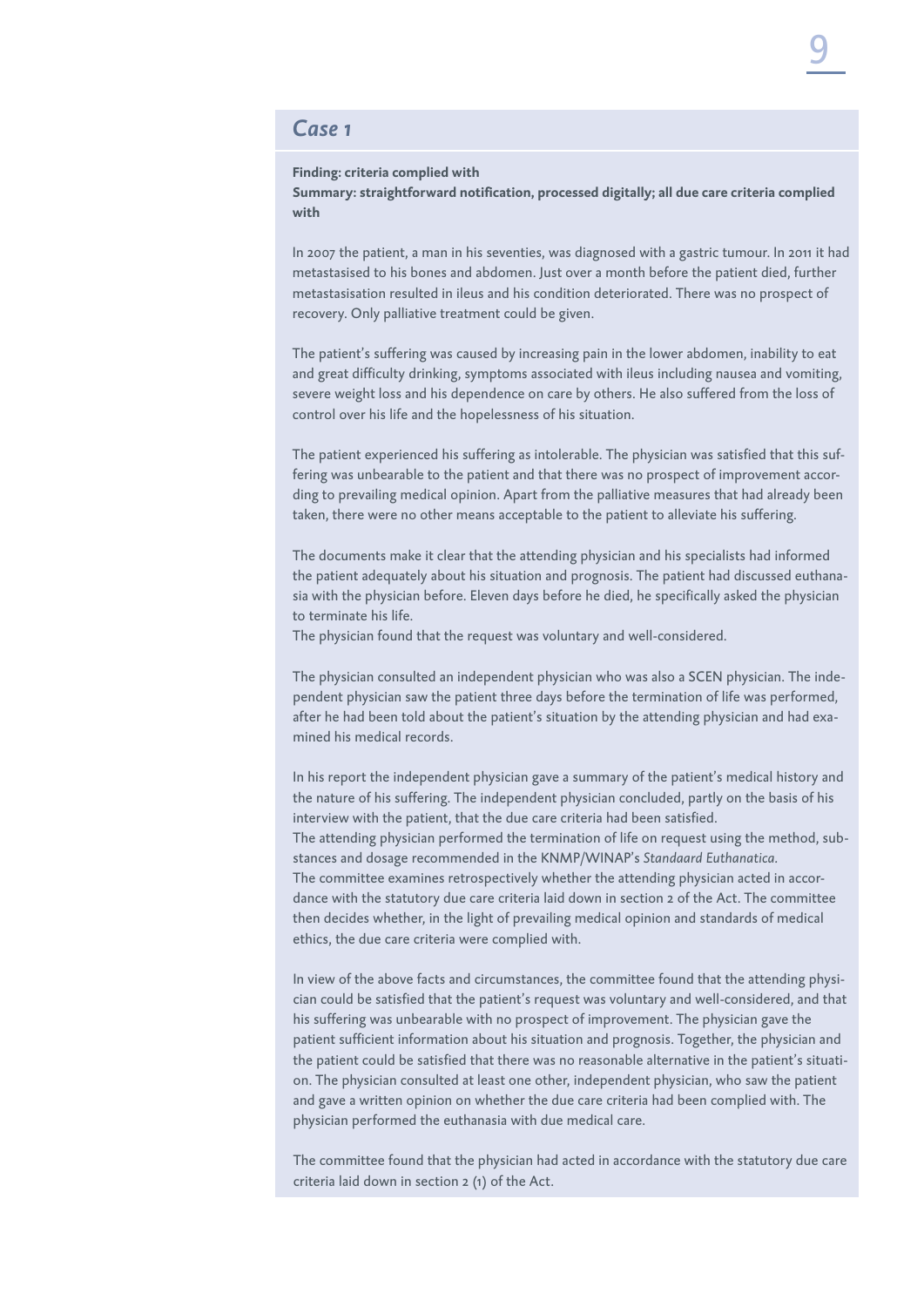The remaining cases included in this chapter are examples of cases that gave rise to in-depth, lengthy discussions within the committee and, usually, further questions. Discussion of these cases, below, will focus on those elements that pertain to a specific due care criterion.

## *Due care criteria: specific*

### a. Voluntary, well-considered request

### **The physician must be satisfied that the patient's request is voluntary and well-considered.**

The physician must be satisfied that the patient's request is voluntary and well-considered. Key elements in the contact between the physician and the patient include willingness to discuss the (possibly imminent) end of the patient's life, the patient's wishes, and ways in which they can or cannot be fulfilled. The patient's request must be specific and made to the physician who will perform the procedure.

Three elements are crucial here:

- 1. The request for termination of life or assisted suicide must have been made by the patient himself.
- 2. The request must be voluntary. There are two aspects to this.
- The patient must be decisionally competent (internal voluntariness), that is he must have a clear understanding of relevant information about his situation and prognosis, be able to consider any possible alternatives and understand the consequences of his decision.
- He must not have made his request under pressure or unacceptable influence from those around him (external voluntariness).
- 3. The request must be well-considered. In order to make a well-considered request, the patient must be fully informed and have a clear understanding of his disease.

Examples of situations where the committees examined these points more closely are case 4, which concerns decisional incompetence and dementia, case 8 concerning a patient with a mental illness, and case 15 concerning reduced consciousness.

## *Case 2 (abridged)*

### **Finding: criteria complied with**

**Summary: The physician, affiliated with the SLK, was convinced that the patient had been able to make a voluntary and well-considered request after being informed about alternatives; the physician could be satisfied that the patient was suffering unbearably, there was no prospect of improvement.** 

Eighteen months before her death, the patient, a woman in her sixties, became hemiplegic after a haemorrhagic brainstem stroke. For some five years, she had suffered from peripheral arterial vascular disease and had multiple TIAs. There was no prospect of recovery. The TIAs and the brainstem stroke made the patient increasingly dependent on others. She developed severe problems with eyesight and speech. The patient did not want to go to a nursing home or a rehabilitation centre – she did not want be in a situation of dependence. Some weeks before her death her condition deteriorated rapidly, as problems also developed in the opposite side of her body. The patient became completely bedridden and dependent on others for her personal care. She became doubly incontinent.

The patient's suffering consisted of increasing disability because of hemiplegia, increasing disability of the opposite side of her body, poor vision, and urinary and faecal incontinence. The patient was bedridden and dependent on others for her personal care. She also suffered from the rapid deterioration in her condition and the absence of any prospect of recovery.

The patient regarded her suffering as unbearable. The physician was satisfied that this suffering was unbearable with no prospect of improvement according to prevailing medical opinion. Apart from the palliative measures that had already been taken, there were no other means acceptable to the patient to alleviate her suffering.

The documents make it clear that the SLK physician, the general practitioner and the specialists had informed her adequately about her situation and prognosis.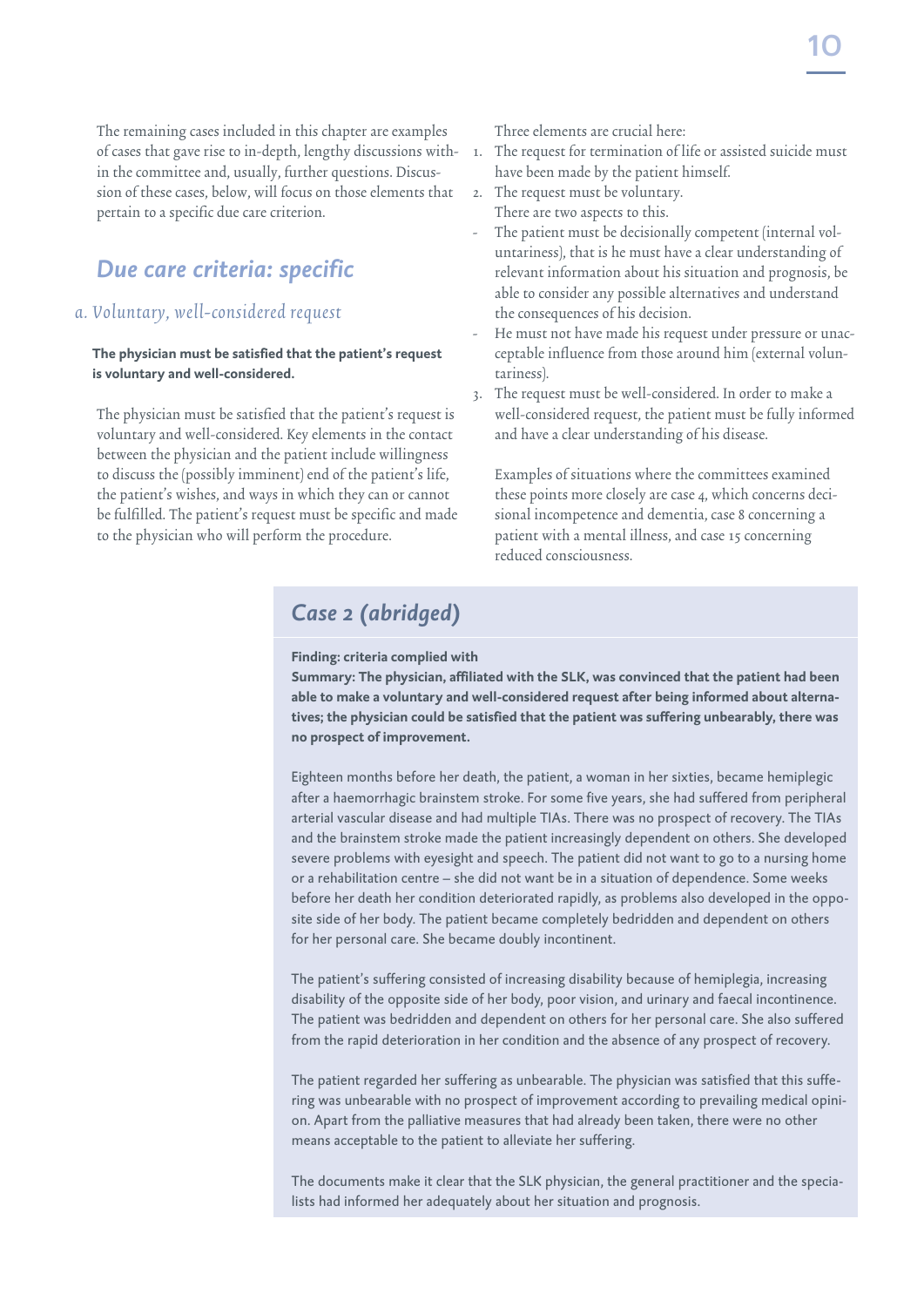The patient had discussed euthanasia with her general practitioner some months before her death. He supported the patient in her wish, but did not want to perform the end-of-life procedure himself because he had little experience with euthanasia and felt less sure of himself in this situation.

A month before she died, the patient contacted a nurse at the End-of-Life Clinic (SLK), which assessed her request.

Fifteen days before she died, the patient specifically asked the SLK physician to terminate her life. After that, they discussed euthanasia again several times. The SLK physician concluded that the request was voluntary and well-considered.

The independent physician concluded, in part on the basis of his interview with the patient, that the due care criteria had been satisfied.

The committee held as follows. The physician was affiliated with the SLK and had taken on the patient because her own GP did not want to perform the termination of life himself.

In the committee's opinion, if the attending physician cannot or does not want to comply with a request for euthanasia, the patient is free to seek another physician.

The physician who takes over the patient's treatment and becomes involved in the euthanasia procedure must take the time to become properly acquainted with the patient. Only indepth, repeated consultations with the patient will enable the physician to assess whether the due care criteria are satisfied. It is impossible, however, to fix a minimum number of consultations required or a minimum time period in which these are to take place. This type of situation also calls for good communication between the physicians involved and a proper transfer of patient records.

In this case, the physician visited the patient twice prior to performing euthanasia. She also had several long conversations with the patient over the phone about the latter's request for termination of life. The physician contacted the patient's GP several times to exchange patient information, and also contacted the patient's family and carers. The patient's GP continued to be involved in the patient's treatment. The SLK physician contacted an independent physician following the usual procedure (by phoning the regional SCEN contact number) to discuss the case.

The committee found that, by following the procedure described above, the physician could be satisfied that the patient's request was voluntary and well-considered and that she was suffering unbearably with no prospect of improvement. The physician gave the patient sufficient information about her situation and prospects. Together, they could be satisfied that there was no reasonable alternative solution in the patient's situation. The other due care criteria were also fulfilled.

### Mental illness or disorder

When a physician receives a request for termination of life or assisted suicide because of unbearable suffering arising from a mental illness or disorder, with no prospect of improvement, he or she must assess whether the request is voluntary and well-considered. A mental illness or disorder may make it impossible for the patient to determine his own wishes freely. The attending physician must then

ascertain whether the patient appears capable of grasping relevant information, understanding his condition and advancing consistent arguments. In such cases it is important to consult not only an independent physician but also one or more experts, including a psychiatrist. It is important that their findings are also made known to the committee.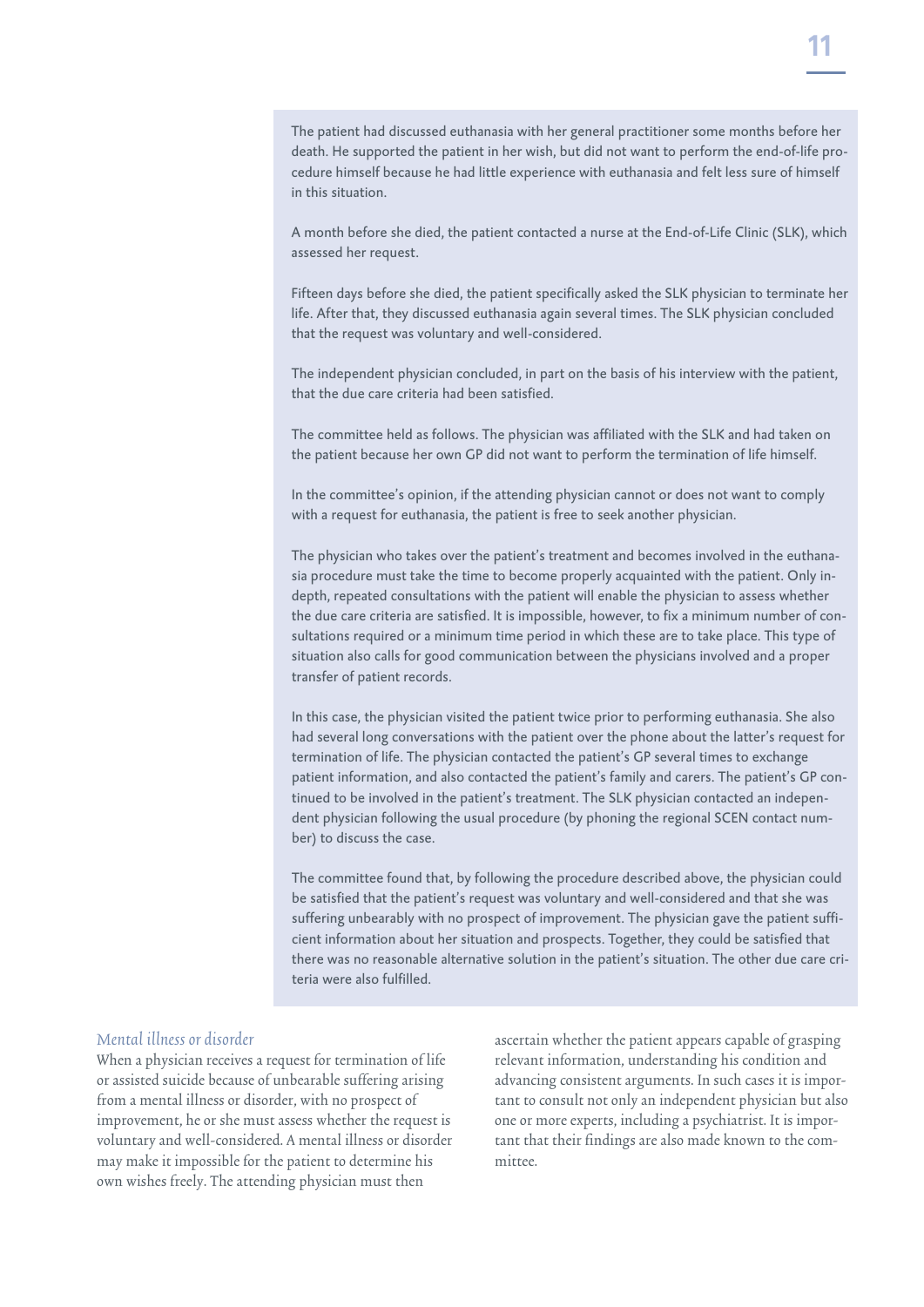In 2012 the committees received 14 notifications of euthanasia or assisted suicide involving patients with psychiatric problems. These were all found to have been handled with due care. Whether or not a patient suffering from a mental disorder lacks all prospect of improvement is something that must be considered especially carefully. For that reason we have included one such case in this report, case 8 below, under b. Unbearable suffering without prospect of improvement.

### Depression

In addition to suffering from one or more somatic conditions, a patient can also have depression, which often exacerbates his suffering. The possibility that it will also adversely affect his decisional competence cannot be ruled out. If there is any doubt about whether the patient is depressed, a psychiatrist will in practice often be consulted in addition to the independent physician. If other medical practitioners have been consulted, it is important to make this known to the committee. It should also be noted that it is normal for patients to be in low spirits in the circumstances in which they make a request for euthanasia, and that this is not in itself a sign of depression.

### Written directive not a prerequisite

The Act requires the physician to be satisfied that the patient has made a voluntary and well-considered request. The request for termination of life is almost always made during a conversation between the physician and the patient, and hence is made orally.

Contrary to popular belief, the Act does not require an advance directive or living will to be drawn up. On the other hand, even if the patient is capable of expressing his wishes, a written directive can help eliminate any uncertainty and confirm the oral request. Although in practice the existence of such a directive makes it easier to subsequently assess the case, the committees wish to emphasise that it is not the intention that people be put under unnecessary pressure to draw up such a directive in difficult circumstances, in some cases only shortly before they die.

### Advance directive and decisional incompetence

The Act makes specific provision for a physician to carry out a patient's request for euthanasia in cases where the patient is no longer capable of expressing his wishes, provided these wishes were written down in an advance directive at a time when the patient was still decisionally competent (section 2 (2) of the Act). In cases like these, an advance directive can

replace an oral request. The due care criteria likewise apply here.

- Section 2 (2) of the Act may be applied in the following cases: the patient is in a state of reduced consciousness, but can still perceive his suffering as unbearable, or is in a state of reversible coma (see case 15);
- the patient is incapable of expressing his will or is decisionally incompetent as a result of, for instance, advanced dementia, Huntington's disease or aphasia. Unlike patients in a state of reduced consciousness or coma, these patients are usually still capable of some communication, either verbal or non-verbal, however poor.

In these cases, the attending physician and the independent physician – if he was unable to talk with the patient at an earlier stage of the disease – must establish what the patient's current wishes are from his behaviour and utterances. Both physicians will have to decide in the light of the situation described in the patient's advance directive and the current situation – and having regard to the entire process that the physician has gone through with the patient – whether the patient has made a voluntary and well-considered request, whether he is suffering unbearably and whether there is no prospect of improvement or reasonable alternative.

The independent physician will not be able to converse with the patient, as he normally would, and will have to determine whether the request is voluntary and well-considered based on information provided by the attending physician, the medical records, an advance directive, the patient's behaviour and expressions of his wishes since the directive was written, and statements by others, such as the patient's family<sup>3</sup>.

In these cases, the physician must be convinced that the patient still wishes his life to be terminated. If, when euthanasia is about to be performed, it is evident from the patient's behaviour that he no longer has this wish, the physician cannot go through with the procedure.

Although it is difficult to make any general statements as to the circumstances under which euthanasia may be performed in such situations, the possibility may not be excluded, bearing in mind the tenor of the Act. This will always have to be assessed based on the specific circumstances in each individual case.

<sup>3</sup> The memorandum of 5 November 1999 on the legal status of advance directives in the healthcare sector (Parliamentary Papers, House of Representatives, 1999-2000 session, 26 885, no. 1) discussed the role of close family members in interpreting the patient's wishes as laid down in one or more directives.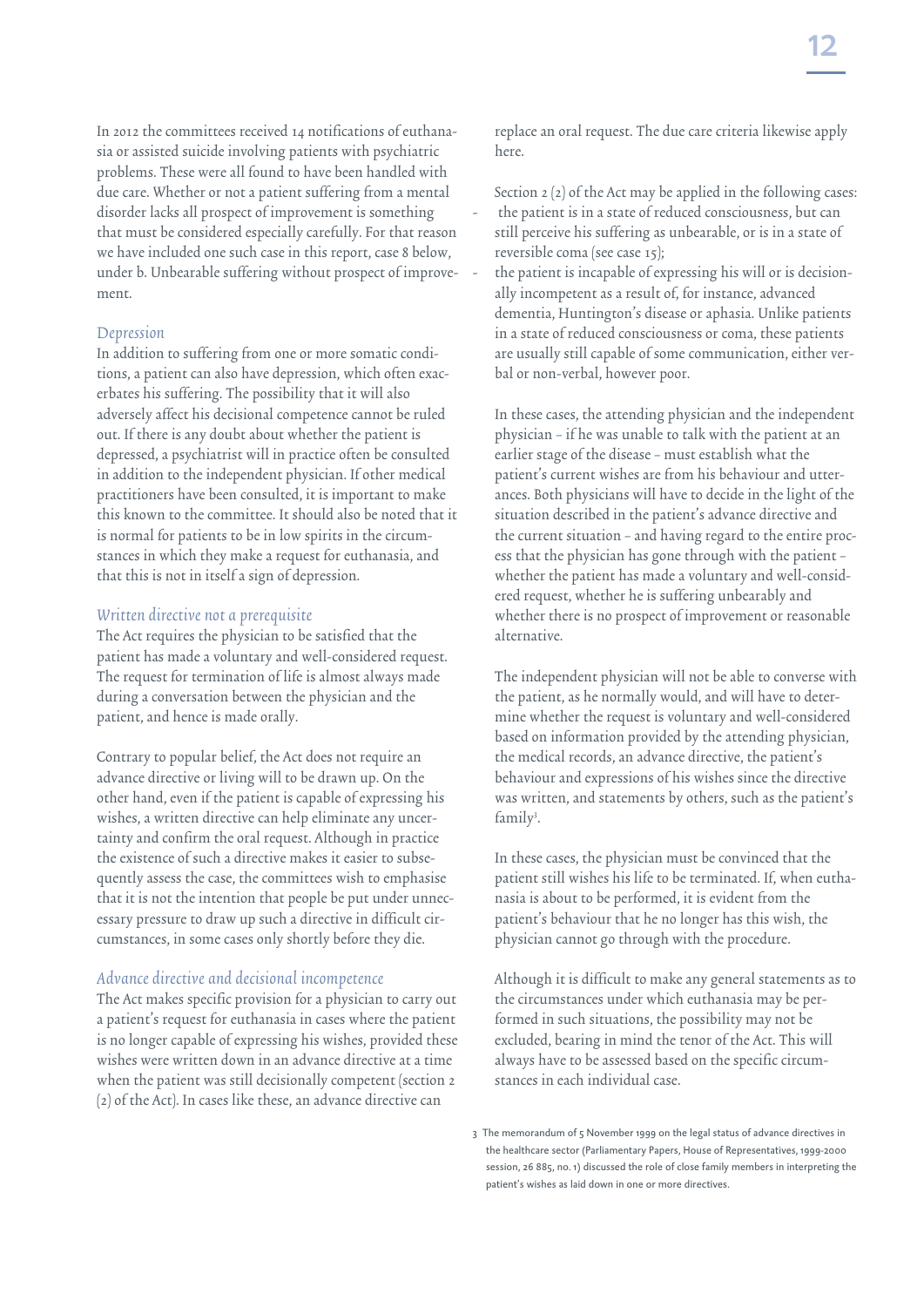In making a decision on a request for euthanasia laid down in an advance directive, the physician must consider the patient's current situation and compare it with his wishes as laid down in the directive and discussed previously with the physician. To avoid problems of interpretation, it is therefore advisable to draw up the directive in good time and update it at regular intervals. It should describe as specifically as possible the circumstances in which the patient would wish his life to be terminated. The patient is responsible for discussing the advance directive with the physician at the time it is drawn up and whenever it is updated. A handwritten directive drawn up by the patient in which he describes, in his own words, the circumstances in which he would want euthanasia to be carried out often provides additional personal confirmation, and is therefore more significant than a standard form, particularly one that is conditionally worded<sup>4</sup>.

The physician can help eliminate uncertainty by recording details of a patient's wish for euthanasia and the patient's and his decision-making process concerning the end of life in the patient's records. The physician is responsible for keeping a record.

The clearer and more specific the advance directive and the better the records kept, the firmer the basis they provide for everyone involved, such as the attending physician, the independent physician and observers, if any.

The role of an advance directive in cases involving patients in a state of reduced consciousness or coma is discussed in the section entitled Reduced consciousness, under b. Unbearable suffering with no prospect of improvement.

Case 4 illustrates the important role fulfilled by the advance directive in a case concerning dementia; case 15 does likewise in a case concerning reduced consciousness.

### Dementia

Of the 42 notifications dealt with in 2012 concerning termination of life on request or assisted suicide involving patients with demential syndrome, two were found by the committees not to have been handled with due care. In one case, the shortcoming concerned the independent assessment. In the majority of cases, the patients were in the early stages of dementia and still had insight into the condition and its symptoms (loss of bearings and personality changes). They were deemed decisionally competent because they could fully grasp the implications of their request.

4 Govert den Hartogh, 'Wilsverklaring vergt onderhoud' (Advance directive needs maintenance), Medisch Contact no. 39, 25 September 2012

The committees adhere to the principle that physicians should normally treat requests for termination of life from patients suffering from dementia with additional caution. They must take the entire course of the disease and the other specific circumstances of the case into account when reaching a decision.

Patients at a more advanced stage of the disorder are less likely to be decisionally competent. In these cases, it is essential that there is a record of the patient expressing the wish for euthanasia in the past, namely a clear advance directive written by the patient when still decisionally competent, which incontrovertibly applies to the situation at hand.

If a patient is suffering from dementia, it is advisable to consult one or more experts, preferably including a geriatrician or a psychiatrist, in addition to the independent physician.

Apart from whether or not the request is voluntary and well-considered, the question of whether there is no prospect of improvement in the patient's suffering, and above all whether his suffering is unbearable, should be key elements in the physician's decision. Before agreeing to the patient's request, the physician must be convinced that the situation described in the patient's advance directive, in terms of the unbearable nature of his suffering and the absence of all prospect of improvement, is applicable to the patient's current situation.

**Case 3 (not included here)**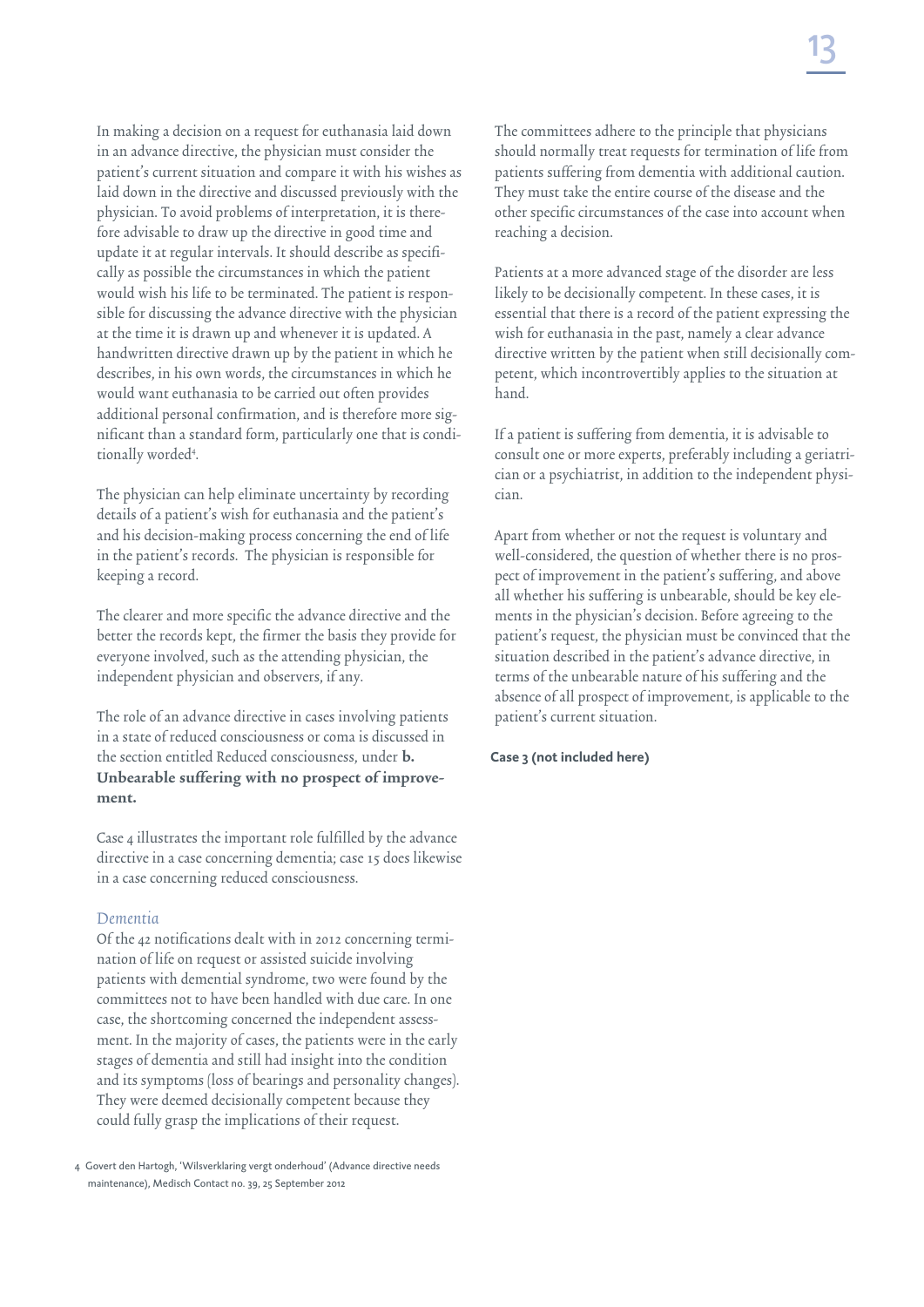## *Case 4 (abridged)*

#### **Finding: criteria complied with**

**Summary: patient with advanced dementia. The physician established satisfactorily that the patient's suffering was unbearable to her and without prospect of improvement. There was no reasonable alternative in the patient's situation. The physician was satisfied that her request was voluntary and well-considered.**

The patient, a woman in her eighties, was first diagnosed with dementia in spring 2010. The most prominent symptoms in her case were paranoid delusions and hallucinations. The patient had a long history of severe osteoporosis, which worsened in recent years, leading to vertebral collapse and multiple fractures and causing the patient severe pain. Just over a month before her death, the patient had a fall, breaking her hip and wrist, and required surgery. Her condition was incurable. She could only be treated palliatively. Despite the use of various types of analgesics the patient was not free from pain. Nor were the two types of antipsychotic drug that she was administered effective. In the last few weeks before her death, after she had been discharged from hospital, the patient suffered from severe paranoid delusions, anxiety and confusion. This also made her physically restless, so that she fell several times in the last week, even though she was receiving round-the-clock care. There was no prospect of improvement in her situation.

The patient, who had always set great store by her independence and self-reliance, was suffering primarily from the pain, which was difficult to manage, but also from her lack of mobility as a result of her deteriorating condition. She also suffered from the knowledge that she had progressive dementia. She was familiar with the process of cognitive decline, as she had cared full-time for her husband, who suffered from dementia, for a number of years. She was afraid that, like her husband at the time, she would eventually need to be admitted to a nursing home, an event she did not want to go through herself.

The patient also suffered enormously from the paranoid delusions which, especially in the final weeks of her life, made her very fearful. The patient found her suffering unbearable.

Apart from the palliative measures that had already been taken, there were no other means acceptable to the patient to alleviate her suffering. She did not want to be admitted to a nursing home which, in any case, would be unable to prevent her from falling. She was too restless and suspicious to be fitted with a morphine pump.

#### *The patient's request*

When the patient first registered with the physician's practice in 2004, they talked about euthanasia in general terms. At the beginning of 2011 she gave the physician an advance directive, which stated specifically that she wanted her life to be terminated should she ever be facing the same situation as her husband was in at that time.

About three months before her death, the patient told her physician that she wanted her life to be terminated when her suffering became unbearable to her, a stage she did not consider herself to have reached at that time. She again referred to her husband's situation and emphasised that she did not want anything like that to happen to her.

About two weeks before her death, the patient's children specifically requested that her life be terminated. The patient herself had indicated indirectly that she wanted to die, saying things like 'I don't want to live this way any longer' and 'I can't take it any more'. At some point she refused to take her medication because she 'wanted to die anyway'.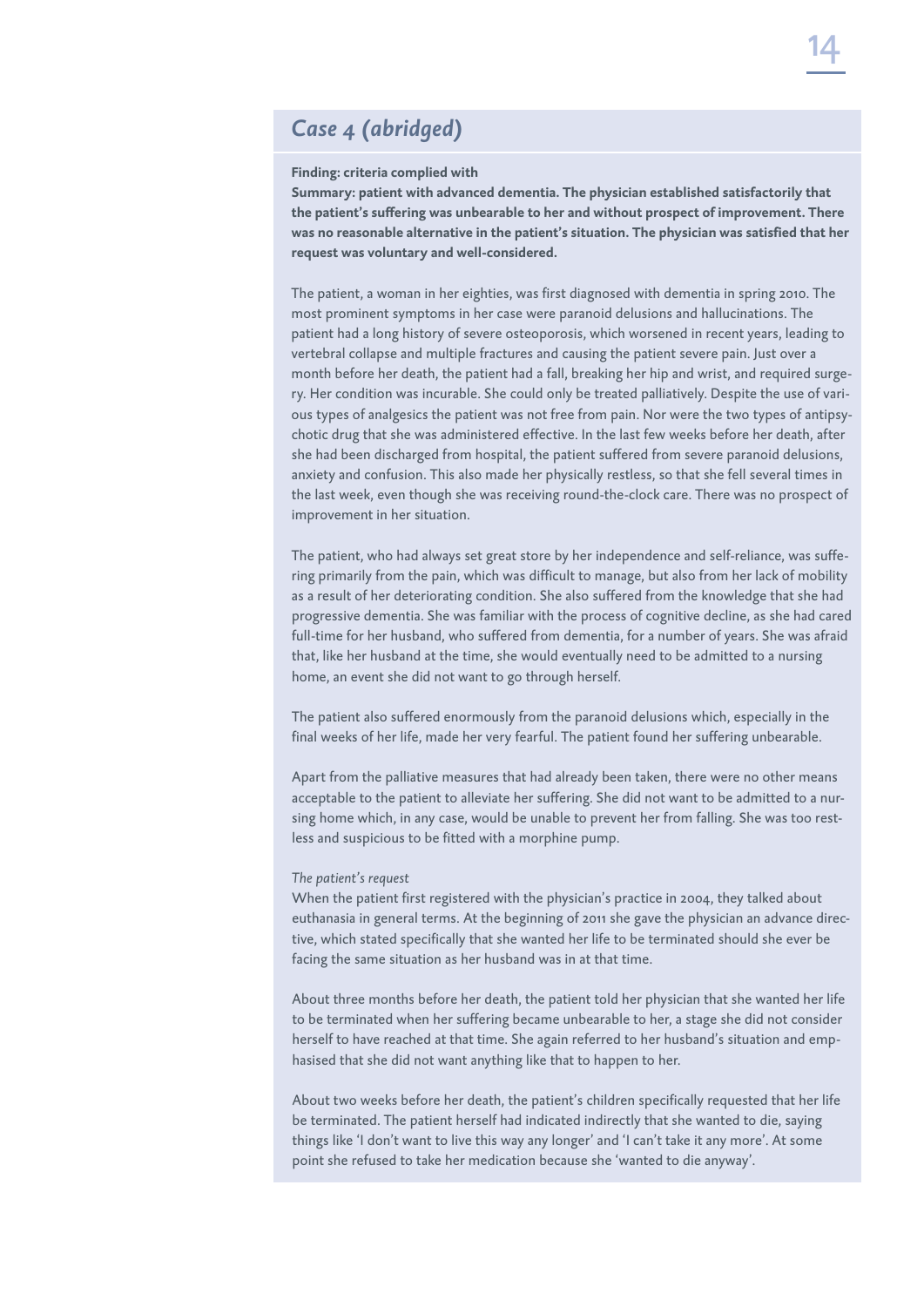According to the physician, the voluntariness of the patient's request was evident from, in particular, the many occasions that the patient had discussed her wish for euthanasia with her. The physician did not believe the patient was influenced by or under pressure from others to make her request.

The physician also found the request to be well-considered because the patient had discussed her wish for euthanasia a number of times when she had still been lucid, and had been well aware at the time of the implications of her request and her physical condition.

In the final weeks before her death, an in-depth talk with the patient was no longer possible. However the day before the patient's death, the physician had used the word 'euthanasia' in a conversation with the patient and she had had the impression that the patient understood what she was talking about. The patient had then indicated she had lived long enough and had had a good life. The physician's decision was also based on the patient's behaviour and things she had said in the weeks before her death. This included thanking the physician profusely for everything she had done for her and saying goodbye to her loved ones. The physician also relied on the opinions of the SCEN physician and of the nurse who had cared for the patient in the last two days of the patient's life. The SCEN physician's impression from conversations with the patient was that the latter had a wish to die; the nurse believed the patient was suffering greatly.

The SCEN physician saw the patient twice. In his report he concluded unconditionally that all the due care criteria had been complied with.

#### *Voluntary, well-considered request*

In reviewing this notification, the committee observed that a request for termination of life from a patient suffering from progressive dementia must be responded to with even greater care than usual. In view of the nature of the condition, there may be doubts about whether the patient is decisionally competent, and whether the request is voluntary and well-considered.

Under section 2 (2) of the Act, a physician can carry out a patient's request for euthanasia in cases where the patient is no longer capable of expressing his wishes, provided the patient laid down these wishes in an advance directive when he was still competent to make a reasonable appraisal of his own interests. The due care criteria likewise apply here.

In this case, it could be established that the patient had discussed her wish for euthanasia several times in the years that her cognitive functioning was still unimpaired. She had also given her physician an advance directive in 2011, explaining that she wanted her life to be terminated when admission to a nursing home became unavoidable. Three months before her death, the patient had given the physician to understand that she wanted her life to be terminated if her suffering became unbearable. She also referred to the situation in which her husband eventually found himself: his psychogeriatric symptoms resulted in him being admitted to a nursing home. This was a situation she emphatically did not want to experience. In subsequent months, the patient and her physician no longer discussed euthanasia.

In the weeks before her death – after she had been discharged from hospital – the patient was no longer able to put her wish into words as such, but she did make it clear that she wanted to die. According to the doctor she had said she 'didn't want to live this way any longer' and 'couldn't take it any more'. She also refused to take her medication because she 'wanted to die anyway'. In the weeks before her death she had thanked the physician profusely and said goodbye to her loved ones. On the evening the procedure was carried out the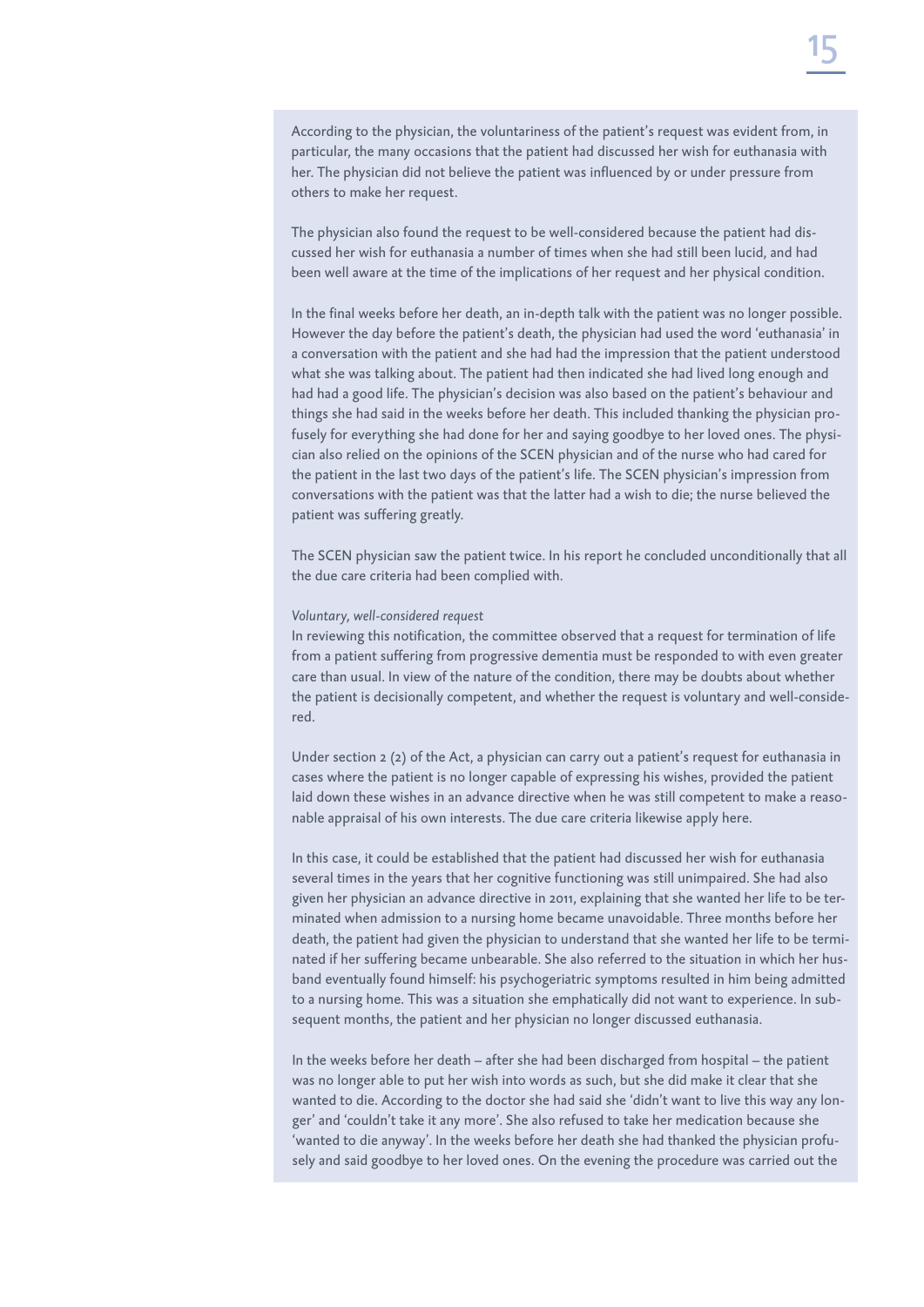patient had been unusually calm. When the physician said she was going to give her a small injection, the patient had expressed her acquiescence.

On the question of whether the patient's request was *voluntary and well-considered,* the committee noted that, although the patient could not request euthanasia in so many words, her behaviour and things she had said until just before her death made it clear that she wanted to die because of her pain, her forgetfulness and because she did not want to be put in a nursing home. The physician established satisfactorily that she had become convinced that the patient's wish to die was in complete accordance with the patient's wish for euthanasia, as previously expressed both orally and in writing.

In view of the above facts and circumstances, the committee found that the attending physician could be satisfied that the patient was *decisionally competent* when she drew up her advance directive and that her request for euthanasia was *voluntary and well-considered*.

*Unbearable suffering with no prospect of improvement* On the issues of unbearable suffering with no prospect of improvement, information provided to the patient and acceptable alternatives, the committee held as follows.

On the advice of an external expert, the physician administered Seroquel for a number of days in an attempt to relieve the patient's complaints, but she thought she should not wait any longer for beneficial effects to arise because of the sharp deterioration in the patient's condition. The patient was not only in great pain, she was also very anxious and had frequent panic attacks. She was very restless and at increased risk of falling. She had also lost control over her bowel movements.

The physician established satisfactorily that the patient's suffering was unbearable to her. The independent physician consulted had also concluded that the patient's suffering was palpably unbearable. Admission to a nursing home was not a reasonable alternative as, there too, the patient would be at increased risk of falling. Moreover, when the patient had still been able to communicate clearly, she had said several times that a nursing home represented unbearable suffering for her.

In view of these facts and circumstances, the committee found that the attending physician could be satisfied that the patient's suffering was *unbearable* and *without prospect of improvement*. The physician gave the patient sufficient information about her situation and prognosis. Together, the physician and the patient could be satisfied that there was no reasonable alternative in the patient's situation.

### b. Unbearable suffering without prospect of improvement

**The physician must be satisfied that the patient's suffering is unbearable, with no prospect of improvement.**

There is no prospect of improvement if the disease or condition that is causing the patient's suffering is incurable and the symptoms cannot be alleviated to the extent that the suffering is no longer unbearable. It is up to the physician to decide whether this is the case, in the light of the diagnosis and the prognosis. In answering the question of whether there is any realistic prospect of alleviating the symptoms, account must be taken both of the improvement

that can be achieved by palliative care or other treatment and of the burden such care or treatment places on the patient. In this sense, 'no prospect of improvement' refers to the disease or condition and its symptoms, for which there are no realistic curative or palliative treatment options that may – from the patient's point of view – be considered reasonable.

Patients also use equivalent terminology to indicate that the absence of any prospect of improvement is unacceptable to them, and that they want their suffering to end. In that sense, this perception of the situation by the patient is part of what makes suffering unbearable.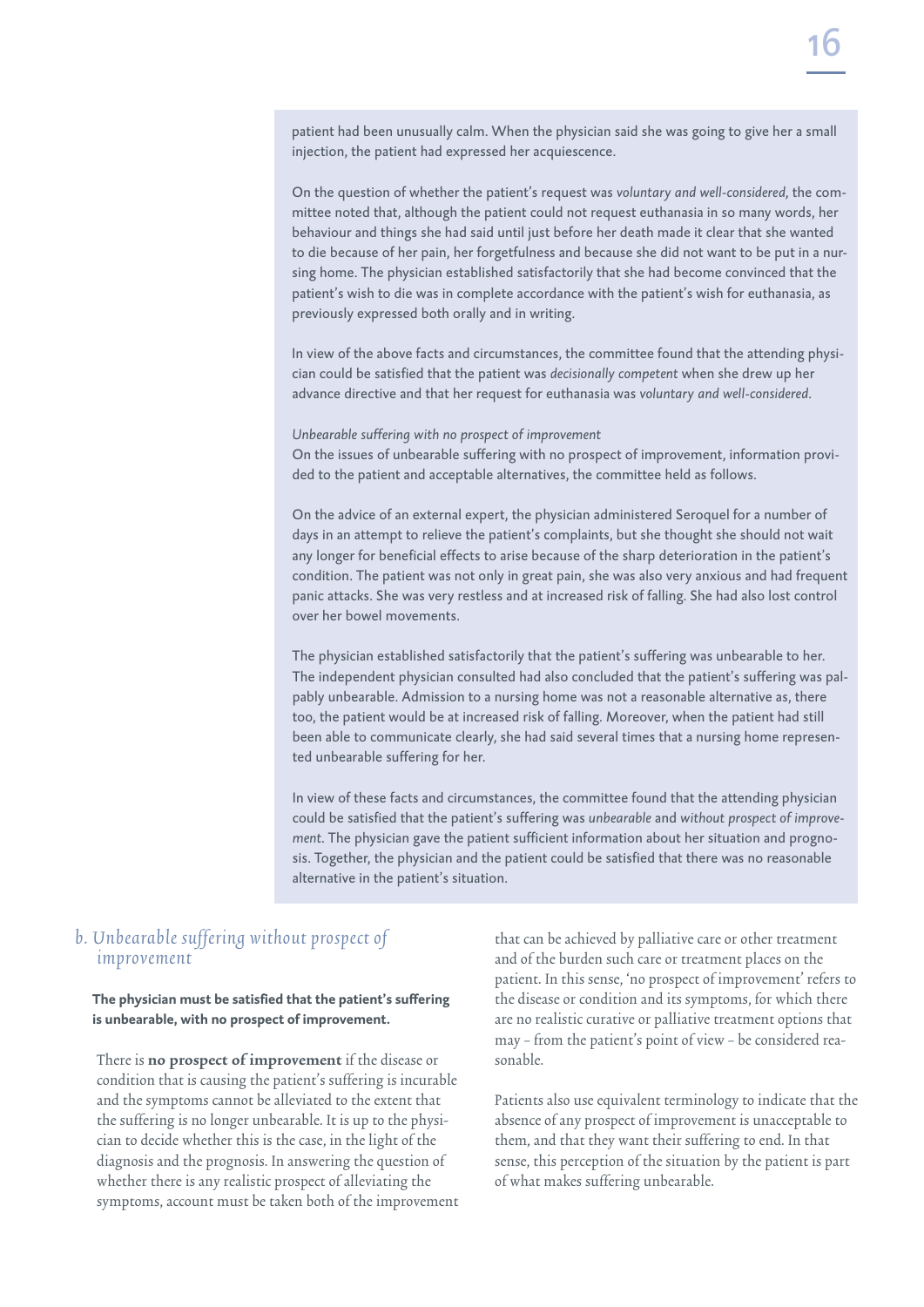It is harder to decide whether suffering is unbearable, for this is essentially an individual notion. What is still bearable to one patient may be unbearable to another.

Whether suffering is unbearable is determined not only by the patient's current situation, but also by his perception of the future, his physical and mental stamina, his personality and his life history.

Notifications often describe unbearable suffering in terms of physical symptoms such as pain, nausea and shortness of breath, and feelings of exhaustion, increasing humiliation and dependence, and loss of dignity. In practice, it is almost always a combination of aspects of suffering that determines whether suffering is unbearable. The degree of suffering cannot be determined merely by looking at the symptoms themselves; it is ultimately a matter of what they mean to the patient, in the context of his life history and values.

The physician must find the patient's suffering to be palpably unbearable. The question here is not whether people in general or the physician himself would find suffering such as the patient's unbearable, but whether it is unbearable to this specific patient. The physician must therefore be able to empathise not only with the patient's situation, but also with the patient's point of view.

A crucial factor when the committees make their assessments is whether the physician is able to make it clear that he found the patient's suffering to be palpably unbearable.

### **Case 5 (not included here)**

### Suffering must have medical dimension

As the preparatory work on the Act makes clear, the expression 'finished with life' refers to the situation of people who, often at an advanced age and without it having been established by the medical profession that they have an untreatable disease or disorder that is accompanied by great suffering, have come to the conclusion that the value of their lives to them has decreased to the point where they would rather die than carry on living. Suffering within the meaning of the Act must therefore include a medical dimension. Suffering that arises in a non-medical context should not be assessed by physicians, for it lies beyond the medical field. The committee must therefore investigate whether the physician could be satisfied not only that the patient's suffering was unbearable with no prospect of improvement, but also that it was mainly due to a recognised disease or medical condition, i.e. that there was a medical dimension. However there is no requirement that the medical condition should be serious or life-threatening. Multiple geriatric syndromes can also cause unbearable suffering with no prospect of improvement (see, for example, case 7).

### **Case 6 (not included here)**

### *Case 7 (abridged)*

### **Finding: criteria complied with**

**Summary: unbearable suffering caused by multiple geriatric syndromes, thus having a medical dimension.**

The patient, a woman in her eighties, suffered from multiple symptoms, including poor overall condition, low cardiopulmonary capacity and fatigue. These symptoms were the result of general age-related degeneration. The patient received medication for reduced cardiac function. She also had problems with her back and joints as a result of osteoporosis. The patient had already had a number of falls. She had a chronic tingling sensation in her hands, despite having undergone surgery and received injections to alleviate this condition. The patient's eyesight and hearing had deteriorated. She did not want further medical treatment. She indicated that she had had a good life, and did not want to get any older or more decrepit. She was afraid that something might happen that would make her lose control over her life, such as a stroke or a fall resulting in fractures. She had always been very active and done a lot to help other people. She was almost completely disabled as a result of her physical limitations. She did not want to become dependent on others and was absolutely opposed to going into a nursing home. The patient regarded her suffering as unbearable. She was not downcast or depressed, and had retained her sense of humour. She had initially made preparations to commit suicide, but she was afraid the attempt would fail. The physician believed that leaving the patient to carry out this course of action on her own would be inhumane.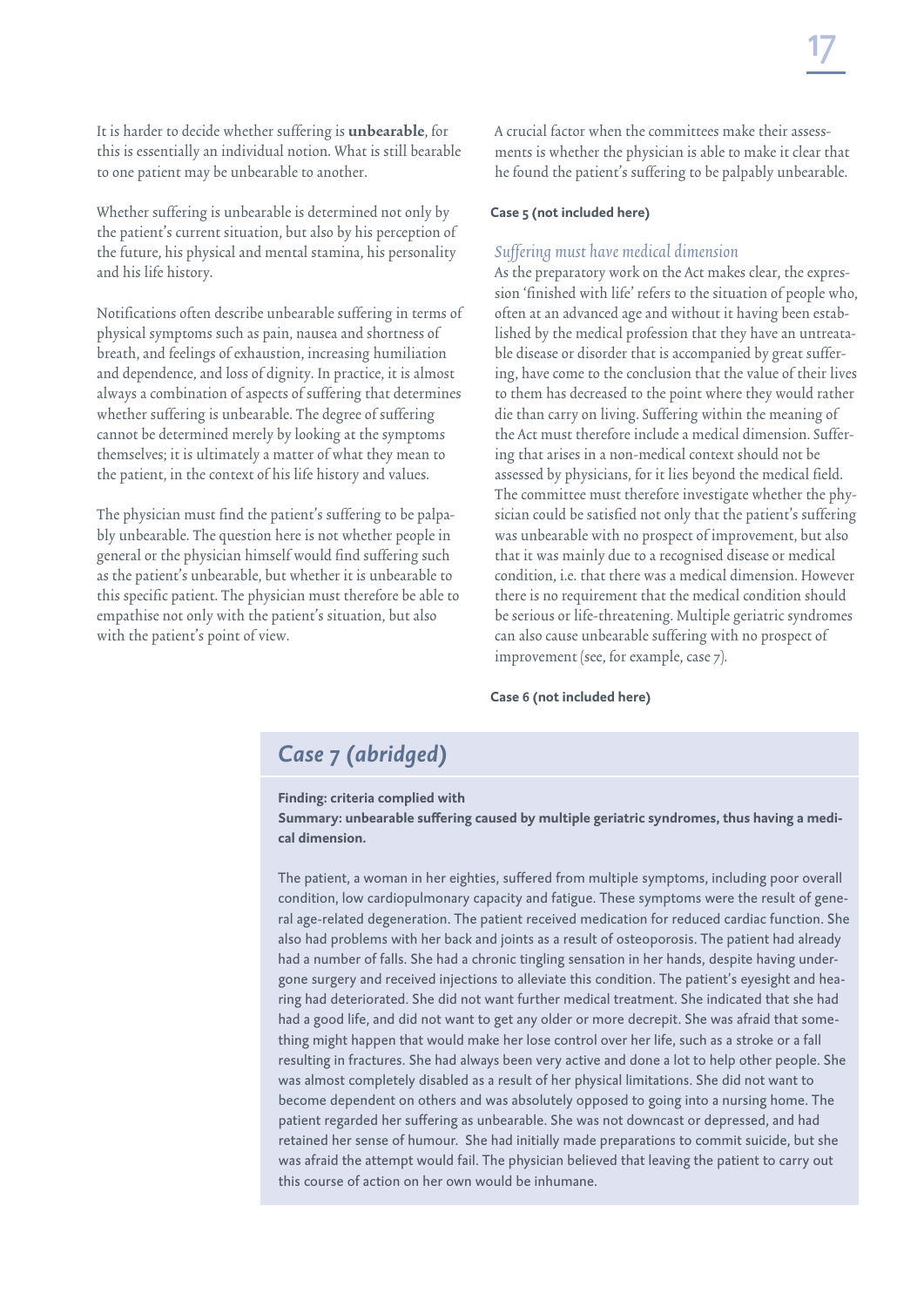In an advance directive, the patient described her daily activities and the trouble and effort it cost her to perform them. She was exhausted and wrote that she did not want to go on living in this way. Some months before she died, the patient specifically asked the physician to provide assistance in her suicide.

The regional committee wanted further information about the medical dimension of the patient's suffering and why the physician had found the unbearable nature of the patient's suffering palpable and her situation to be without prospect of improvement.

The physician informed the committee that the patient had talked about her suffering caused by multiple geriatric syndromes since 2009. She had seen her father become severely incapacitated in old age and did not want to suffer the same fate. Initially, she had tried to live with her symptoms as well as she could. She was not depressed or downcast and continued to try to do all sorts of things, but could do less and less due to her physical debilitation. She could not see or hear well and was extremely tired after the least bit of activity. She was afraid of falling, and as a result, of losing her autonomy. She had considered suicide and had already made preparations to carry it out. She had in her possession lethal medication whose effectiveness she had had tested. The physician knew of the patient's intentions. He believed that the patient's suffering was genuine but did not think that euthanasia was legally permitted in these circumstances. In 2011 the KNMG published its position paper on the role of physicians in termination of life at the patient's request. According to the KNMG, increasing debilitation caused by multiple geriatric syndromes, including functional disorders, can lead to unbearable suffering without prospect of improvement within the meaning of the Act. However the suffering must have a medical dimension, i.e. it must be caused by a recognised disease or a combination of diseases/symptoms. On reading this position paper it became clear to the physician that performing euthanasia on this patient fell within the scope of the Act. Naturally, the physician wanted reassurance that terminating this patient's life would be the right thing to do. He gradually came to understand that the suffering arising from the exacerbation of physical symptoms and limitations, connected with multiple geriatric syndromes, was unbearable to the patient. He had investigated whether any alternatives were available to make the patient's life bearable, but nothing could be done to relieve her fatigue and the impending loss of independence.

The committee concluded that the patient's suffering was caused by a combination of agerelated conditions, which caused increasing debilitation. These geriatric syndromes, including severe fatigue due to poor cardiac function, loss of hearing and eyesight, and a realistic fear of fractures due to a fall, have a medical dimension. Due to her incapacitation and increasing dependence on others, and in view of her past life and personal values, the patient could no longer consider her current life meaningful. Living in this way was more than she could bear. The committee concluded that the physician had satisfactorily established that the patient's suffering was palpably unbearable. Suitable interventions or reasonable alternatives were no longer available in the patient's situation.

### Dementia

As indicated in the section on voluntary and well-considered requests, requests for euthanasia made by patients suffering from dementia should normally be treated with great caution. The question of decisional competence has already been discussed.

Another key issue is whether dementia patients can be said to be suffering unbearably. What makes their suffering

unbearable is often their perception of the deterioration that is already taking place in their personality, functions and skills, coupled with the realisation that this will only worsen and eventually lead to utter dependence and total loss of self. Being aware of their disease and its consequences may cause patients great and immediate suffering. A realistic assessment of how the illness is likely to progress may also lead to a fear of future suffering. The specific circumstances of the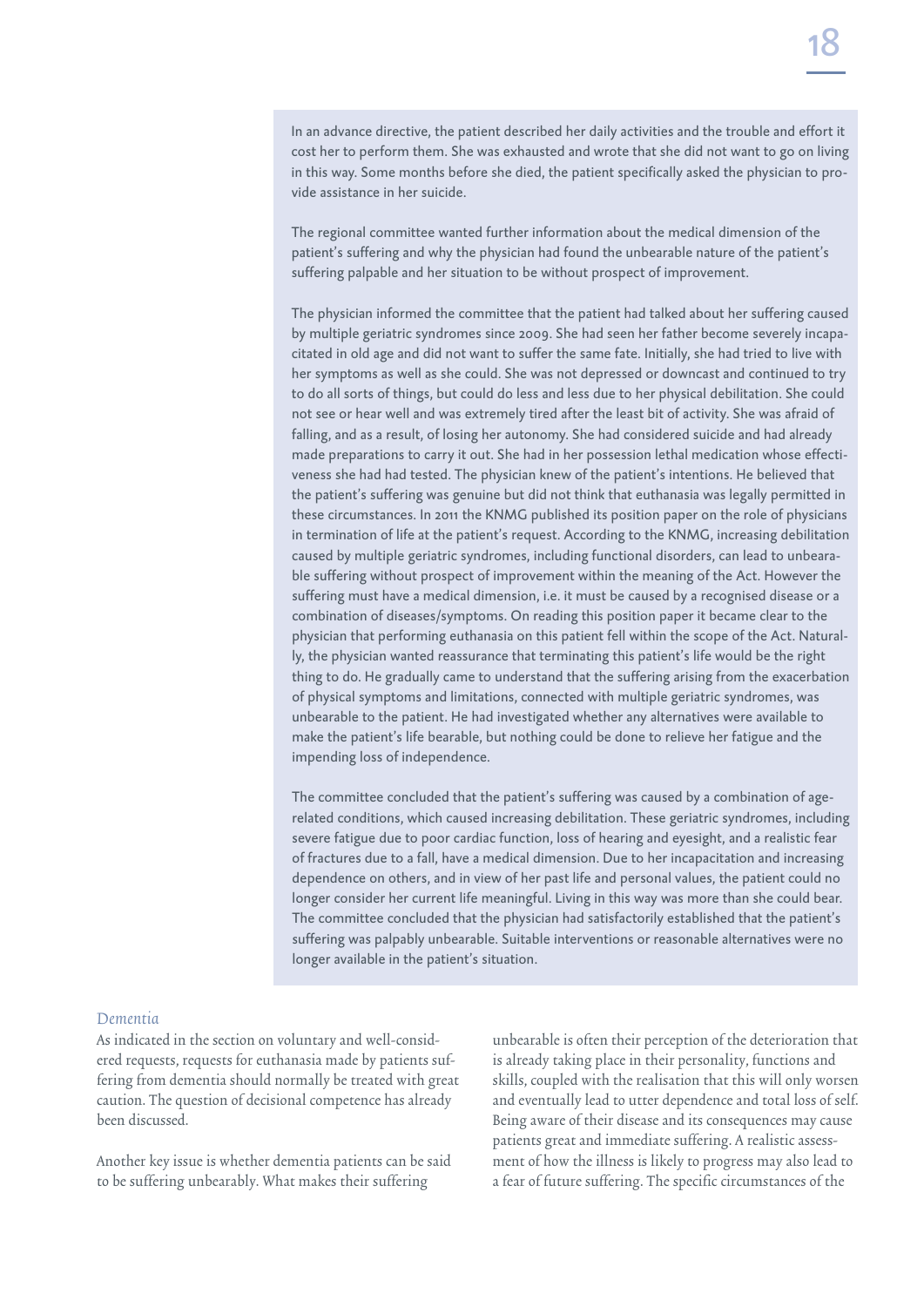case will determine whether the doctor is satisfied that the patient's suffering is unbearable.

In the case of dementia, there is a close connection between both aspects, i.e. assessing whether the request is voluntary and well-considered and assessing whether suffering is unbearable with no prospect of improvement. Case 4 has therefore been included as an example, above, under a. Voluntary and well-considered request, Dementia.

### Mental illness or disorder

It has already been emphasised elsewhere in this report that a wish to die expressed by a patient suffering from a mental illness or disorder requires the attending physician to exercise particular caution. Apart from the question of decisional competence and whether the patient can be deemed capable of making a voluntary, well-considered request, a key question is whether the suffering considered unbearable by the patient is without prospect of improvement. Case 8, below, illustrates this point.

## *Case 8 (abridged)*

**Finding: criteria complied with**

**Summary: patient had been treated unsuccessfully for 30 years for severe, recurring depression. The physician established satisfactorily that the patient's suffering was unbearable with no prospect of improvement, and that there was no reasonable alternative.**

The patient, a woman in her seventies, had had recurring periods of severe depression for more than 30 years. Over the years she had usually received outpatient care. She had also been admitted to hospital a number of times for extensive, including pharmacologic, treatment, but with very limited effect. None of the treatments cured her depressive episodes completely or for a long period of time. The patient rejected new treatments, such as electroconvulsive therapy (ECT). She did not want to be admitted to a psychiatric ward again due to previous traumatic experiences. She was afraid that changing her medication would have a negative effect on her depression. In the past, certain substances had induced psychosis. She had tried to end her life several times, the most recent attempt being a month before she died. Recently the patient's physical condition had deteriorated. Two weeks before her death, she had stopped eating and drinking in order to hasten death. On her physician's advice she had resumed eating and drinking in order to be clear-headed for her talk with her psychiatrist.

The patient's suffering was primarily mental, and was caused by chronic depression. She also suffered from reduced concentration, so that she could no longer enjoy books and music. The patient had lost touch with her physical and social environment. Her declining physical condition was characterised by limited mobility, severe fatigue, listlessness, lack of appetite, painful joints in her hands and loss of independence. She still had close ties with her family, but she could not and did not wish to live any more.

The patient regarded her suffering as unbearable. The physician was satisfied that this suffering was unbearable to her and with no prospect of improvement according to prevailing medical opinion. There were no alternative ways to alleviate her suffering that were acceptable to her. The patient had discussed euthanasia with the physician before. She had had a wish to die for many years. A month before she died, the patient had specifically asked the physician to terminate her life.

Two weeks before her death the physician asked an independent psychiatrist to examine the patient to determine the presence of a psychiatric disorder, possible treatment options, prognosis and whether the patient was decisionally competent with regard to her request. The psychiatrist concluded that the patient had a depressive disorder which did not respond to treatment. The psychiatrist was not convinced that the remaining treatment options would produce results that would be acceptable to the patient or that committal to hospital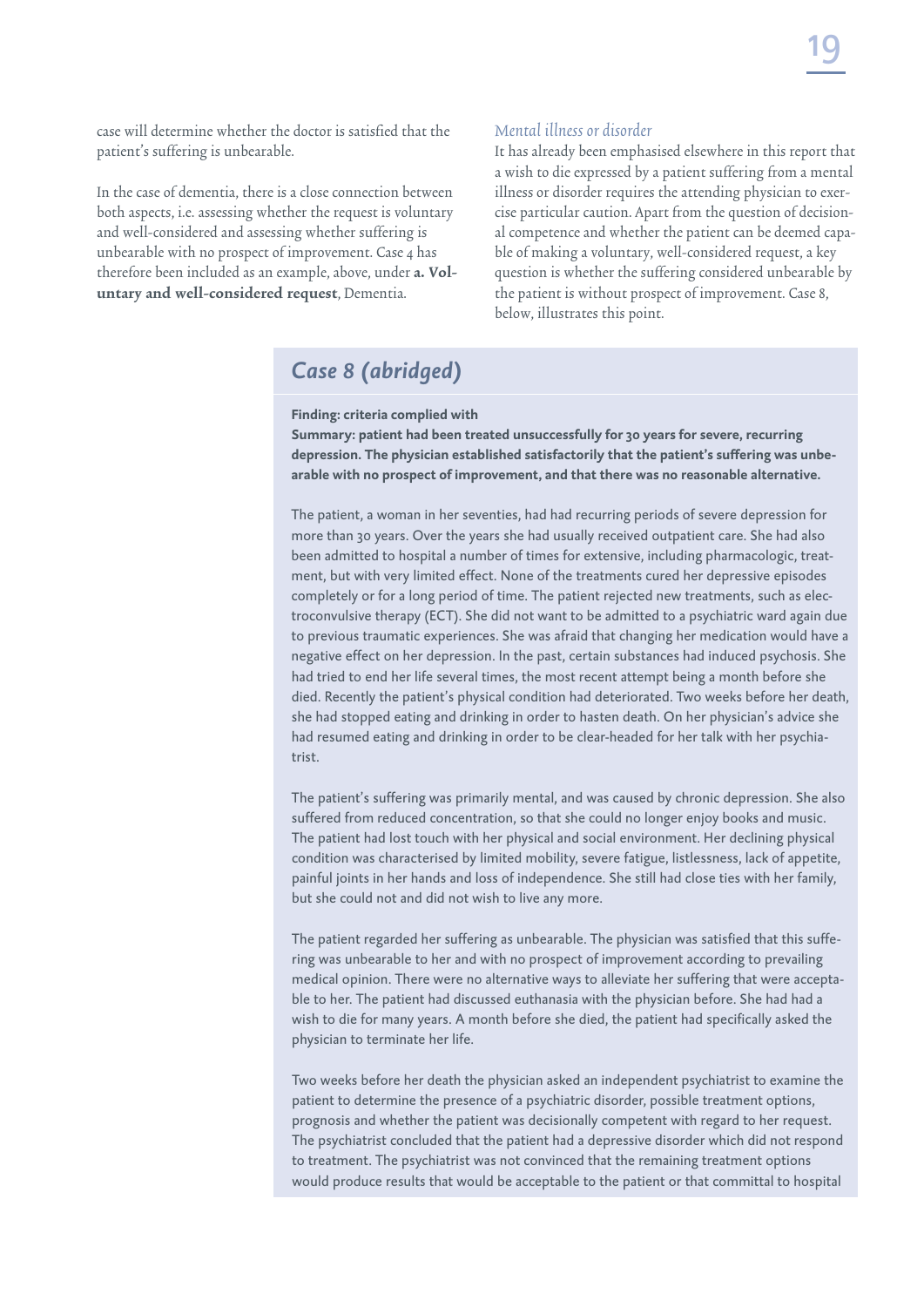The physician consulted an independent physician who was also a SCEN physician, who visited the patient some days before she died. In her report the independent physician gave a summary of the patient's medical history and the nature of her suffering.

The patient's request was voluntary and well-considered. She had a clear wish to die. She had thought well about her situation and her wish. She had a realistic picture of her options, or lack of options, in terms of psychiatric treatment. The independent physician deemed her to be decisionally competent and was satisfied that her suffering was unbearable with no prospect of improvement. The independent physician concluded, partly on the basis of her interview with the patient, that the due care criteria had been satisfied.

With regard to the question of whether the physician could be satisfied that the patient's suffering was *without prospect of improvement* and that there was *no reasonable alternative,* the committee found as follows. The patient was examined by a psychiatrist two weeks before her death, who established that she had been using antidepressants in adequate doses for many years, but that depression nevertheless recurred time and again. The psychiatrist noted that the patient would object to any change in medication and that she would not even discuss the possibility of ECT. He also noted that, in view of her psychiatric history and her declining physical condition, he did not believe that remaining treatment options, including committal to hospital, would lead to acceptable results for the patient. The committee could be satisfied that the patient's suffering was without prospect of improvement and that the physician and the patient together could reasonably have concluded that there was no reasonable alternative in the patient's situation.

The committee also considered the nature of the patient's suffering. The patient had been treated (usually on an outpatient basis) for recurring depressions for more than thirty years, without the desired result. Her chronic depression caused her mental suffering. In addition, the patient's physical condition was declining, so that she suffered from limited mobility, severe fatigue, listlessness, lack of appetite, painful joints in her hands and loss of independence. She had no more social ties and could no longer enjoy the activities that previously gave her pleasure.

In view of all this, the committee found that the physician could be satisfied that this particular patient's suffering was unbearable to her.

### **Case 9 (not included here)**

### Coma and reduced consciousness (non-comatose)

Suffering assumes a conscious state. Since a patient in a coma is in a state of complete unconsciousness, he cannot be said to be suffering. In this situation, euthanasia cannot be performed.

One exception can be made to this principle: unlike in cases where coma has occurred spontaneously as the result of illness or complications associated with illness, euthanasia

may be justified in the case of medically induced coma, resulting from the administration of medication to alleviate pain and symptoms and therefore in principle reversible. In this case, it is considered inhuman to wake the patient simply so that he can confirm that he is again, or still, suffering unbearably.

If a patient is in a state of reduced consciousness (but not in a coma) – either spontaneously or as a result of medication to reduce pain or symptoms – the physician may, in the light of the patient's responses, reach the conclusion that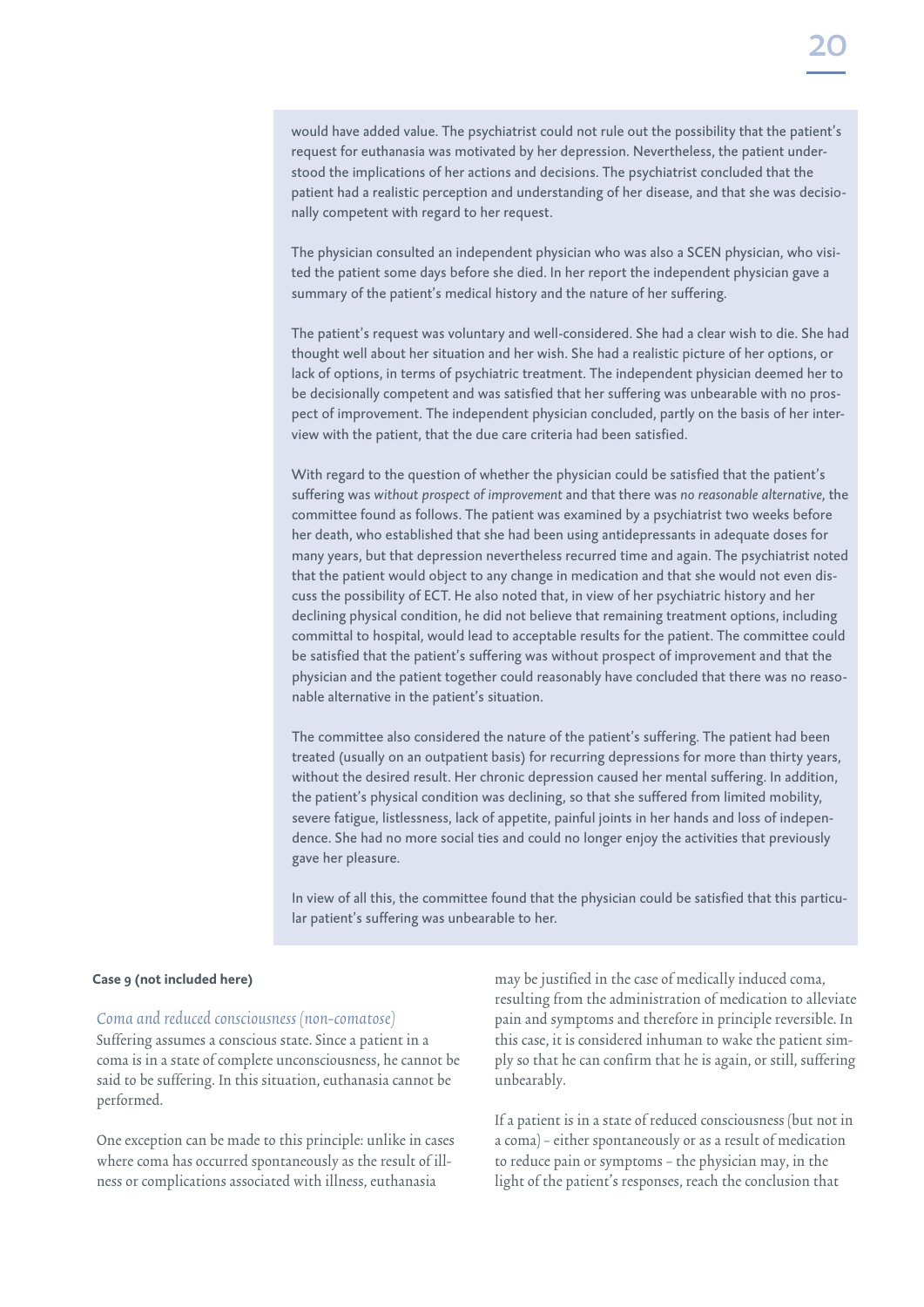the patient is indeed suffering unbearably. The Glasgow Coma Scale can be a valuable tool to assess the level of consciousness or depth of coma (and therefore the possibility of suffering)

### Guideline on euthanasia for patients in a state of reduced consciousness

The KNMG Guideline 'Euthanasia for patients in a state of reduced consciousness' deal specifically with the situation where, after the attending physician has consulted an independent physician and is ready to carry out euthanasia, the patient – spontaneously or unintentionally, as a result of medication to reduce pain or dyspnea – falls into a state of reduced consciousness. According to the Guideline, the physician may proceed with the euthanasia if the patient is still suffering unbearably. This is determined using the Glasgow Coma Scale (GCS). The Guideline also allows the physician to proceed if the patient unintentionally falls into a coma resulting from the administration of medication to alleviate pain or dyspnea. While such a coma is in principle reversible, it is not necessary to wake the patient simply so that he can confirm that he is again, or still, suffering unbearably. In these situations set out in the Guideline, the physician may proceed with the euthanasia without again consulting an independent physician. Although the patient is no longer able to express his wishes immediately prior to euthanasia, an advance directive is not required.

### Guideline does not apply

### Euthanasia based on an advance directive

In cases where the Guideline does not apply, a physician may – on the basis of section 2 (2) of the Act – carry out a patient's request for euthanasia, which the patient can no longer express because he is in a state of reduced consciousness or reversible coma, but which is stated in an advance directive.

For instance, the patient's condition may suddenly deteriorate to the extent that he spontaneously enters a state of reduced consciousness before an independent physician has been consulted. Or a patient's condition may suddenly decline so sharply that the attending physician has to administer medication to alleviate the pain and/or other symptoms, causing the patient to enter a state of reduced consciousness or a reversible coma before an independent physician has been consulted. The Guideline does not apply to these types of situation. In both situations described above, the independent physician can conclude that the patient's request for euthanasia was voluntary and well-considered, based on the advance directive. Whether the patient's suffering was unbearable with no prospect of improvement must be assessed through observation (seeing the patient), information and medical records provided by the attending physician, and (if available) information from

the patient's immediate family. Here, too, the Glasgow Coma Scale can be a valuable tool to assess the level of consciousness or depth of coma (and therefore the possibility of suffering).

In the case of a reversible coma, it is considered inhuman to wake the patient simply so that he can confirm to the independent physician that he considers his suffering unbearable.

Cases involving semi-conscious patients usually lead the committees to ask further questions. The committees then examine the specific facts and circumstances. In the light of these, a committee may find in such cases that the physician has acted in accordance with the due care criteria (see case 15).

### Palliative sedation

The Act does not apply to palliative sedation, which is a normal medical procedure. Palliative sedation means deliberately reducing the patient's consciousness in order to eliminate untreatable suffering in the final stage of his life. Palliative sedation can only be considered if the patient is expected to die within two weeks. There are patients who expressly refuse palliative sedation and indicate that they wish to remain conscious to the very end. The physician and patient may together conclude that palliative sedation is not a reasonable alternative if the patient in question wishes euthanasia. In other words, the possibility of palliative sedation does not always rule out euthanasia.

Sometimes a patient may make a conditional request for euthanasia. In this case, the patient is initially palliatively sedated, but the physician and the patient agree that euthanasia will be carried out should certain circumstances arise, for instance it may take longer for the patient to die than he wishes and/or the patient may still show symptoms of suffering despite being in a state of reduced consciousness. The patient may wish to avoid putting his loved ones through such an ordeal or his wish to die with dignity may be put at risk.

The committees emphasise that it is essential that the patient inform the attending physician of the specific situations in which he wants his request for euthanasia to be carried out.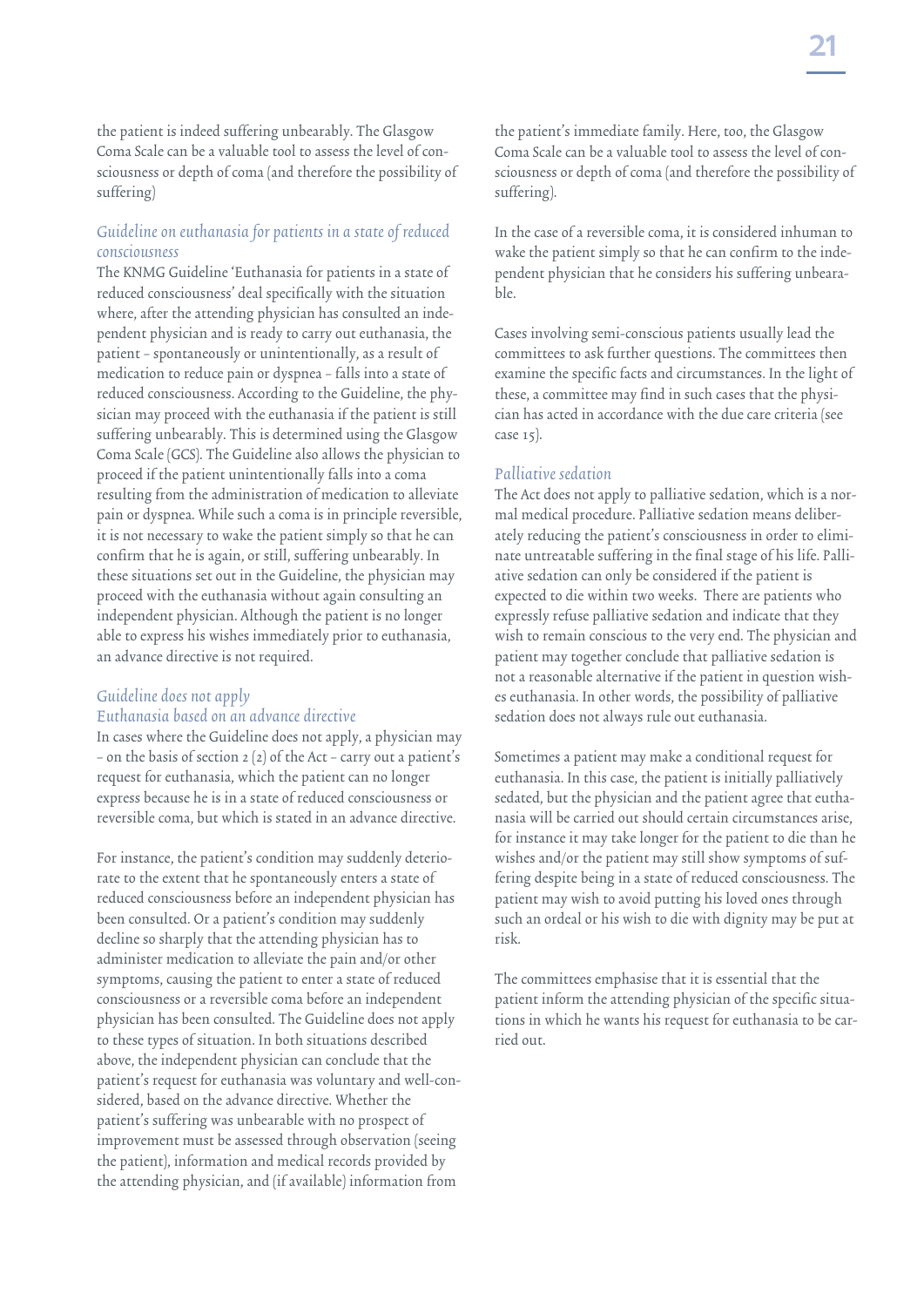### c. Informing the patient

### **Physicians must inform the patient about his situation and prognosis.**

In assessing compliance with this criterion, the committees determine whether, and how, the physician, or other attending physicians, informed the patient about his disease and prognosis.

In order to make a well-considered request, the patient must have a full understanding of his disease, the diagnosis, the prognosis and the possible forms of treatment.

It is the physician's responsibility to ensure that the patient is fully informed and to verify that this is the case. This criterion did not lead the committees to comment on any of the reported cases in 2012.

### d. No reasonable alternative

### **The physician and the patient have together come to the conclusion that there is no reasonable alternative in the patient's situation.**

It must be clear that there is no realistic alternative way of alleviating the patient's suffering, and that termination of life on request or assisted suicide is the only way left to end that suffering. The focus is on treating and caring for the patient and on limiting and where possible eliminating the suffering, even if curative therapy is no longer possible or the patient no longer wants it.

The emphasis in medical decisions at the end of life must be on providing satisfactory palliative care. However, this does not mean that the patient has to undergo every possible form of palliative care or other treatment. Even a patient who is suffering unbearably with no prospect of improvement can refuse palliative care or other treatment, for instance because he considers that the positive effects of treatment do not outweigh the negative effects, e.g. side effects which he finds unacceptable or hard to tolerate. For instance, there are patients who refuse an increased dose of morphine because of a fear of becoming drowsy or losing consciousness. The physician must then ensure that the patient is properly informed and discuss with him whether this fear is justified.

Refusal of palliative treatment or other care is an important subject for discussion between physicians and patients. The physician is expected to indicate in his report to the committee why the patient did not consider other alternatives reasonable or acceptable.

### **Case 10 (not included here)**

### e. Independent assessment

**Physicians must consult at least one other independent physician, who must see the patient and give a written opinion on whether the due care criteria set out in (a) to (d) have been fulfilled.**

The physician is legally required to consult a second, independent physician who sees the patient to determine whether the physician who intends to perform the procedure has not overlooked anything regarding the due care criteria under (a) to (d); the same applies to any other independent physicians who are consulted. The independent physician gives an independent expert opinion, and draws up a written report.

The purpose of this is to ensure that the physician's decision is reached as carefully as possible. The independent assessment helps the physician confirm that he has complied with the due care criteria, and reflect on matters before granting the request.

If an independent physician who has been consulted earlier is consulted again, this consultation may, depending on the circumstances described below, take place by telephone.

The consultation must be formal, and specific questions must be answered. The committee interprets the term 'consult' to mean considering the independent physician's findings and taking account of them when deciding whether to grant the patient's request for termination of life.

The requirement to consult an independent physician does not imply that the attending physician needs the independent physician's 'permission' to carry out euthanasia. Naturally, the attending physician should take the independent physician's opinion very seriously, but if there is a difference of opinion between the two, the attending physician must reach his own decision, for it is his actions that the committees will be assessing.

### Independent physician

The independent physician must be independent of the attending physician and the patient. The KNMG's 2003 Position Paper on Euthanasia explicitly states (p. 15) that the physician's independence must be guaranteed.

According to the KNMG, this implies that a member of the same group practice, a registrar, a relative or a physician who is otherwise in a position of dependence in relation to the physician who has called him in cannot normally be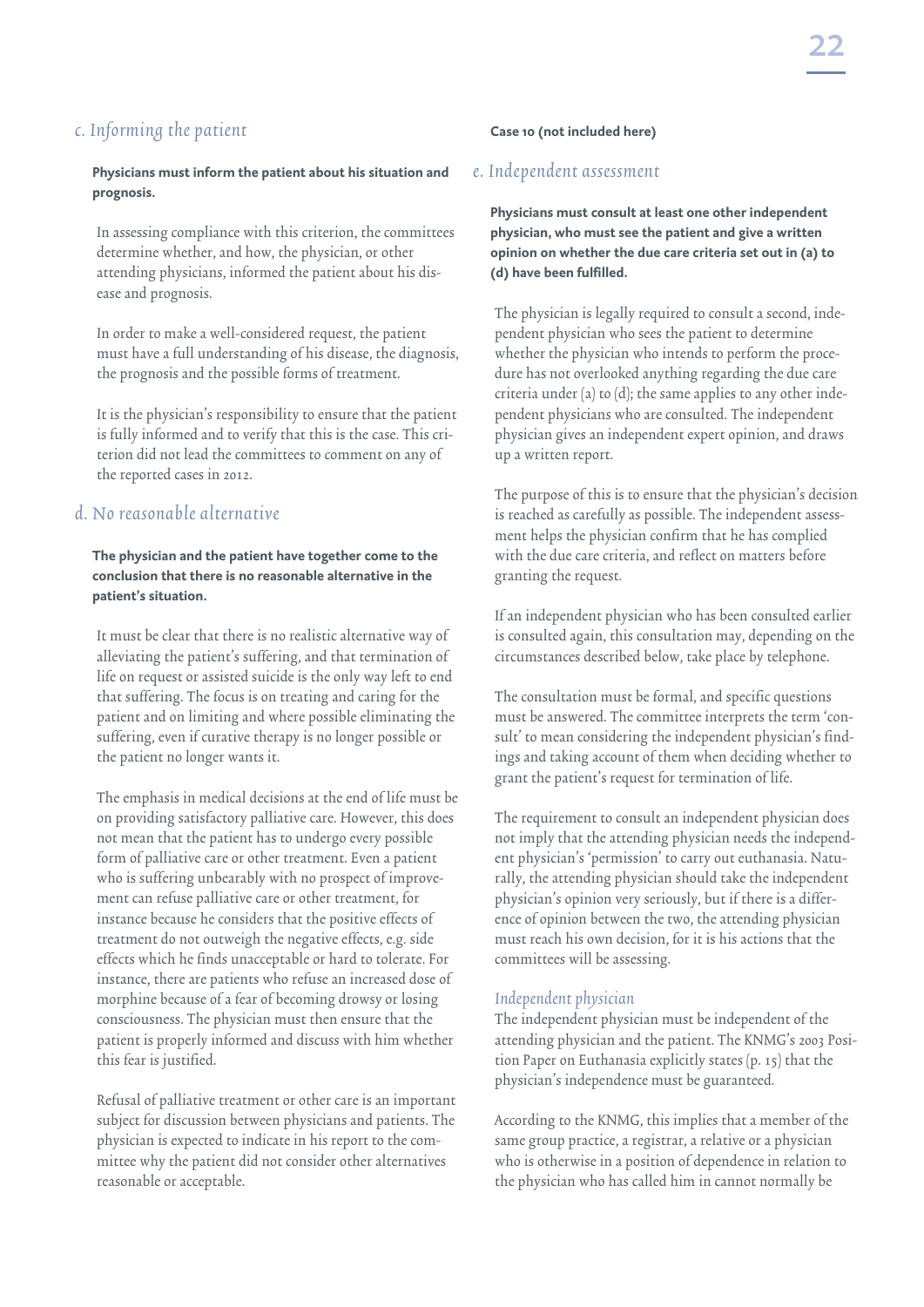deemed independent. It is important to avoid anything that might suggest the physician is not independent.

The physician's independence may also appear open to question if the same two medical practitioners very often act as independent physicians on each other's behalf, thus effectively acting in tandem. This may create an undesirable situation, for their independence may then – rightly – be called into question. The committees feel that, if a physician always consults the same independent physician, the latter's independence can easily be jeopardised.

A notifying physician and an independent physician may also know each other privately, or as members of a peer supervision group. The fact that they know each other privately does not automatically rule out an independent assessment, but it may appear that the physician is not independent. Whether the fact that they know each other as members of a peer supervision group – a professional activity – rules out an independent assessment will depend on how the group is organised. What matters is that the attending physician and independent physician should be aware of this and make their opinion on the matter clear to the committee.

In the interests of an independent assessment, attending physicians are advised to – and usually do – consult a SCEN physician as independent physician, via the regional division of the Euthanasia in the Netherlands Support and Assessment Programme (SCEN) (see below).

Finally, there must, among other things, be no family relationship or friendship between the independent physician and the patient, the physician must not be helping to treat him (and must not have done so in the past) and he must not have come into contact with him in the capacity of locum.

### When must an independent physician be consulted for a second time?

Questions are sometimes asked about the period that an independent physician's opinion is valid, i.e. at the most, how much time may there be between the independent physician seeing the patient and the euthanasia procedure? There is no simple answer to this question, although it is more likely to be weeks than months. Much depends on the independent physician's findings, expected and unexpected developments in the patient's situation, and other factors.

Sometimes an independent physician concludes on seeing the patient that one or more of the due care criteria have not yet been fulfilled. In such cases, it is not always clear to the committees what exactly happened subsequently, so

that further questions have to be put to the notifying physician. This might, for example, occur in the following situations.

- If the independent physician is called in at an early stage and finds that the patient is not yet suffering unbearably or that a specific request for euthanasia has not yet been made, he will usually have to see the patient a second time.
- If the independent physician has indicated that the patient's suffering will very soon become unbearable and has specified what he believes that suffering will entail, a second visit or a second consultation by telephone or in any other manner will not normally be necessary if the patient's suffering does indeed become unbearable very soon. If the unbearable nature of the patient's suffering is already palpable to the independent physician, but the patient has not yet made a specific request for euthanasia to be performed – in order to say goodbye to relatives, for example – a second visit or a second consultation by telephone or in any

If the independent physician has concluded that the due care criteria have been complied with, but the patient's condition turns out to be less predictable and/or a long period of time is involved, the independent physician will in principle have to see the patient a second time.

other manner will not normally be necessary.

If there has been further consultation between the attending physician and the independent physician, or if the independent physician has seen the patient a second time, it is important that this is mentioned in the notification.

The committees also receive notifications in which the independent physician was consulted, saw the patient and made his report very shortly before the patient died, or even on the day of death. In such cases it is advisable for the attending physician to make clear when and how he received the independent physician's report.

### Assessing a decisionally incompetent patient

The attending physician must consult an independent physician who must give his opinion on a decisionally incompetent patient's request for euthanasia. In accordance with section 2 (1) (e) of the Act, the independent physician must see the patient. The regional committees consider that, normally, the independent physician will see the patient as well as speak with the patient.

However there may be circumstances in which the patient is no longer capable of expressing his wishes. Section 2 (2) of the Act, which establishes the legal status of the advance directive, provides for the attending physician to carry out euthanasia in this situation.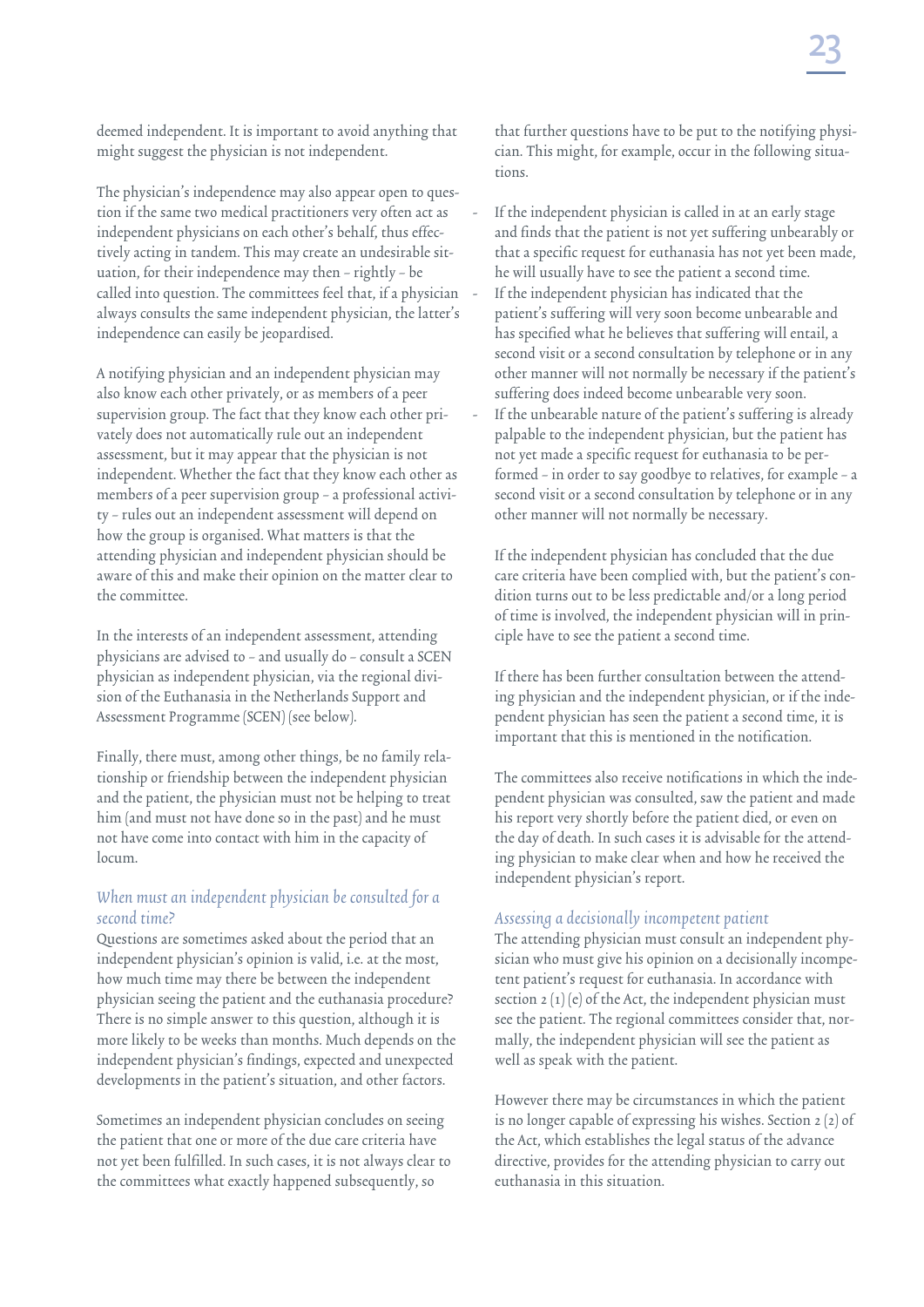If the independent physician has not visited the patient at an earlier stage in the physician's and patient's joint decision-making process, he will find himself facing a patient with whom he is unable to communicate, or only with great difficulty. The independent physician's position in this type of situation has been discussed in other parts of this report, namely the paragraphs entitled 'Advance directive and decisional incompetence', 'Coma and reduced consciousness' and 'Dementia'.

The euthanasia procedure may be carried out in cases where a patient can only communicate non-verbally, provided the due care criteria are satisfied.

The independent physician will in that case no longer be able to speak with a patient in such a situation, but he will be able to establish that the request for euthanasia is voluntary and well-considered on the basis of the patient's advance directive. Whether the patient's suffering is unbearable with no prospect of improvement must be assessed on the basis of the advance directive and the patient's current condition, the relationship between the two, information and medical records of the attending physician, and (if available) information from the patient's immediate family.

### Independent physician's report

The independent physician's written report is of great importance when assessing notifications. A report describing the patient's situation when seen by the physician and the way in which the patient – in so far as possible – talks about his situation and his wishes will give the committee a clearer picture. The independent physician must give his opinion on whether the due care criteria set out in (a) to (d) have been fulfilled. In order to establish his independence, he should specifically mention what his relationship is to the attending physician and the patient.

The independent physician is responsible for his own report. However, the attending physician bears final responsibility for performing the life-terminating procedure and for complying with all the due care criteria.

He must therefore determine whether the independent physician's report is of sufficient quality and whether the independent physician has given his opinion as to whether the due care criteria set out in (a) to (d) have been fulfilled. If necessary, he must ask the independent physician further questions.

### **SCEN**

The Euthanasia in the Netherlands Support and Assessment Programme (SCEN) trains physicians to make independent assessments in such cases. In most cases, physicians consult a SCEN physician as an independent physician, by calling the regional SCEN telephone number. The committees are pleased to note that specialists these days almost always call in a SCEN physician when euthanasia is performed in a hospital. Increasingly, they are themselves trained SCEN physicians.

SCEN physicians also have a part to play in providing support, for example by giving advice. In some cases, however, this may conflict with the role of independent physician.

The committees note that by no means all physicians consult the SCEN physician about how the euthanasia or assisted suicide procedure is to be performed.

Although section 2 (1) (e) of the Act only requires the independent physician to give an opinion on compliance with criteria (a) to (d), there is no reason why the attending physician should not discuss with the independent physician (who is usually a SCEN physician) how he intends to perform the procedure.

The committees note that some SCEN physicians offer to advise the attending physician on the performance of the procedure – an excellent example of the support component of the SCEN programme.

### **Cases 11, 12, 13 and 14 (not included here)**

## *Case 15 (abridged)*

### **Finding: criteria complied with**

**Summary: The independent physician saw but did not speak with the patient, who was drowsy and unresponsive due to the administration of analgesics. The independent physician saw that the patient was in pain. Information obtained from the patient's attending physician and family members revealed that the patient had specifically requested euthanasia the day before. The advance directive played an important role in this case. The Guidelines on euthanasia for patients in a state of reduced consciousness did not apply.**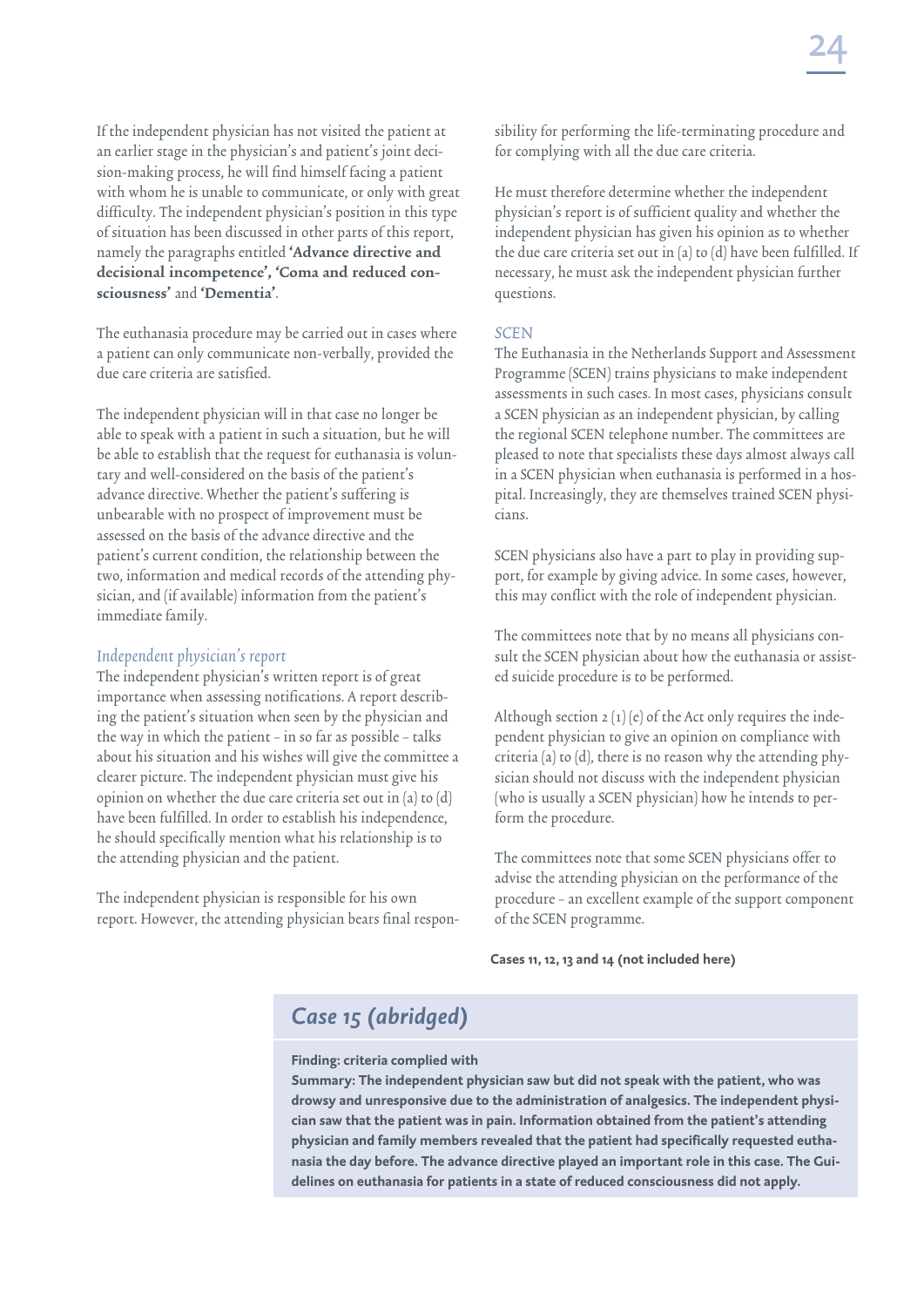The patient, a man in his seventies, had very extensive orthopedic problems. In the summer of 1997 he had had a total left-hip replacement without complications. Eight years later, in 2005, he underwent a total right-hip replacement. A month after surgery, a deep infection of the implant was diagnosed. The patient was hospitalised for five months, during which time he had around eight operations. The infection was ultimately cured, but the patient effectively no longer had a hip joint. His right leg had become much shorter and could bear only very little weight. His disability was severe, not only due to his right leg and hip but also because of cardiac and pulmonary problems, hemiparesis on the right side of his body, and kidney failure. Sepsis was a major factor in the onset of cardiac dysrhythmia. In a short space of time he underwent surgery twice in connection with growing, persistent abscesses. Despite receiving maximum treatment, the patient remained septic and the infection spread to his joints and lungs. The patient would have to be operated on again, but on the day of the scheduled operation he told nursing staff that he wanted no further treatment, including another operation.

The patient was in extreme pain, even when touched superficially. The pain was difficult to treat, as the patient had on an earlier occasion suffered respiratory depression after being given morphine. The patient had never been one to give up easily, but he experienced his present suffering as unbearable. The physician was satisfied that this suffering was unbearable to the patient and that there was no prospect of improvement according to prevailing medical opinion.

Apart from the palliative measures that had already been taken, there were no other means acceptable to the patient to alleviate his suffering. The physician and the patient together reached the conclusion that there was no reasonable alternative in the patient's situation.

The documents make it clear that the attending physician and other specialists gave the patient sufficient information about his situation and prognosis.

Two days before he died the patient told nursing staff and another physician (who was the colleague of the attending physician) that he wanted no more treatment and that he wanted euthanasia. Later that day he discussed euthanasia with his attending physician and specifically requested the latter to terminate his life. After this, he repeated his request several times.

The patient had discussed his wish for euthanasia several times with his family and his GP. He had signed an advance directive some years before, and drawn up and signed a refusal of treatment directive because, in the words of his GP, he did not want to live like a vegetable. The patient had emphasised that he did not want a prolonged deathbed.

According to the attending physician the patient was under no pressure from those around him and was well aware of the implications of his request and his physical situation. There was no doubt that the patient was decisionally competent when he made his repeated requests.

The physician consulted an independent physician who was also a SCEN physician. The independent physician saw the patient a day before the termination of life, after she had been told about his situation by the attending physician and had examined his medical records.

In her report the independent physician gave a summary of the patient's medical history and the nature of his suffering. The independent physician declared that she had seen the patient but had been unable to speak with him. A day before her visit he had been very responsive and alert and had been able to clearly explain his wishes. However at the time of the independent physician's visit the patient had been drowsy due to his condition and the pain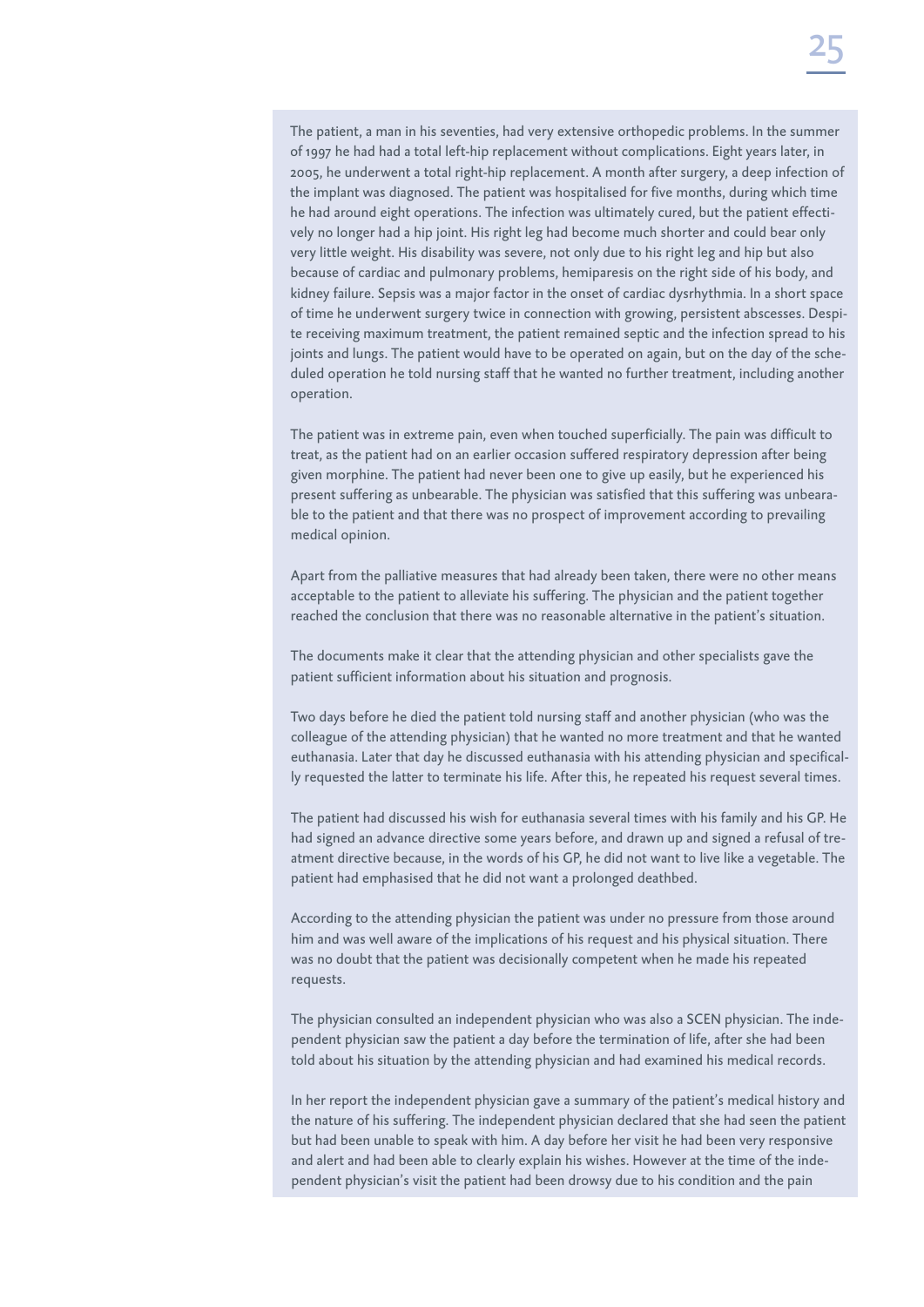medication, and did not respond to her questions. He moaned when touched. The independent physician observed that the patient was clearly in pain, despite receiving good pain medication.

She talked extensively with the patient's family, who told her how much he had suffered in the last few days and that he had said 'I can't take it any more. I don't want to go on.' The patient had said this several times, to family members and everyone who came to provide care. In her report, the independent physician concluded that the patient's suffering was unbearable and without prospect of improvement. Although she had not been able to talk to the patient herself, she concluded from his advance directive, the medical records, her talks with the physicians and the patient's family that his desire for euthanasia had been genuine and there had been a voluntary and well-considered request. It was palpable to the independent physician why the patient, who had been informed about his poor prognosis and treatment options, rejected further treatment. Based on her visit to the patient, the medical records, her talks with the patient's physicians and family and his advance directive, the independent physician reached the unqualified conclusion that all the due care criteria had been satisfied in this case.

The patient was no longer conscious on the day the procedure was carried out. He had been administered a high dose of morphine, so that it was impossible to ask him to confirm his request and the unbearable nature of his suffering. Based on the patient's previous repeated, specific requests and his advance directive, the physician carried out the termination of life on request.

With regard to due care criteria a and b the committee considered as follows. Under section 2 (2) of the Act, a physician may carry out a request for termination of life from a patient who is no longer able to express his wishes, provided the patient laid down the request in an advance directive drawn up when he was still decisionally competent.

In this case the patient – when he was decisionally competent – had drawn up both an advance directive and a refusal of treatment directive some years before, and discussed these with his GP and with his family. He clearly described the circumstances in which he would want his life to be terminated.

Having received information from several physicians, the patient had a clear picture of his situation and prognosis. The physician to whom the patient had several times put his request for termination of life, came to the conclusion together with the patient that there was no reasonable alternative in the patient's situation. The physician could be convinced that the patient's request was voluntary and well-considered.

In general, the committees find that a patient's request for euthanasia can be carried out even if the patient is in a state of reduced consciousness, if it can be satisfactorily established that the patient's suffering is unbearable to him.

In this connection, the committee notes that administering medication to relieve pain or other symptoms can result in reduced consciousness or coma. The committee considers it inhuman to wake a patient in this state only so that he can confirm that he is again, or still, suffering unbearably. In this case the physician reached the conclusion that the patient was suffering unbearably without waking him from his state of reduced consciousness.

With regard to the requirement to consult at least one other, independent physician, the committee considers that it is generally preferable if the independent physician can speak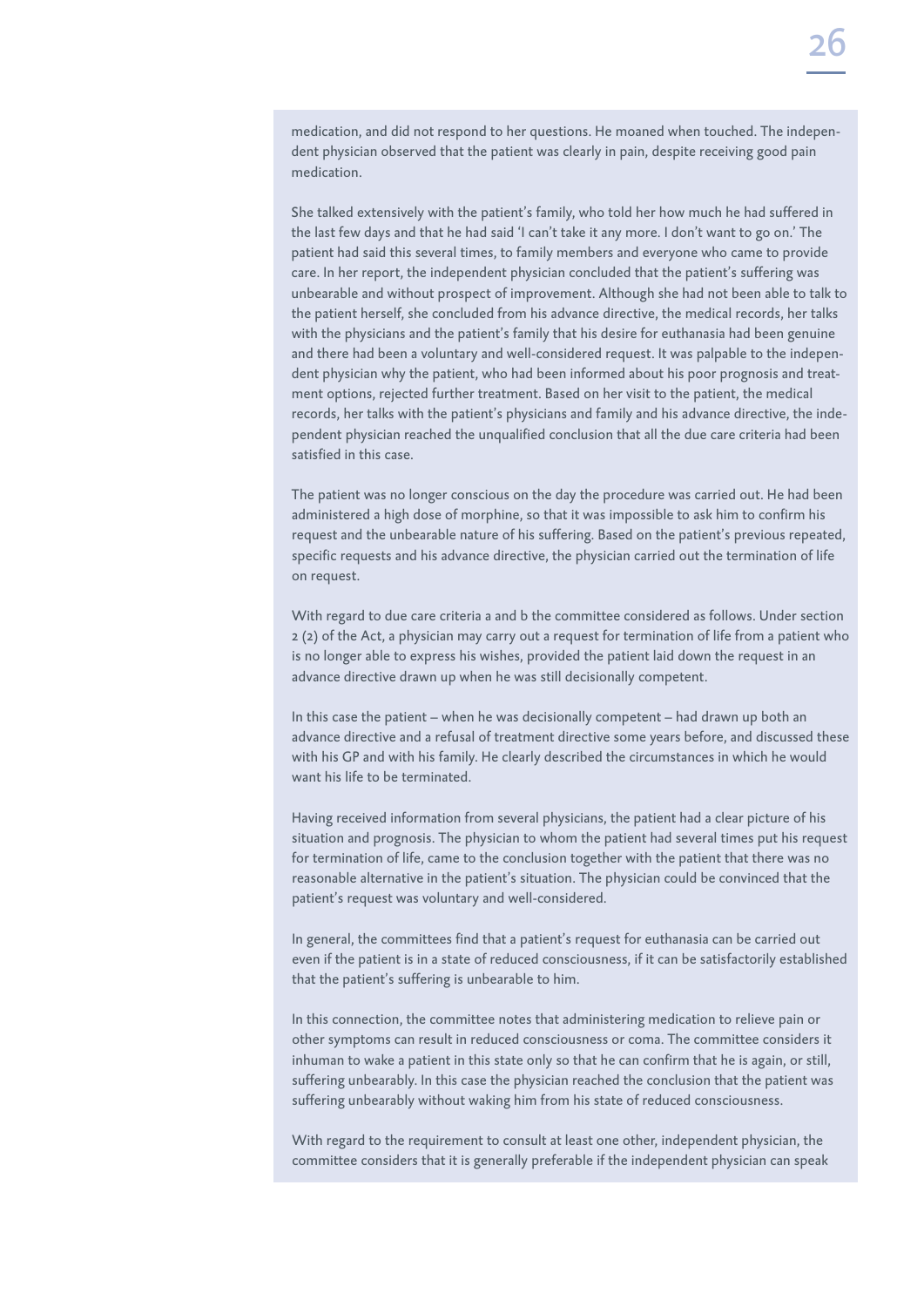with the patient privately in order to reach a conclusion on whether the due care criteria have been fulfilled.

If the independent physician is unable to speak with the patient, for instance because the patient is in a state of reduced consciousness, he should still see the patient and reach a conclusion based on the patient's circumstances and information obtained from other sources.

In this case the independent physician visited the patient and saw him, but was no longer able to communicate with him. However, she could establish that he was in pain despite receiving good pain medication. The independent physician met with the patient's physicians and spoke extensively with his family. Based on her visit to the patient, the medical records, her talks with the patient's physicians and family members, and his advance directive, the independent physician reached the unqualified conclusion that all the due care criteria had been satisfied in this case.

The committee found that these conversations and the other information obtained by the physician compensated for the fact that she could not converse with the patient himself, so that she was still able to reach a conclusion on whether the patient's wish was voluntary and well-considered, and his suffering unbearable and without prospect of improvement.

In view of the above facts and circumstances, the committee found that the due care criteria were satisfied in this case.

### f. Due medical care

**Physicians must exercise due medical care and attention in terminating the patient's life or assisting in his suicide.**

In the case of euthanasia, i.e. termination of life on request, the physician actively terminates the patient's life by administering the euthanatics to the patient intravenously.

In the case of assisted suicide, the physician gives the euthanatic to the patient, who ingests it himself. The physician must remain with the patient or in his immediate vicinity until the patient is dead. This is because there may be complications; for example, the patient may vomit the potion back up or death may not ensue as quickly as expected. In that case the physician may perform euthanasia. The physician must discuss these possible events with the patient and his family beforehand.

The physician may not let some one else administer or give the euthanatic to the patient, nor may he leave the patient alone with the euthanatic. This may be hazardous, to other people as well as to the patient. The physician must obtain the euthanatic directly from the pharmacist, in person.

In assessing the criterion of due medical care, the committees generally took as their guide the method, substances

and dosage recommended in the 2007 version of Standaard Euthanatica<sup>6</sup> of the Royal Dutch Association for the Advancement of Pharmacy (KNMP). In cases of termination of life on request, Standaard Euthanatica 2007 recommends intravenous administration of a coma-inducing substance, followed by intravenous administration of a muscle relaxant. In the guideline, the KNMP indicates which substances should be used to terminate life on request.

If a physician does not use a first-choice substance and fails to give grounds for having used the other substance, the committees will ask him further questions.

The use of non-recommended substances may have negative consequences for the patient. This can be avoided by using the appropriate substances. There must be a guarantee that a patient is in a deep coma when the muscle relaxant is administered.

A substance such as midazolam may be used as pre-medication before a recommended coma-inducing substance is administered.

Before performing euthanasia, physicians are advised to discuss with the patient and his relatives what effect the substances will have. Subject to the constraints imposed by the KNMP's recommendations in Standaard Euthanatica 2007, it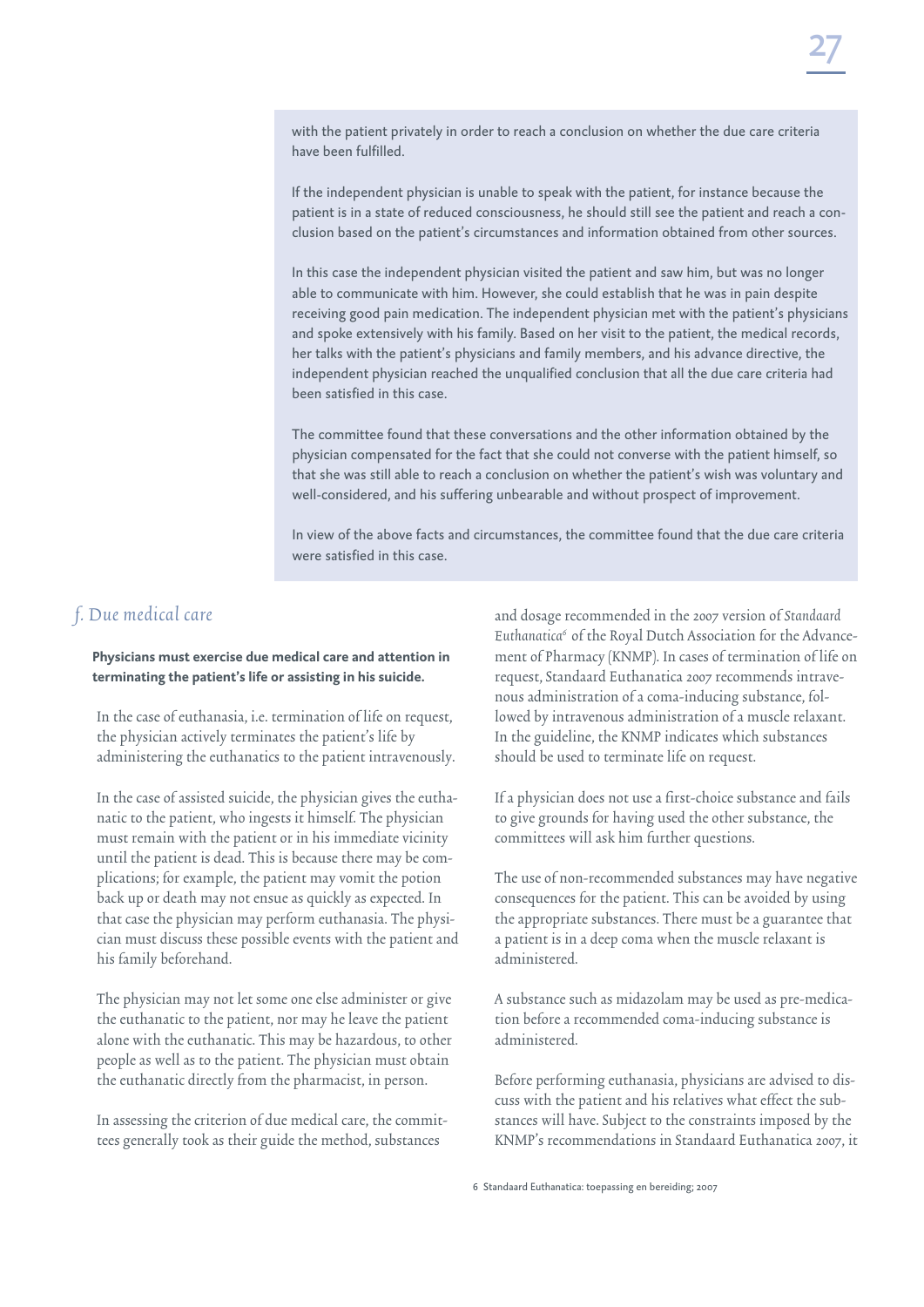is important to fulfil patients' personal wishes as far as pos sible.

Standaard Euthanatica 2007 also states, for each substance, which dosage the KNMP recommends for termination of life on request and assisted suicide. The committees will ask the physician further questions if the dosage is not men tioned or if it differs from the dosage indicated in Standaard Euthanatica 2007. There must be a guarantee that a patient is in a deep coma when the muscle relaxant is administered. The use of a coma-inducing substance recommended in Standaard Euthanatica 2007, as well as the correct dosage, is crucial in order to ensure that the patient cannot perceive the effects of the muscle relaxant. In case 17, the physician used a lower dosage than recommended in Standaard Euthanatica 2007.

In case 18, the physician followed the hospital's protocol, in which the coma-inducing substance and the muscle relax ant are combined in a single drip bag and administered together. The committee noted that it is the physician, not the pharmacist, who bears responsibility for performing the life-terminating procedure with due care, and hence for the choice, dosage and administration of the substances used. In this case, and in cases 16 and 17, the committees found that the physician concerned had not complied with the criterion concerning due medical care as he was unable to guarantee that the patient was in a deep coma when the muscle relaxant was administered. The physician must check the depth of the coma in an appropriate manner before administering the muscle relaxant.

In August 2012 the KNMG and the KNMP published their new guideline on performing euthanasia and assisted sui cide.

Cases 16, 17 and 18 were assessed on the basis of Standaard Euthanatica 2007 and have therefore not been included in this report.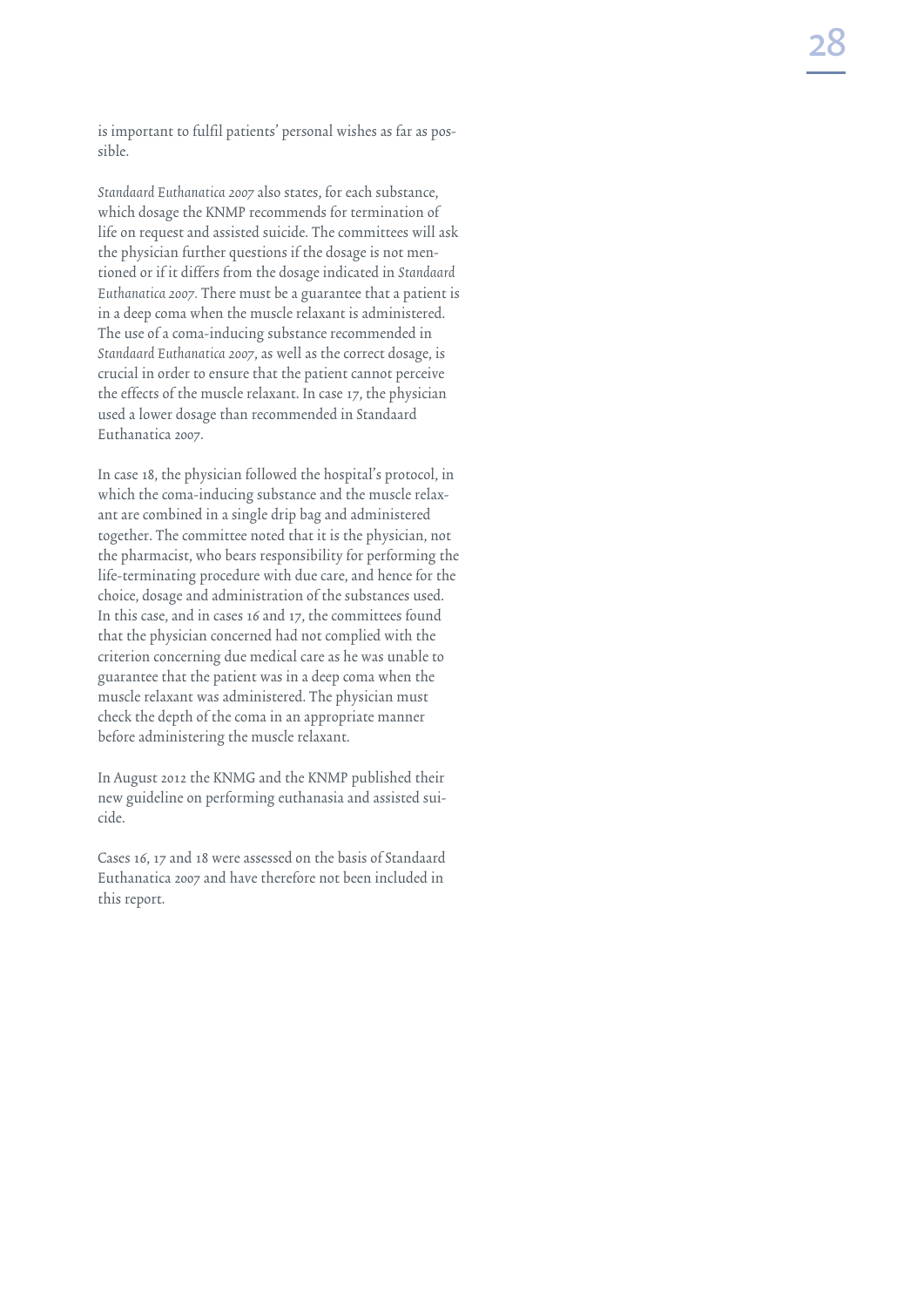# Chapter III **Committee activities**

## *Statutory framework*

Termination of life on request and assisted suicide are criminal offences in the Netherlands (under Articles 293 and 294 of the Criminal Code). The only exception is when the procedure is performed by a physician who has fulfilled the statutory due care criteria and has notified the municipal pathologist. If the physician satisfies both conditions, the procedure he has performed is not treated as a criminal offence. The aforementioned articles of the Criminal Code (Articles 293  $(2)$  and 294  $(2)$ ) identify compliance with these conditions as specific grounds for exemption from criminal liability.

The due care criteria are set out in the Termination of Life on Request and Assisted Suicide (Review Procedures) Act, and the physician's duty to notify the municipal pathologist is dealt with in the Burial and Cremation Act.

The Termination of Life on Request and Assisted Suicide (Review Procedures) Act also states that it is the task of the regional euthanasia review committees to determine, in the light of the physician's report and other documents accompanying the notification, whether a physician who has terminated a patient's life on request or assisted in his suicide has fulfilled the due care criteria referred to in section 2 of the Act.

As of 10 October 2012 the Termination of Life on Request and Assisted Suicide (Review Procedures) Act is also applicable in the Caribbean Netherlands, i.e. Bonaire, St Eustatius and Saba. Notifications from physicians on these islands are assessed by the regional committee for Groningen, Friesland and Drenthe.

## *Role of the committees*

When a physician has terminated the life of a patient on request or assisted in his suicide, he notifies the municipal pathologist. When doing so, he submits a detailed report showing that he has complied with the due care criteria. A

standard report form is available as an aid in drawing up the report. The physician should preferably fill it in by computer (in the interests of legibility). The form can be downloaded on www.euthanasiecommissie.nl. The pathologist performs an external examination and ascertains how the patient died and what substances were used to terminate his life. He then establishes whether the physician's report is complete. The report by the independent physician and, if applicable, an advance directive drawn up by the deceased are added to the file.

The pathologist notifies the committee, submitting all the required documents and any other relevant documents provided by the physician, such as the patient's medical file and letters from specialists. Once the committee has received the documents, both the pathologist and the physician are sent an acknowledgement of receipt.

The committees decide whether, in the light of prevailing medical opinion and the standards of medical ethics, the physician has acted in accordance with the statutory due care criteria.

It is the physician's responsibility to convince the committee that this is the case.

If a committee has any questions following a notification, the physician will be informed. Physicians, sometimes including the independent physician, may be asked to respond in writing to additional questions. The committees sometimes contact physicians by telephone if they need extra information. If the information provided by the physician and/or the independent physician is insufficient, one or both may be invited to provide further information in person. Physicians are less likely to be called on to provide further information if their reports are sufficiently clear. A physician will usually be invited to an interview if the committee reviewing his case is inclined to find that he did not act in accordance with the due care criteria. This gives him an opportunity to explain in more detail what took place in this particular case.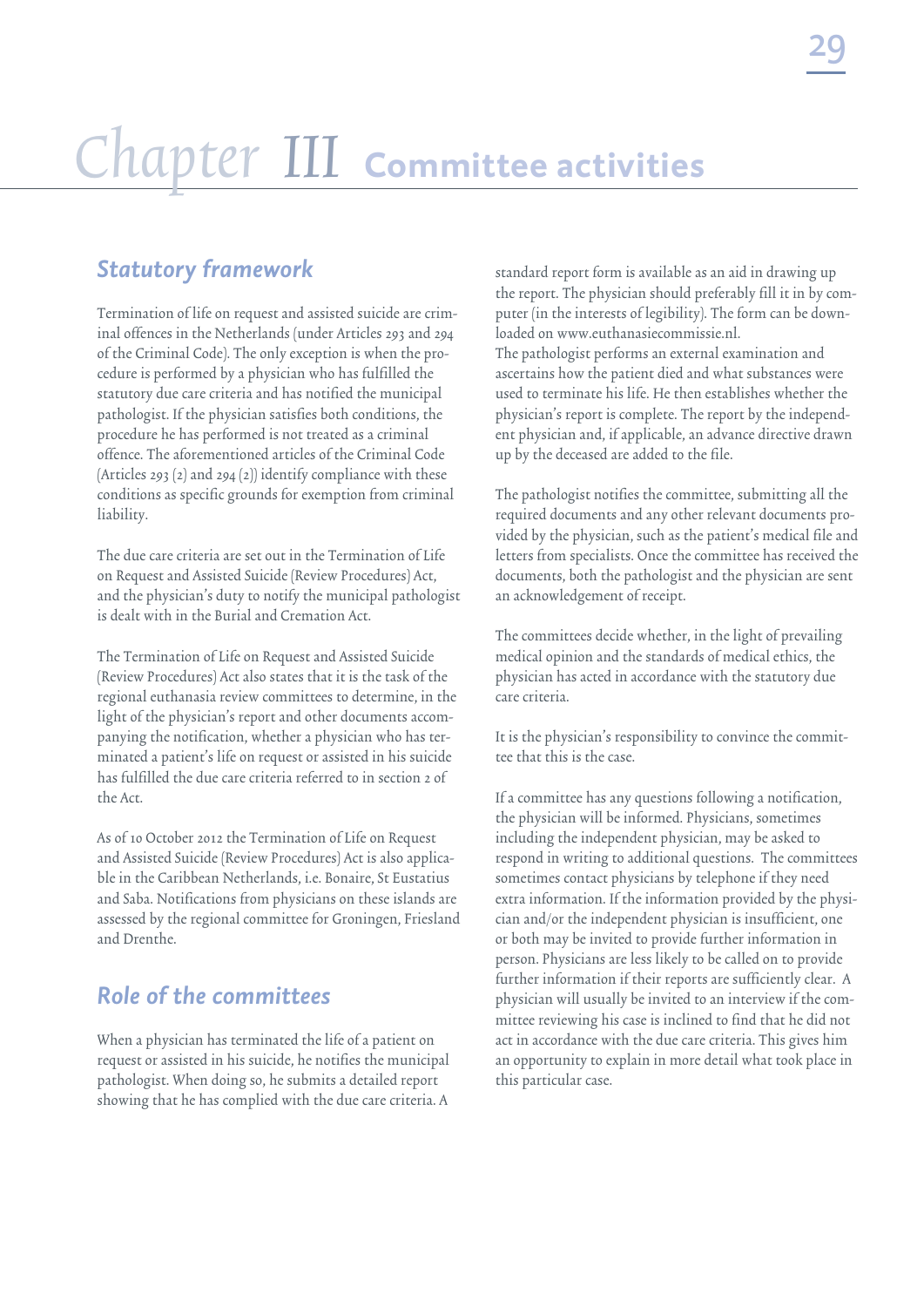In principle, the physician is notified of the committee's findings within six weeks. This period may be extended once, for instance if the committee has asked further questions.

For a number of years capacity at the committee secretariats had not kept pace with the increase in the number of notifications. In 2012 the committees made every effort to reduce the backlog, and they expect to be able to process all notifications within the statutory time limit in the course of 2013. The committees issue findings on the notifications they assess. In almost every case they conclude that the physician has acted in accordance with the statutory due care criteria. In such cases, only the attending physician is informed.

If the committee is of the opinion that the physician has not acted in accordance with the due care criteria, it will send its proposed findings to all the members and alternate members of its own and other committees for their advice and comments. This helps ensure harmonisation and consistency of assessment. The ultimate decision is reached by the competent committee.

In 2012 10 physicians were found not to have acted in accordance with the criteria. In such cases, the findings are not only sent to the attending physician but are also, in accordance with the Act, referred to the Board of Procurators General and the Healthcare Inspectorate. The Board decides whether or not the physician in question should be prosecuted7 . The Inspectorate decides in the light of its own tasks and responsibilities whether any further action should be taken.This may range from interviewing the physician to disciplinary action (see annexe II to the full report (in Dutch).

The coordinating chair and the alternate coordinating chair of the committees hold consultations with the Board and the Inspectorate every year.

There are five regional euthanasia review committees. The place of death determines which committee is competent to review the case in question. Each committee comprises three members: a lawyer, who is also the chair, a physician and an ethicist. As of 1 December 2012 each member has two alternates. Each committee also has a secretary, who is also a lawyer, with an advisory vote at committee meetings. The committees act as committees of experts; it should be noted here that, in cases where physicians are found to have acted

7 Instructions on prosecution decisions in the matter of termination of life on request and assisted suicide, Government Gazette, 6 March 2007, no. 46, p. 14

with due care, their findings are final. The secretariats are responsible for assisting the committees in their work.

For organisational purposes the secretariats form part of the Central Information Unit on Healthcare Professions (CIBG) in The Hague, which is an implementing organisation of the Ministry of Health, Welfare and Sport.

The secretariats have offices in Groningen, Arnhem and The Hague, and the committees meet there every month.

The committees help the KNMG's Euthanasia in the Netherlands Support and Assessment Programme (SCEN) to train physicians to perform independent assessments. The members of a regional committee are sometimes invited to visit a peer supervision group of SCEN physicians in their region.

The committees see all the reports drawn up by the independent physicians consulted by the attending physicians, and thus have an overall picture of the quality of these reports. The quality of reporting needs to be constantly monitored, but the committees are very pleased to have noted a definite improvement in this regard.

The committees' general findings are forwarded to SCEN each year. Committee members also give presentations to municipal health services, associations of general practitioners, hospitals, community organisations, foreign delegations and so on, using examples from practice to provide information on applicable procedures and the due care criteria.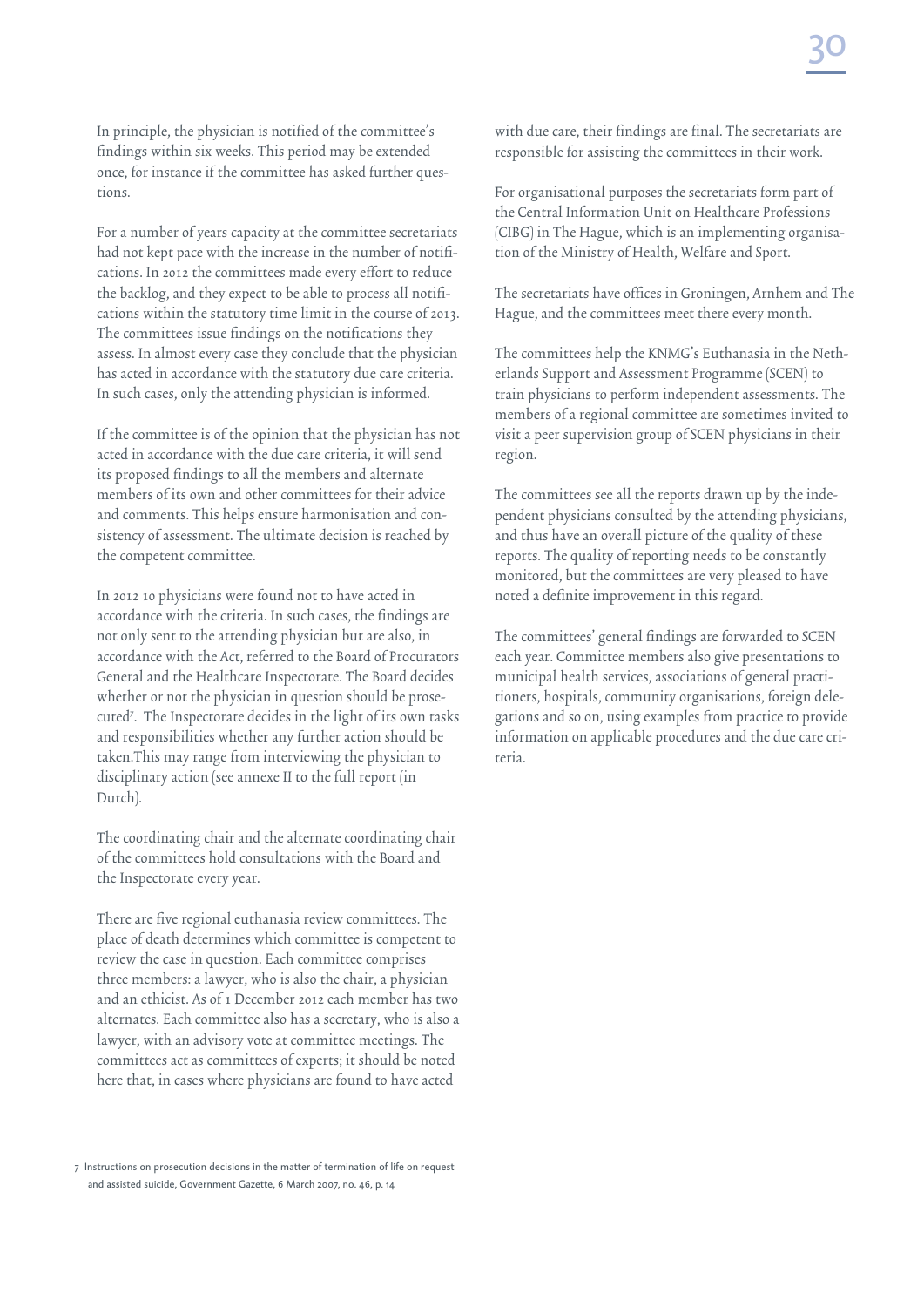## Annexe I

*Overview of notifications 1 January 2012 to 31 December 2012*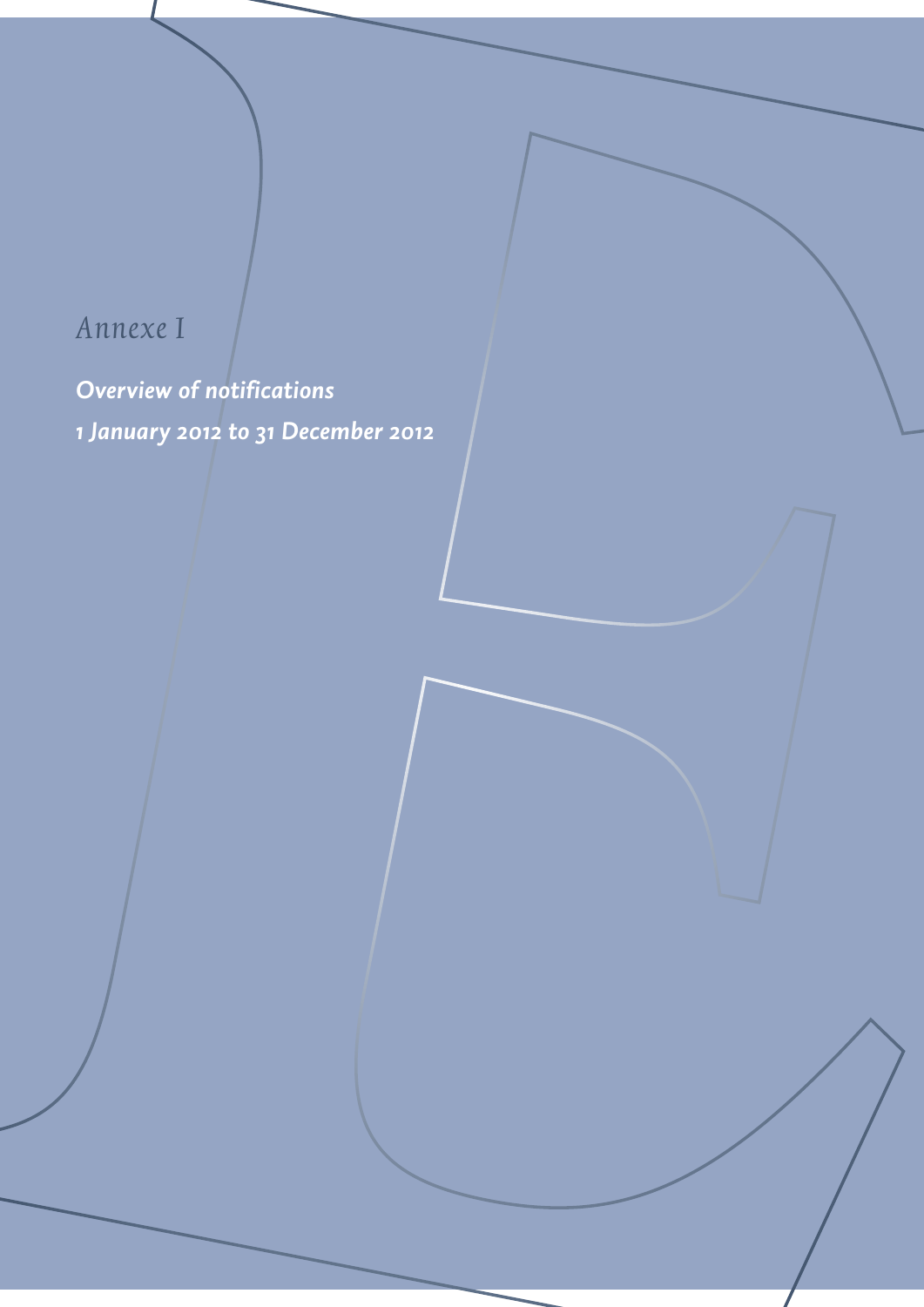## Overview of notifications, total

### *1 January 2012 to 31 December 2012*

### Notifications

In the course of the reporting year, the committees received 4,188 notifications.

There were 3,965 cases of euthanasia (i.e. active termination of life at the patient's request), 185 cases of assisted suicide and 38 cases involving a combination of the two.

### Physicians

In 3,777 cases the attending physician was a general practitioner, in 171 cases a specialist working in a hospital, in 166 cases a geriatrician, in 21 cases a registrar and in 53 cases another physician (e.g. a junior doctor, non-practising physician or hospice physician).

### Conditions involved

The conditions involved were as follows:

| $C$ ancer                 | 3,251 |
|---------------------------|-------|
| Cardiovascular disease    | 156   |
| Neurological disorders    | 257   |
| Pulmonary disorders       | 152   |
| Dementia                  | 42    |
| <b>Mental illness</b>     | 14    |
| Other conditions          | 144   |
| Combination of conditions | 172   |
|                           |       |

### Settings

In 3,335 cases patients died at home, in 194 cases in hospital, in 139 cases in a nursing home, in 206 cases in a care home, in 250 cases in a hospice and in 64 cases elsewhere (e.g. at a family member's home).

### End-of-Life Clinic

In the course of the reporting year, the committees received 32 notifications from the End-of-Life Clinic (SLK).

### Bonaire, St Eustatius and Saba

In the course of the reporting year, the committees received 1 notification from the Caribbean Netherlands.

### Competence and findings

In all cases the committee deemed itself competent to deal with the notification. In the year under review there were 10 cases in which the physician was found not to have acted in accordance with the due care criteria.

### Length of assessment period

The average time that elapsed between the notification being received and the committee's findings being sent to the physician was 127 days.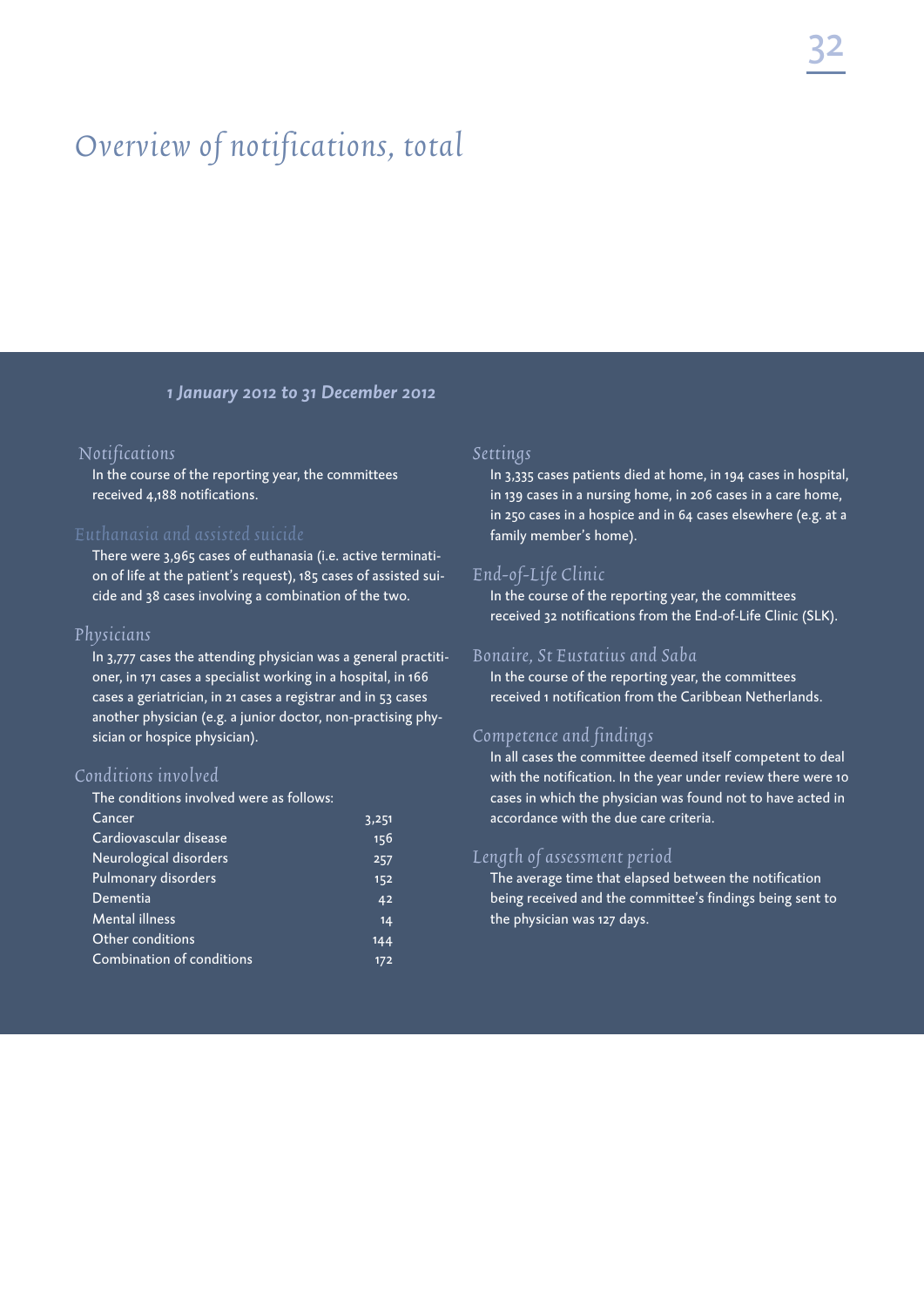## number of notifications of euthanasia and assisted suicide 2012, 2011, 2010, 2009 en 2008

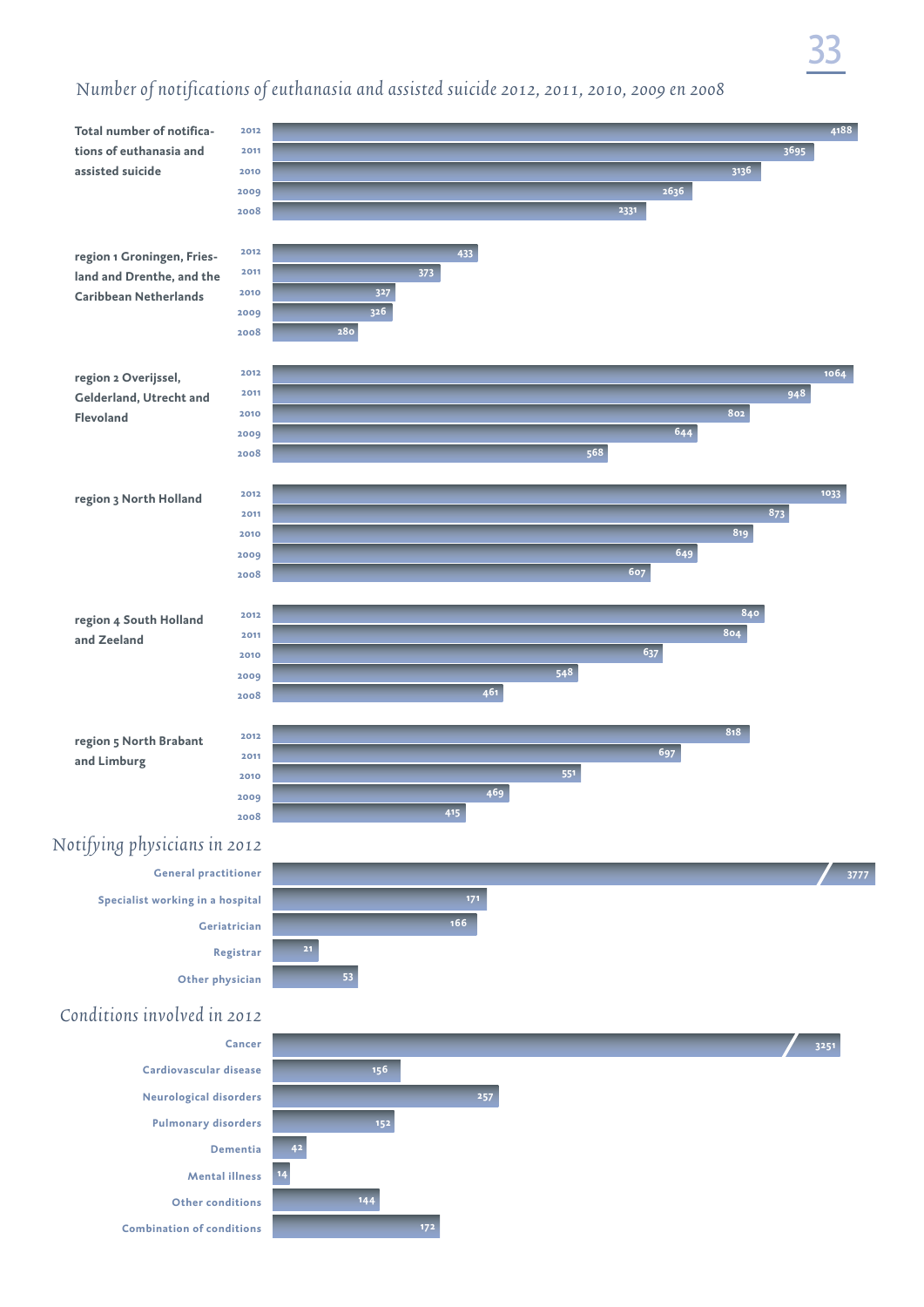## Annexe II

*Termination of Life on Request and Assisted Suicide (Review Procedures) Act*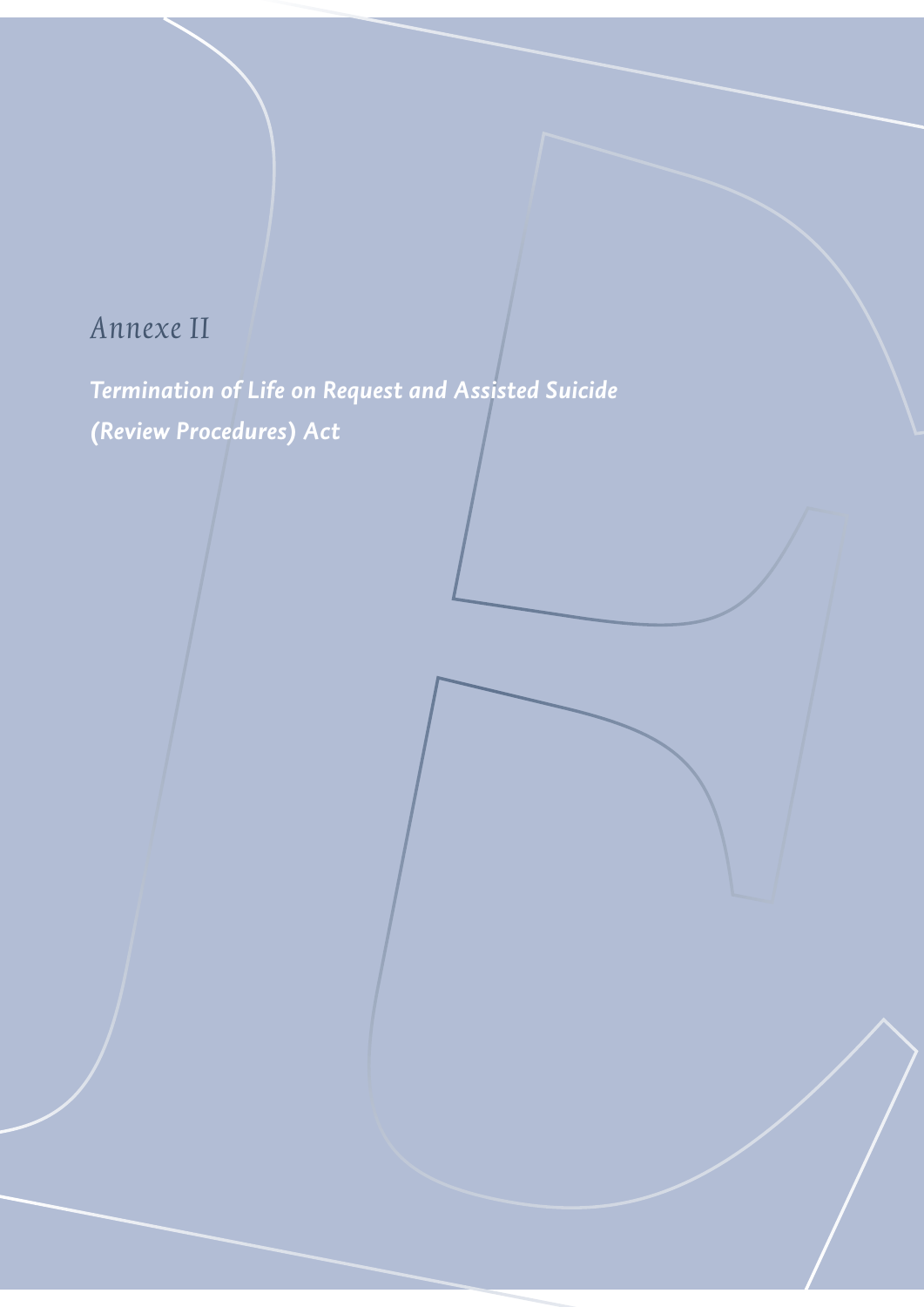**Act of 12 April 2001, containing review procedures for the termination of life on request and assisted suicide and amendment of the Criminal Code and the Burial and Cremation Act (Termination of Life on Request and Assisted Suicide (Review Procedures) Act)**

We, Beatrix, by the grace of God Queen of the Netherlands, Princess of Orange-Nassau, etc., etc., etc.

Greetings to all who shall see or hear these presents! Be it known:

Whereas We have considered that it is desirable to include in the Criminal Code grounds for granting immunity to a physician who, acting in accordance with the statutory due care criteria laid down in this Act, terminates life on request or provides assistance with suicide, and also that it is desirable to create a statutory notification and review procedure;

We, therefore, having heard the Council of State, and in consultation with the States General, have approved and decreed as We hereby approve and decree:

## Chapter I *Definitions*

### *Section 1*

For the purposes of this Act:

- a. Our Ministers: the Minister of Justice and the Minister of Health, Welfare and Sport;
- b. assisted suicide: intentionally helping another person to commit suicide or providing him with the means to do so as referred to in article 294, paragraph 2, second sentence, of the Criminal Code;
- c. the attending physician: the physician who, according to the notification, has terminated life on request or has provided assistance with suicide;
- d. the independent physician: the physician who has been consulted about the attending physician's intention to terminate life on request or to provide assistance with suicide;
- e. the care providers: the natural persons referred to in article 446, paragraph 1, of Book 7 of the Civil Code;
- f. the committee: a regional review committee as referred to in section 3;
- g. regional inspector: a regional inspector employed by the Healthcare Inspectorate of the Public Health Supervisory Service.

## Chapter II *Due care criteria*

### *Section 2*

- 1. In order to comply with the due care criteria referred to in article 293, paragraph 2, of the Criminal Code, the attending physician must:
- a. be satisfied that the patient has made a voluntary and carefully considered request;
	- b. be satisfied that the patient's suffering was unbearable, and that there was no prospect of improvement;
	- c. have informed the patient about his situation and his prospects;
	- d. have come to the conclusion, together with the patient, that there is no reasonable alternative in the light of the patient's situation;
	- e. have consulted at least one other, independent physician, who must have seen the patient and given a written opinion on the due care criteria referred to in a. to d. above; and
	- f. have terminated the patient's life or provided assistance with suicide with due medical care and attention.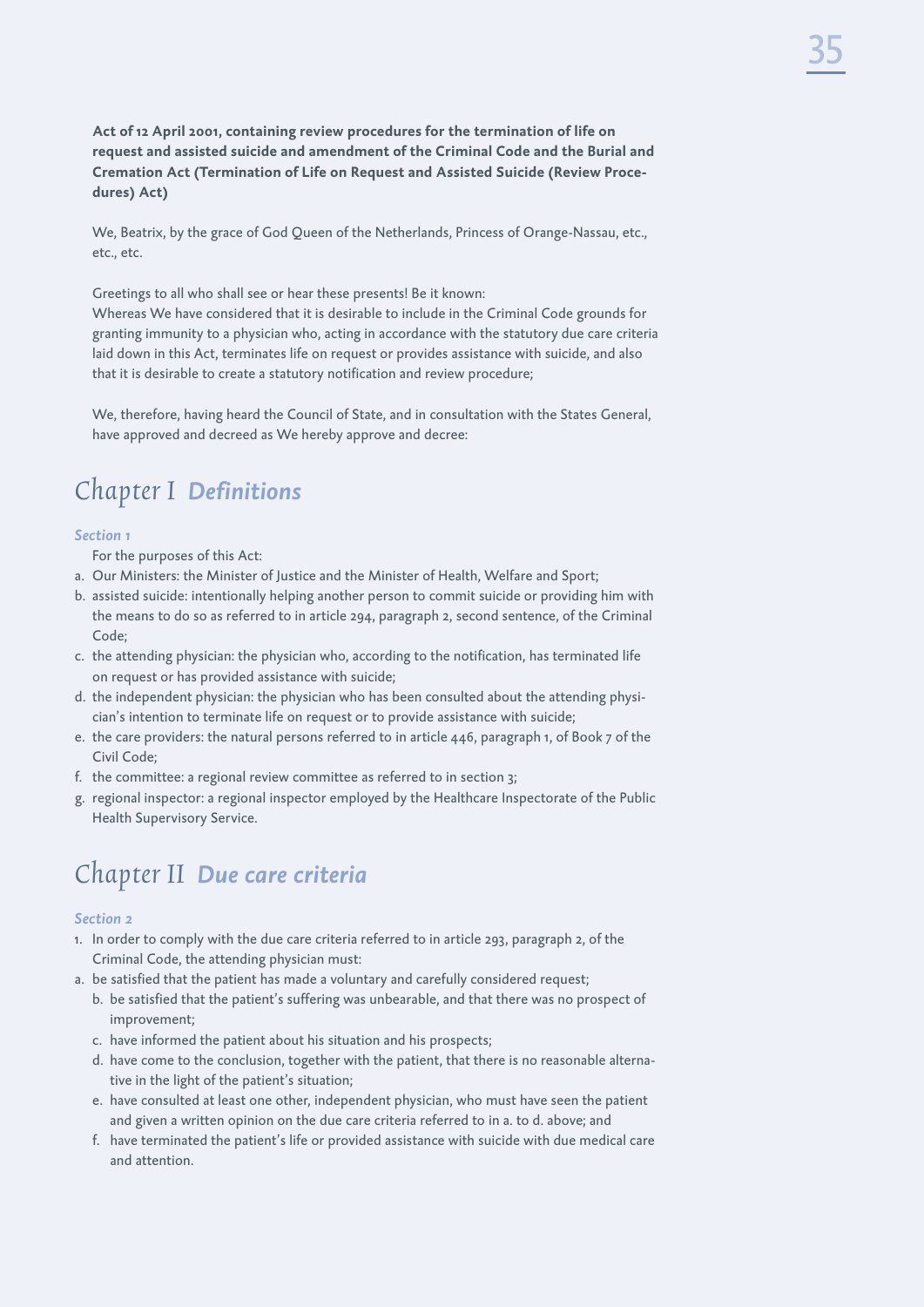- 2. If a patient aged sixteen or over who is no longer capable of expressing his will, but before reaching this state was deemed capable of making a reasonable appraisal of his own interests, has made a written declaration requesting that his life be terminated, the attending physician may comply with this request. The due care criteria referred to in subsection 1 apply *mutatis mutandis*.
- 3. If the patient is a minor aged between sixteen and eighteen and is deemed to be capable of making a reasonable appraisal of his own interests, the attending physician may comply with a request made by the patient to terminate his life or provide assistance with suicide, after the parent or parents who has/have responsibility for him, or his guardian, has or have been consulted.
- 4. If the patient is a minor aged between twelve and sixteen and is deemed to be capable of making a reasonable appraisal of his own interests, the attending physician may comply with the patient's request if the parent or parents who has/have responsibility for him, or his guardian, is/are able to agree to the termination of life or to assisted suicide. Subsection 2 applies *mutatis mutandis*.

## Chapter III *Regional review committees for the termination of life on request and assisted suicide*

### Division 1: Establishment, composition and appointment

### *Section 3*

- 1. Regional committees will be established to review reported cases of the termination of life on request or assisted suicide as referred to in article 293, paragraph 2, and article 294, paragraph 2, second sentence, of the Criminal Code.
- 2. A committee consists of an odd number of members, including in any event one legal expert who also chairs the committee, one physician and one expert on ethical or moral issues. A committee also comprises alternate members from each of the categories mentioned in the first sentence.

### *Section 4*

- 1. The chair, the members and the alternate members are appointed by Our Ministers for a period of six years. They may be reappointed once for a period of six years.
- 2. A committee has a secretary and one or more deputy secretaries, all of whom must be legal experts appointed by Our Ministers. The secretary attends the committee's meetings in an advisory capacity.
- 3. The secretary is accountable to the committee alone in respect of his work for the committee.

### Division 2: Resignation and dismissal

### *Section 5*

The chair, the members and the alternate members may tender their resignation to Our Ministers at any time.

### *Section 6*

The chair, the members and the alternate members may be dismissed by Our Ministers on the grounds of unsuitability or incompetence or other compelling reasons.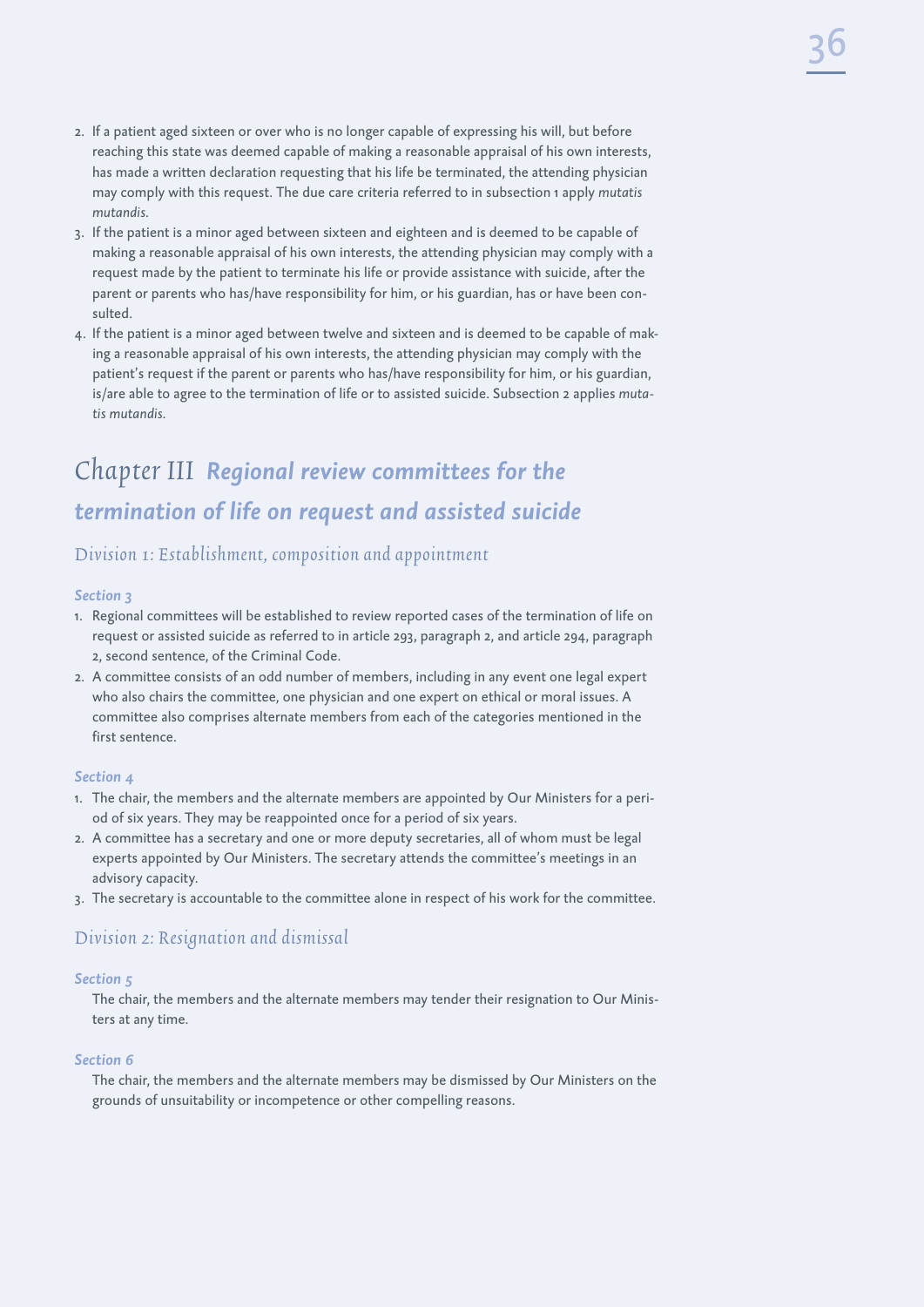### Division 3: Remuneration

### *Section 7*

The chair, the members and the alternate members are paid an attendance fee and a travel and subsistence allowance in accordance with current government regulations, insofar as these expenses are not covered in any other way from the public purse.

### Division 4: Duties and responsibilities

### *Section 8*

- 1. The committee assesses, on the basis of the report referred to in section 7, subsection 2 of the Burial and Cremation Act, whether an attending physician, in terminating life on request or in assisting with suicide, acted in accordance with the due care criteria set out in section 2.
- 2. The committee may request the attending physician to supplement his report either orally or in writing, if this is necessary for a proper assessment of the attending physician's actions.
- 3. The committee may obtain information from the municipal pathologist, the independent physician or the relevant care providers, if this is necessary for a proper assessment of the attending physician's actions.

### *Section 9*

- 1. The committee notifies the attending physician of its findings within six weeks of receiving the report referred to in section 8, subsection 1, giving reasons.
- 2. The committee notifies the Board of Procurators General of the Public Prosecution Service and the regional health care inspector of its findings:
	- a. if the attending physician, in the committee's opinion, did not act in accordance with the due care criteria set out in section 2; or
	- b. if a situation occurs as referred to in section 12, last sentence, of the Burial and Cremation Act.

The committee notifies the attending physician accordingly.

- 3. The time limit defined in the first subsection may be extended once for a maximum of six weeks. The committee notifies the attending physician accordingly.
- 4. The committee is empowered to explain its findings to the attending physician orally. This oral explanation may be provided at the request of the committee or the attending physician.

### *Section 10*

The committee is obliged to provide the public prosecutor with all the information that he may require:

- 1° for the purpose of assessing the attending physician's conduct in a case as referred to in section 9, subsection 2; or
- 2° for the purposes of a criminal investigation.

The committee notifies the attending physician that it has supplied information to the public prosecutor.

### Division 6: Procedures

### *Section 11*

The committee is responsible for making a record of all reported cases of termination of life on request or assisted suicide. Our Ministers may lay down further rules on this point by ministerial order.

### *Section 12*

- 1. The committee adopts its findings by a simple majority of votes.
- 2. The committee may adopt findings only if all its members have taken part in the vote.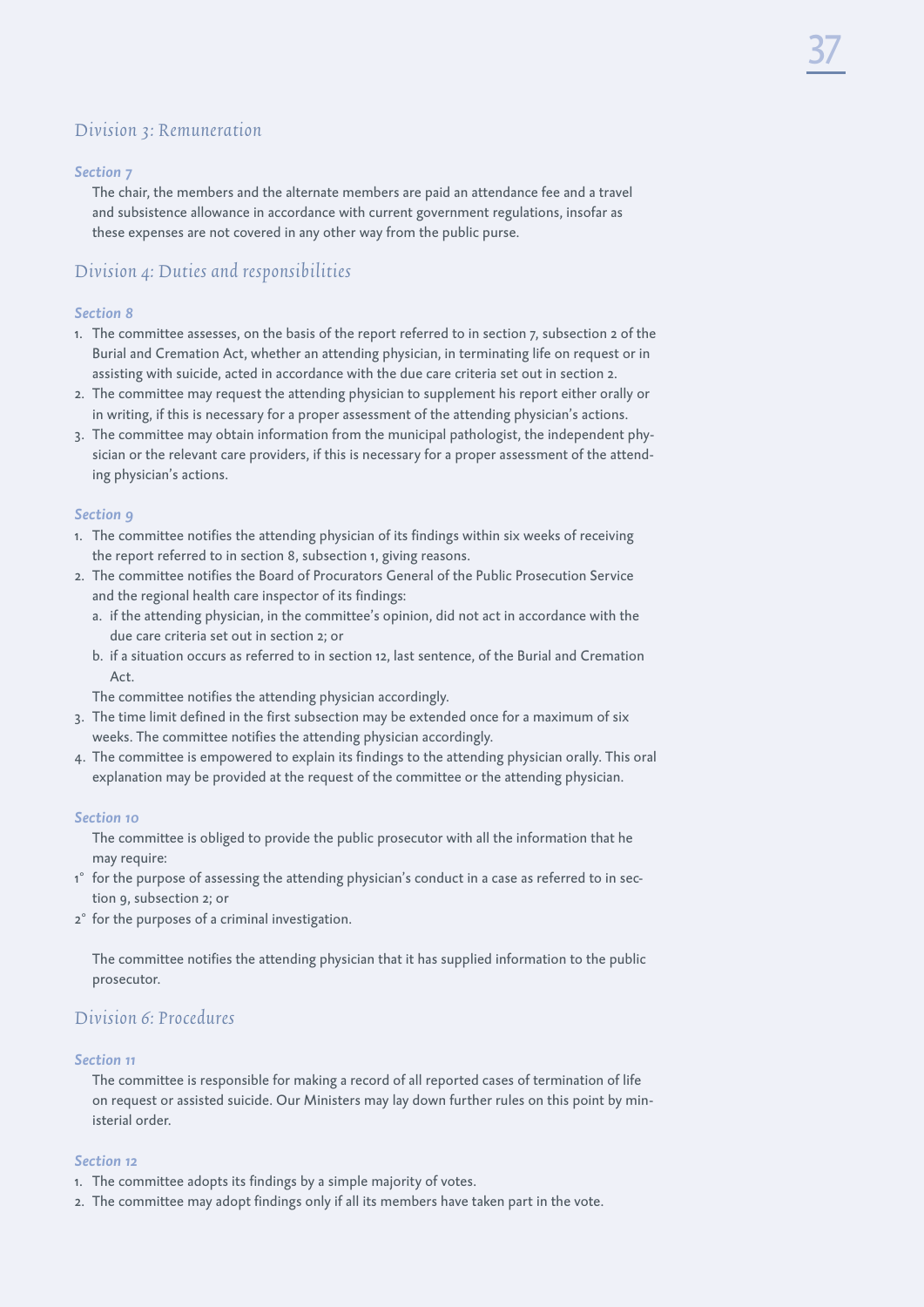### *Section 13*

The chairs of the regional review committees meet at least twice a year in order to discuss the methods and operation of the committees. A representative of the Board of Procurators General and a representative of the Health Care Inspectorate of the Public Health Supervisory Service will be invited to attend these meetings.

### Division 7: Confidentiality and disqualification

### *Section 14*

The members and alternate members of the committee are obliged to maintain confidentiality with regard to all the information that comes to their attention in the course of their duties, unless they are required by a statutory regulation to disclose the information in question or unless the need to disclose the information in question is a logical consequence of their responsibilities.

### *Section 15*

A member of the committee sitting to review a particular case must disqualify himself and may be challenged if there are any facts or circumstances which could jeopardise the impartiality of his judgment.

### *Section 16*

Members or alternate members or the secretary of the committee must refrain from giving any opinion on an intention expressed by an attending physician to terminate life on request or to provide assistance with suicide.

### Division 8: Reporting requirements

### *Section 17*

- 1. By 1 April of each year, the committees submit to Our Ministers a joint report on their activities during the preceding calendar year. Our Ministers lay down the format of such a report by ministerial order.
- 2. The report referred to in subsection 1 must state in any event:
	- a. the number of cases of termination of life on request and assisted suicide of which the committee has been notified and which the committee has assessed;
	- b. the nature of these cases;
	- c. the committee's findings and its reasons.

### *Section 18*

Each year, when they present their budgets to the States General, Our Ministers report on the operation of the committees on the basis of the report referred to in section 17, subsection 1.

### *Section 19*

- 1. On the recommendation of Our Ministers, rules will be laid down by order in council on:
	- a. the number of committees and their territorial jurisdiction;
	- b. their locations.
- 2. Further rules may be laid down by Our Ministers by or pursuant to order in council with regard to:
	- a. the size and composition of the committees;
	- b. their working methods and reporting procedures.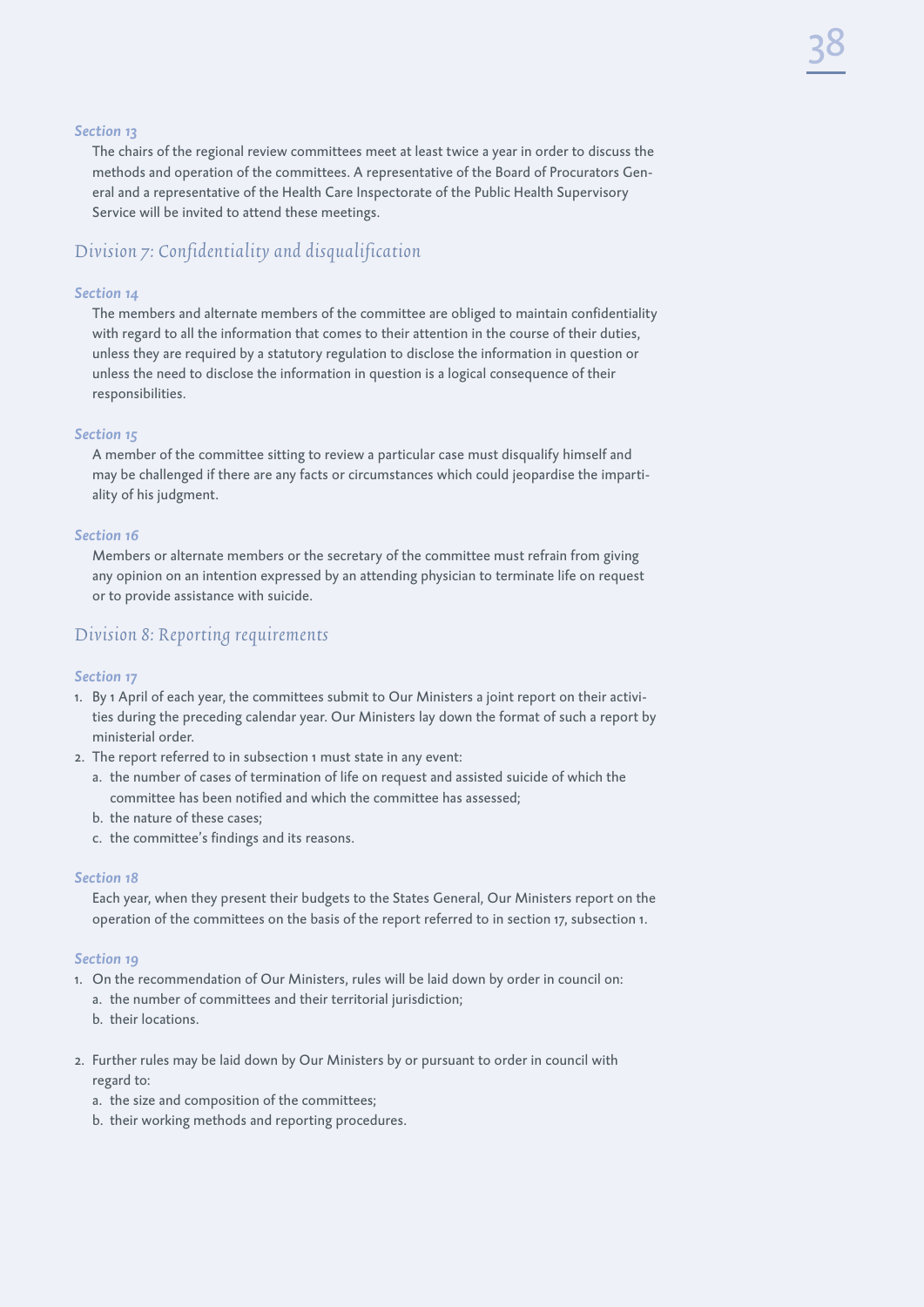## Chapter IIIa *Bonaire, St Eustatius and Saba [Entry into force: 10/10/2012]*

### *Section 19a [Entry into force: 10/10/2012]*

This Act also applies in the territories of the public bodies Bonaire, St Eustatius and Saba in accordance with the provisions of this chapter.

### *Section 19b [Entry into force: 10/10/2012]*

### 1. For the purposes of:

- section 1 (b), 'article 294, paragraph 2, second sentence, of the Criminal Code' is replaced by: 'article 307, paragraph 2, second sentence, of the Criminal Code of Bonaire, St Eustatius and Saba'.
- $-$  section 1 (f), 'a regional review committee as referred to in section 3' is replaced by: 'a committee as referred to in section 19c'.
- section 2, subsection 1, opening words, 'article 293, paragraph 2, second sentence' is replaced by: 'article 306, paragraph 2, second sentence', of the Criminal Code of Bonaire, St Eustatius and Saba'.
- section 8, subsection 1, 'section 7, subsection 2 of the Burial and Cremation Act' is replaced by: 'section 1, subsection 3 of the Death Certificates (Bonaire, St Eustatius and Saba) Act'.
- section 8, subsection 3, 'or the relevant care providers' lapses.
- $-$  section 9, subsection 2, opening words, 'the Board of Procurators General of the Public Prosecution Service' is replaced by 'the Procurator General'.
- 2. Section 1 (e) does not apply.

### *Section 19c [Entry into force: 10/10/2012]*

Notwithstanding section 3, paragraph 1, a committee will be appointed by Our Ministers that is competent to review reported cases of termination of life on request or assisted suicide as referred to in article 306, paragraph 2, and article 307, paragraph 2, second sentence, of the Criminal Code of Bonaire, St Eustatius and Saba.

### *Section 19d [Entry into force: 10/10/2012]*

The chair of the committee referred to in section 19c takes part in the meetings referred to in section 13. The Procurator General or a representative appointed by him and a representative of the Health Care Inspectorate also take part.

## Chapter IV *Amendments to other legislation*

### *Section 20*

[Amends the Criminal Code.]

### *Section 21*

[Amends the Burial and Cremation Act.]

### *Section 22*

[Amends the General Administrative Law Act.]